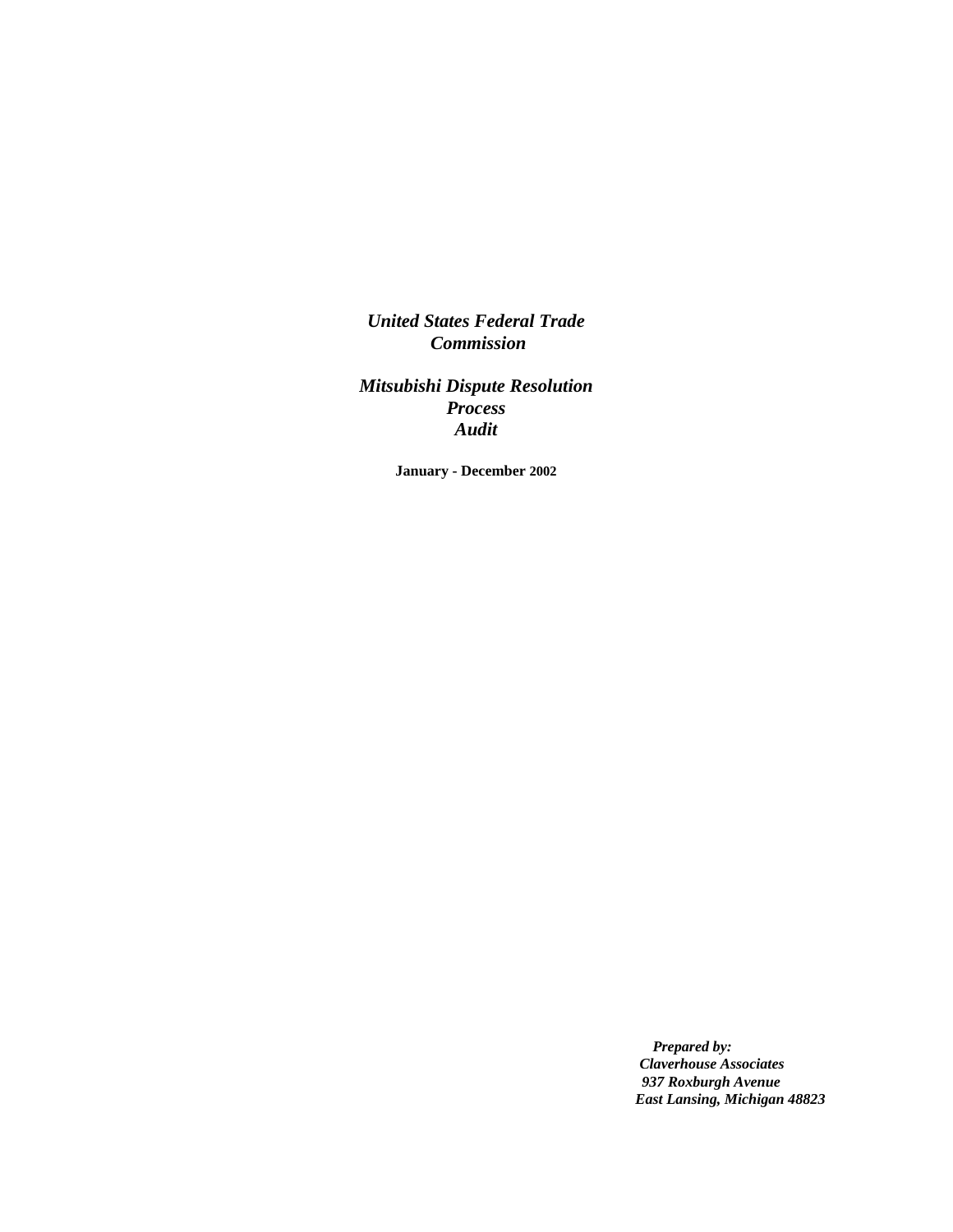# *Table of Contents*

|                | <b>PAGE</b>                              |
|----------------|------------------------------------------|
|                |                                          |
| $\mathbf{I}$ . |                                          |
| $\Pi$ .        |                                          |
| III.           |                                          |
|                |                                          |
|                |                                          |
|                |                                          |
| IV.            |                                          |
| $V_{\cdot}$    | SURVEY AND STATISTICAL INDEX COMPARATIVE |
| VI.            |                                          |
| VII            |                                          |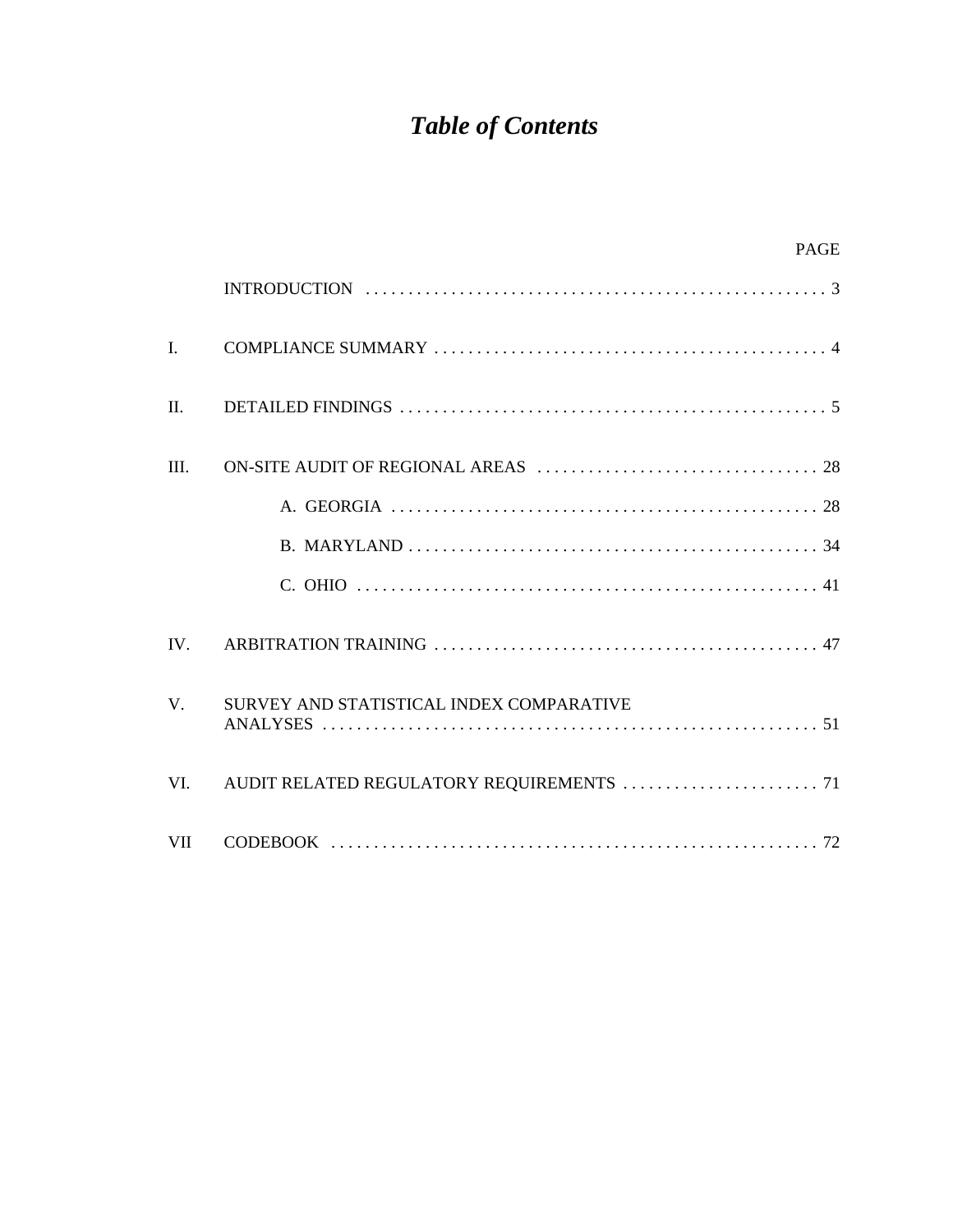# *Introduction*

This 2002 audit of Mitsubishi's Dispute Resolution Process (DRP) is performed pursuant to the 1975 federal warranty law, the Magnuson-Moss Warranty Federal Trade Commission Improvement Act and Rule on Informal Dispute Settlement Procedures, 16 C.F.R. Part 703 (hereafter referred to as Rule 703).

Claverhouse Associates, a firm specializing in arbitration, mediation, and program auditing, performed the audit, which was conducted under the supervision of Kent S. Wilcox, President and Senior Auditor. The statistical survey was conducted by the Center for Survey Research, a division of the Institute for Public Policy and Social Research at Michigan State University.

Arrangements to conduct the audit were initiated by an invoice submitted in early 2003. Claverhouse Associates coordinated field audits, statistical survey planning, and arbitration training with the program's independent administrator, The National Center for Dispute Settlement (NCDS).

Hearings held in Mitsubishi's regions for Georgia (Union City), Maryland (Silver Spring), and Ohio (Dublin), were included in the on-site field inspections. Visits to these locations were arranged to coordinate with scheduled arbitration hearings. In addition, we audited arbitrator training conducted in Grapevine, Texas, June 20 - 22, 2003. Thus, field audits of the arbitration hearings and arbitrator training are sometimes conducted in the current calendar year rather than in the audit year but are assumed to reflect operations as they existed in the audit year (2002). Performing the field audits during the actual audit year would require initiating the audit much earlier and using a two-phased format: one commencing during the actual audit period and the other in the following year, after all annual statistics had been compiled. All case files inspected were generated during 2002 as required.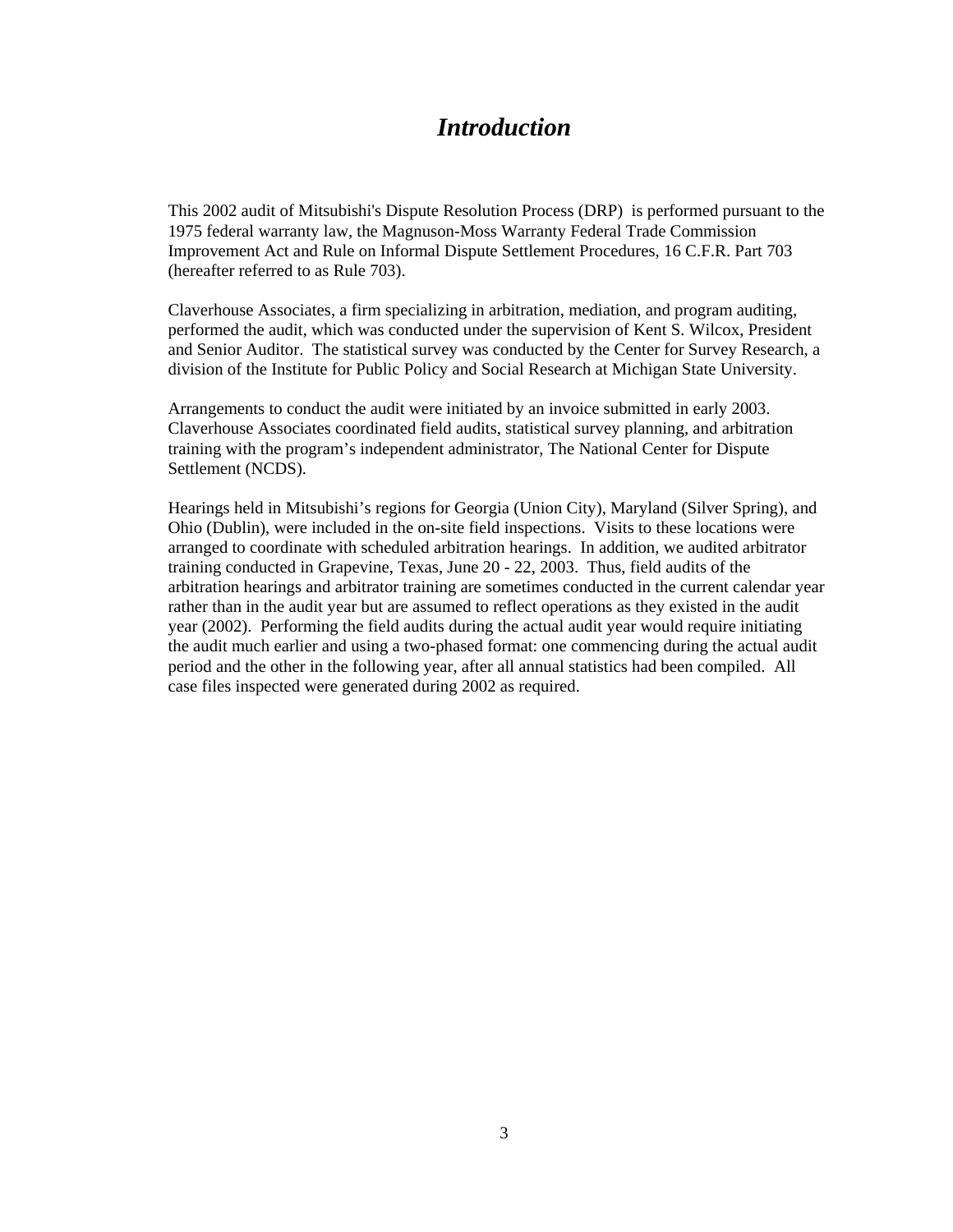# *SECTION I*

# *Compliance Summary*

This is the second Claverhouse Associates independent annual audit of Mitsubishi's sponsored national third-party informal dispute resolution mechanism, called the Dispute Resolution Process (DRP) as it is administered by the National Center for Dispute Settlement.

# **Overall Mitsubishi's Dispute Resolution Process Evaluation**

Mitsubishi's third-party dispute mechanism, known as the Dispute Resolution Process, as administered by the National Center for Dispute Settlement (NCDS), is in substantial compliance with the requirements of the Magnuson-Moss Warranty Federal Trade Commission Improvement Act and Rule on Informal Dispute Settlement Procedures, 16 C.F.R. Part 703.

The three areas audited (Georgia, Maryland, and Ohio) all administer the arbitration program(s) in compliance with Rule 703. Details of the field audits and any minor irregularities found are discussed in Section II of this report.

Our random sample survey confirmed the overall validity of the statistical indexes created by the National Center for Dispute Settlement.<sup>1</sup> Our survey sample consisted of 147 closed cases, resulting in 47 completed surveys. The effect of this year's larger, but still relatively small, sample on statistical comparisons is discussed in the survey section of this report. As we have found in other audits, surveyed customers tended to report favorably on the program when the results of their cases were, in their view, positive. Conversely, those who received no award, or received less than they expected, were more likely to report dissatisfaction with the DRP. As has been true in the past, the few statistically significant differences between the figures reported by the DRP and the survey findings were deemed to be easily understandable and do not suggest unreliable reporting by the program. For a detailed discussion, see the survey section of this report.

Arbitrators, DRP personnel, and regulators we interview at both the state and federal jurisdictions view training for arbitrators as an important component of the program. The training provided for the DRP arbitrators advances many of the DRP's objectives. Providing such training is, in our view, consistent with the broad regulatory requirement for fairness. The training component, in our view, comports with the substantial compliance requirements for a fair and expeditious process pursuant to the federal requirements.

<sup>&</sup>lt;sup>1</sup> There were, of course, discrepancies in some areas, as we have come to expect, but those we identified this year were found to be either of no real consequence or are very understandable and without significant regulatory implications. Discrepancies are detailed in the survey section of the report.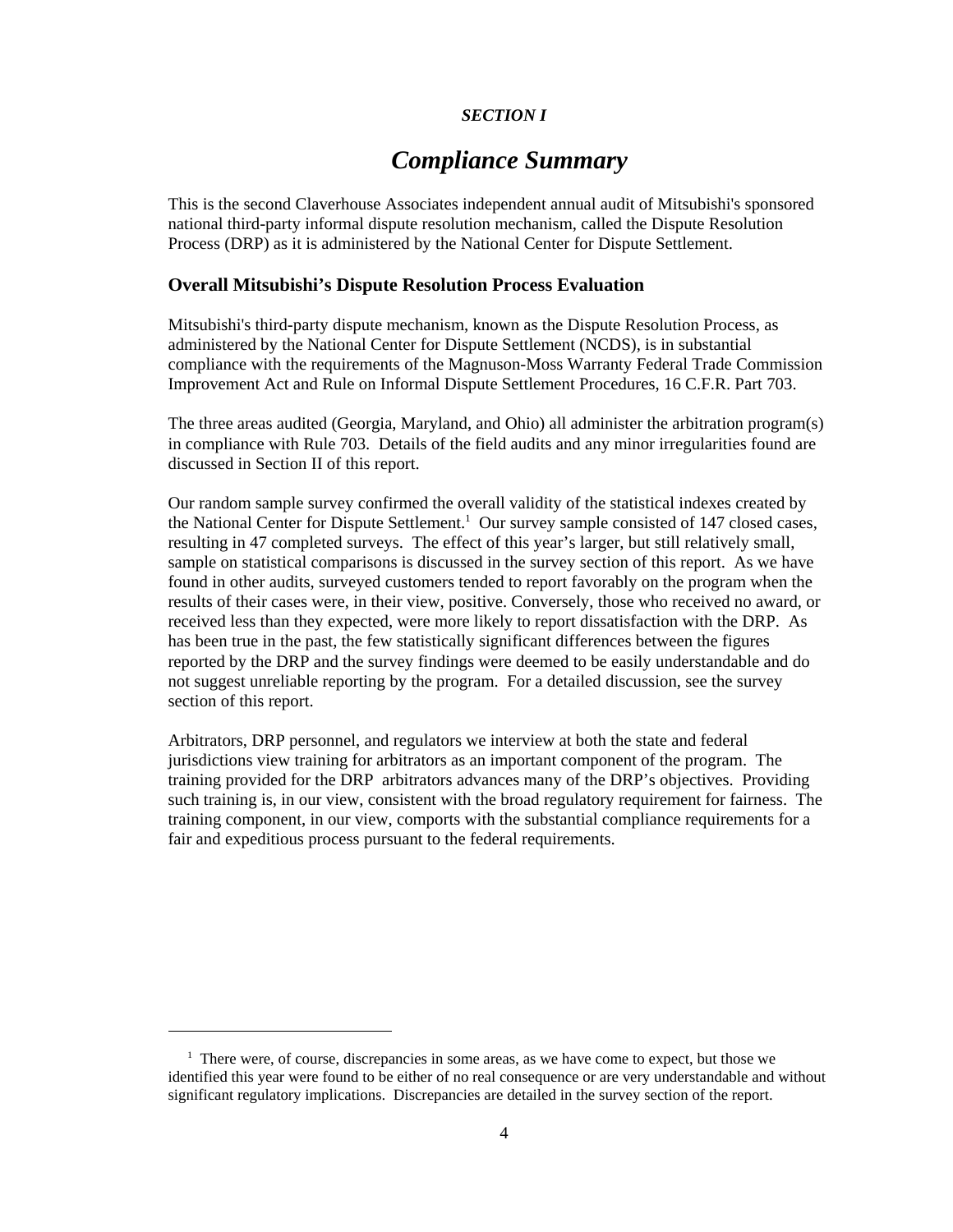# *SECTION II*

# *Detailed Findings*

This section addresses the requirements set forth in 16 C.F.R. Para 703.7, of Public Law 93-637 (The Magnuson-Moss Warranty Act, 15 U.S. C. 2301. et seq.).

After each regulatory requirement is set forth, the audit's findings are recorded, discrepancies are noted, and recommendations are made where appropriate.

This audit covers the full calendar year 2002. An important component of the audit is the survey of a randomly selected sample<sup>2</sup> of Mitsubishi Dispute Resolution Process applicants whose cases were supposed to be closed in 2002 and found to be within the DRP's jurisdiction.

We analyzed several NCDS generated statistical reports covering the DRP operations in the United States. The reports were provided to us by Mr. Brian Dunn, Director of Dispute Settlement Services, National Center for Dispute Settlement, Dallas, Texas.

We performed field audits of the Mitsubishi DRP as it operates in Mitsubishi Regions for Georgia, Maryland, and Ohio. We also examined a random sample of current (i.e., 2002) case files for accuracy and completeness. Normally, we would review a random sample of case files drawn from all case files for the previous four years (1999-2002) and inspect them to ensure that these records were maintained for the required four-year period. As this is only the second year of the Mitsubishi NCDS-administered operation, as well as our second audit, we cannot actually review files of the previous four years. We did, however, review NCDS's program for maintaining such files for other manufacturers, as well as their plan for handling the Mitsubishi files, and conclude there is no reason to doubt that the files will be maintained as required. In the areas covered by each Region, we surveyed several dealerships to see how effectively they carry out the information dissemination strategy developed by the manufacturer to assist them in making customers aware of the DRP.

In addition, we monitored arbitration hearings in Union City, Georgia; Silver Spring, Maryland; and Dublin, Ohio, and interviewed arbitrators and DRP/NCDS administrative personnel.

To assess arbitrator training, we monitored the NCDS-sponsored training session held in Grapevine, Texas, in June of 2002. In addition to monitoring the training itself, we interviewed the trainees (both before and after the training) and the training staff and reviewed the training materials.

REQUIREMENT: § 703.7 (a) [ Audits]

<sup>&</sup>lt;sup>2</sup> This survey was once again this year somewhat different from most we have conducted in that the total number of cases nationally, and thus the number of cases supplied from which to select a sample, was relatively small. The effects of the small numbers on our survey and analysis are discussed in the Survey Section of this report.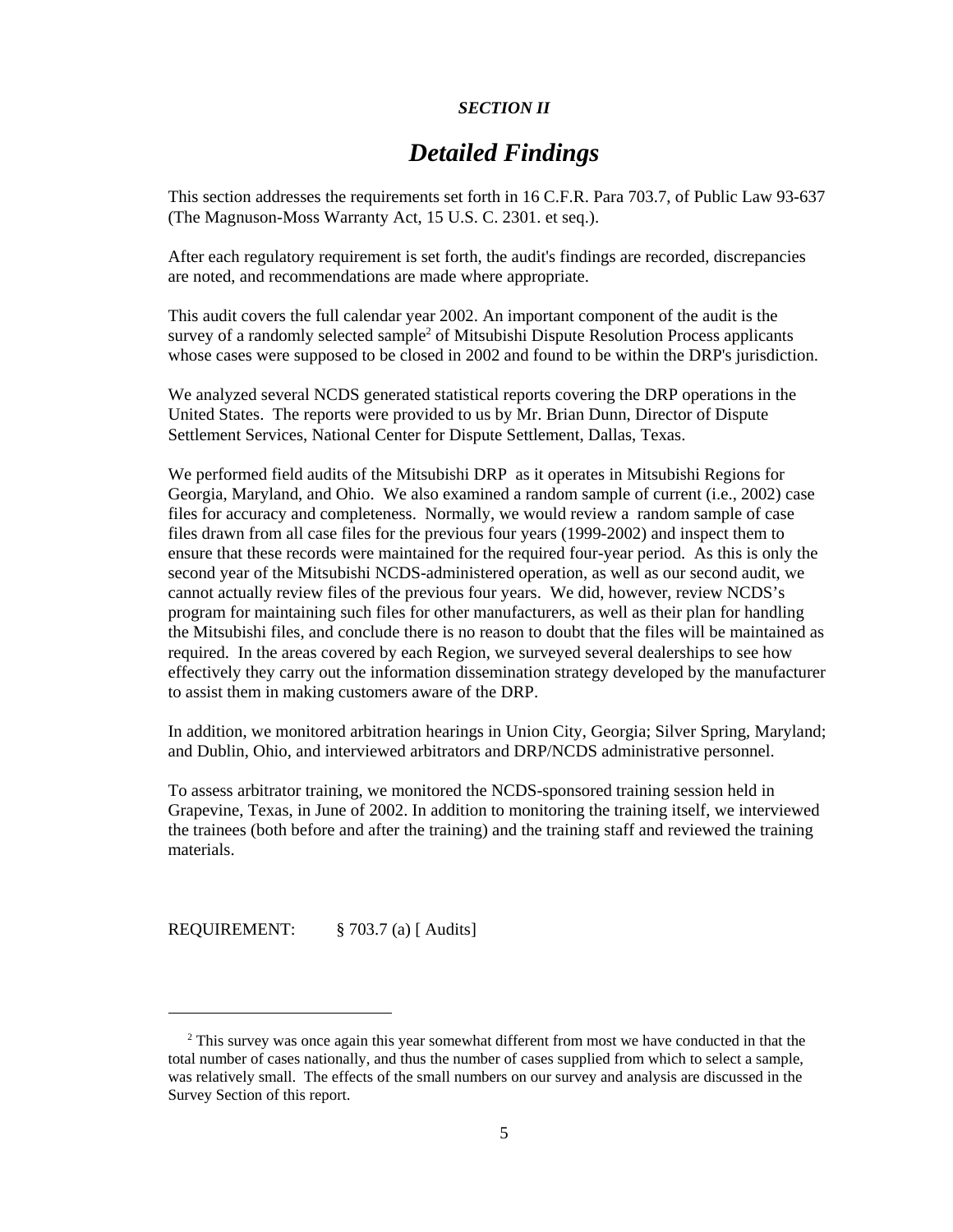**(a) The mechanism shall have an audit conducted at least annually to determine whether the mechanism and its implementation are in compliance with this part. All records of the mechanism required to be kept under 703.6 shall be available for audit.**

#### FINDINGS:

This is the second (2002) Claverhouse Associates annual audit of Mitsubishi's informal dispute settlement procedure, known as the Dispute Resolution Process, as it is administered by NCDS.

Records pertaining to the DRP that are required to be maintained by 703. 6 (Recordkeeping) are being kept and were made available for our review.

#### REQUIREMENT: § 703.6 (a) [Recordkeeping]

**(a) The mechanism shall maintain records on each dispute referred to it which shall include:** 

**(1) Name, address, telephone number of the consumer;** 

**(2) Name, address, telephone number and contact person of the warrantor;**

**(3) Brand name and model number of the product involved;**

**(4) The date of receipt of the dispute and the date of**

**disclosure to the consumer of the decision.**

#### FINDINGS:

The information referenced in subsections 1 through 4 is available from the staff of the National Center for Dispute Settlement, who provided us with access to all pertinent information, which is maintained as required. Our inspection of randomly selected case files for each of the three regions validated these findings. The inspections of case files took place at the headquarters of the program's independent administrator. Review of randomly selected cases to be drawn from the four-year period 1999-2002 was not conducted, as we have already explained, but the program has demonstrated that the case files were maintained in 2002 as required.

#### DISCREPANCIES:

The few administrative irregularities found, while appropriately noted, are relatively inconsequential and do not pose any serious undermining of the program's *substantial compliance* status. The DRP meets this regulatory requirement and any inconsistencies we found were of the minor and inconsequential variety likely to be found in any large administrative program. The minor inconsistencies are highlighted in the appropriate sections of the report.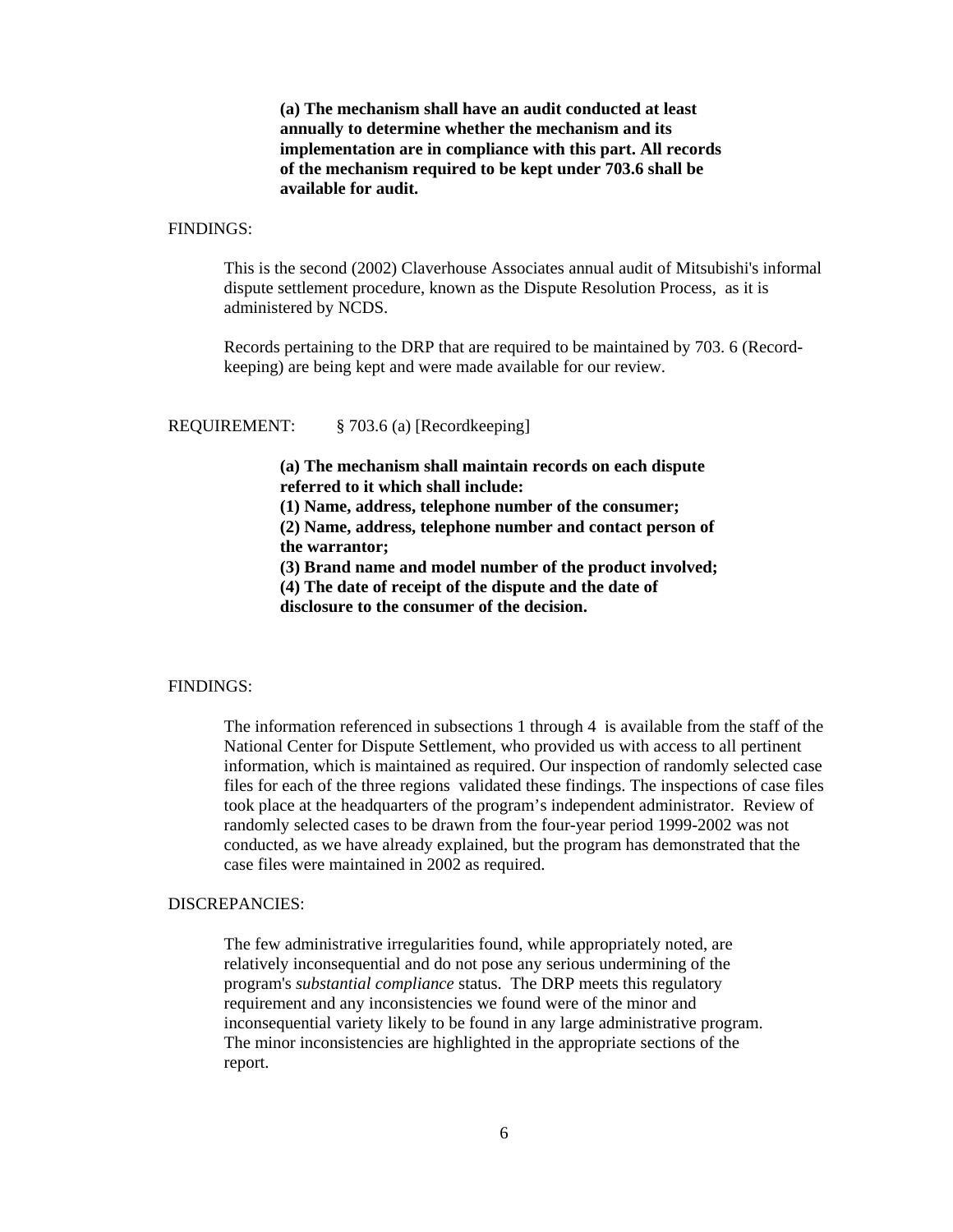#### REQUIREMENT: § 703.6 (a) (5)

**(5) All letters or other written documents submitted by either party; (6) All other evidence collected by the mechanism relating to the dispute including summaries of relevant and material portions of telephone calls and meetings between the mechanism and any other person (including consultants described in 703.4 (b) ;** 

**(7) A summary of any relevant and material information presented by either party at an oral presentation;** 

**(8) The decision of the members including information as to date, time and place of meeting, and the identity of members voting; or information on any other resolution;**

# FINDINGS:

 Some case files contained, in addition to the various standard file entries, other communications submitted by the parties. Nothing in our findings suggests that any material submitted by a party was not included in the file, and every indication is that the files were complete. We made no attempt, however, to validate the existence of "summaries of relevant and material telephone calls" and other such information since we had no way of knowing whether such telephone calls took place. This is also true for documents such as follow-up letters. A review of this type may be theoretically possible, but it is not practical without having some objective measure against which to compare the contents of the file. Even in the theoretical sense, such a review assumes customers keep exact files of all correspondence, notes, and phone calls pertaining to their DRP cases. To validate this dimension, the audit would entail retrieving all such files as a first step. The obvious impracticality of that places such a review beyond the scope of the audit.

Information required in subsection 8 can be found on the arbitrator's written decision used by NCDS. This document also contains the essence of the decision along with most other information pertinent to the case.

#### DISCREPANCIES:

None

The required records were all available, appropriately maintained, and properly kept. Any exceptions were merely incidental and have no significant bearing on the program's compliance with the regulations.

REQUIREMENT: § 703.6 (A) (9-12)

**(9) A copy of the disclosure to the parties of the decision; (10) A statement of the warrantor's intended action(s);**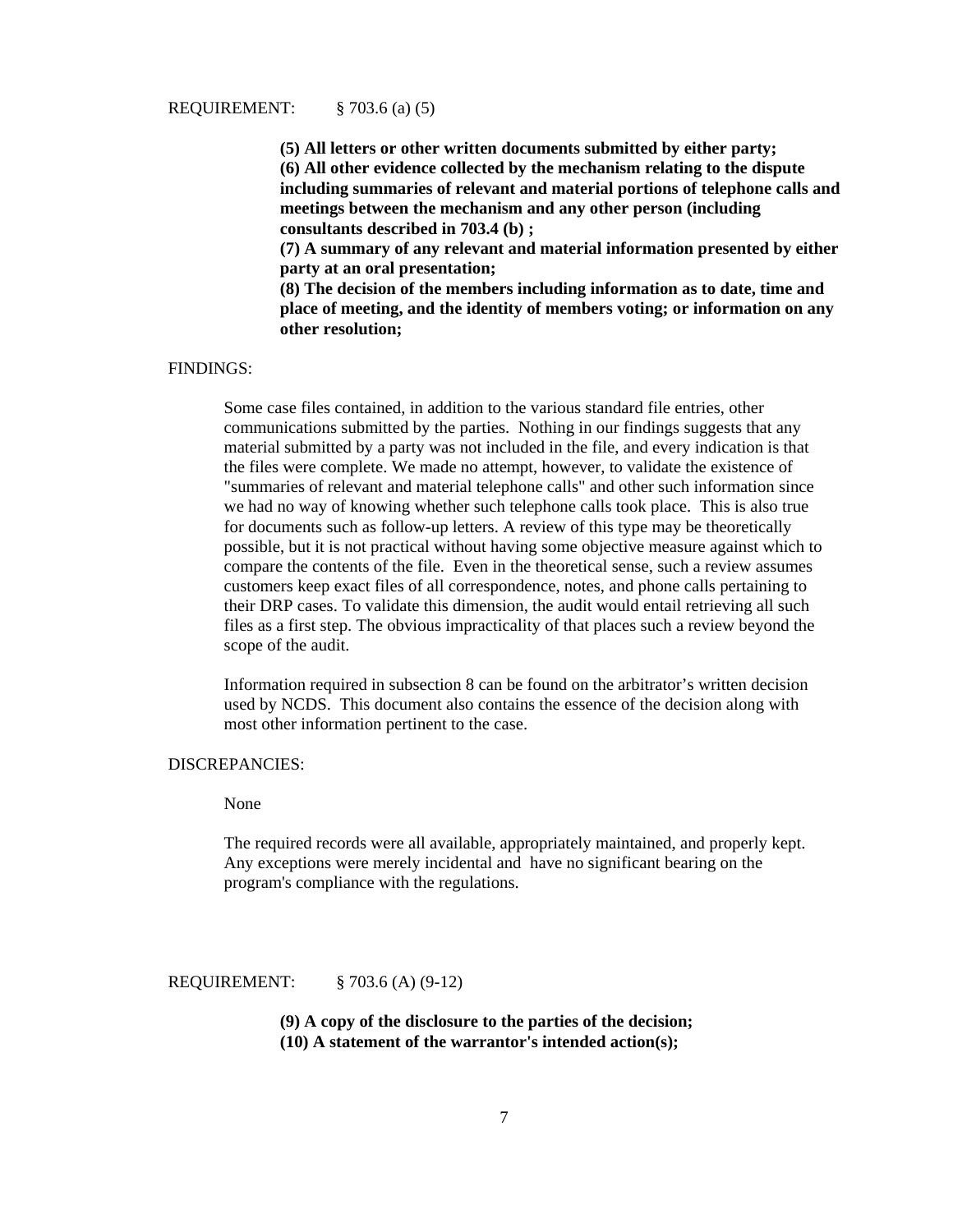**(11) Copies of follow - up letters ( or summaries of relevant and material portions of follow - up telephone calls) to the consumer, and responses thereto; and (12) Any other documents and communications (or summaries of relevant and material portions of oral communications) relating to the dispute.**

# FINDINGS:

The information set forth in items  $9$  and  $10$  is maintained as required.<sup>3</sup> As such, the information was readily accessible for audit.

The information set forth in items 11 and 12 was not audited for accuracy and completeness because of the impracticality of such a review. The examination of the case file contents revealed few instances of this type of information included in the file, and yet nothing indicated that information was missing.

# DISCREPANCIES:

None

REQUIREMENT: § 703.6 (B)

# **(b) The mechanism shall maintain an index of each warrantor's disputes grouped under brand name and subgrouped under product model.**

# FINDINGS:

These indices are maintained by Mr. Brian Dunn, Director of Dispute Settlement Services, and housed at the NCDS headquarters in Dallas, Texas.

The audit includes a review and assessment of a data printout for the calendar year 2002.

The *Mitsubishi DRP Statistics* identifies 212 DRP disputes filed for 2002. Of these, 154 were eligible for DRP review, and 58 were determined by the DRP to be out-ofjurisdiction. Of the in-jurisdiction closed cases, NCDS reports there were 101 cases arbitrated and 38 cases mediated. There were 86 decisions reported as "adverse to the

<sup>&</sup>lt;sup>3</sup> The warrantor's intended actions are a basic part of the program and are generally applicable to all cases. All decisions rendered by arbitrator(s) will be honored by Mitsubishi, thereby negating any necessity for providing a document in each individual file.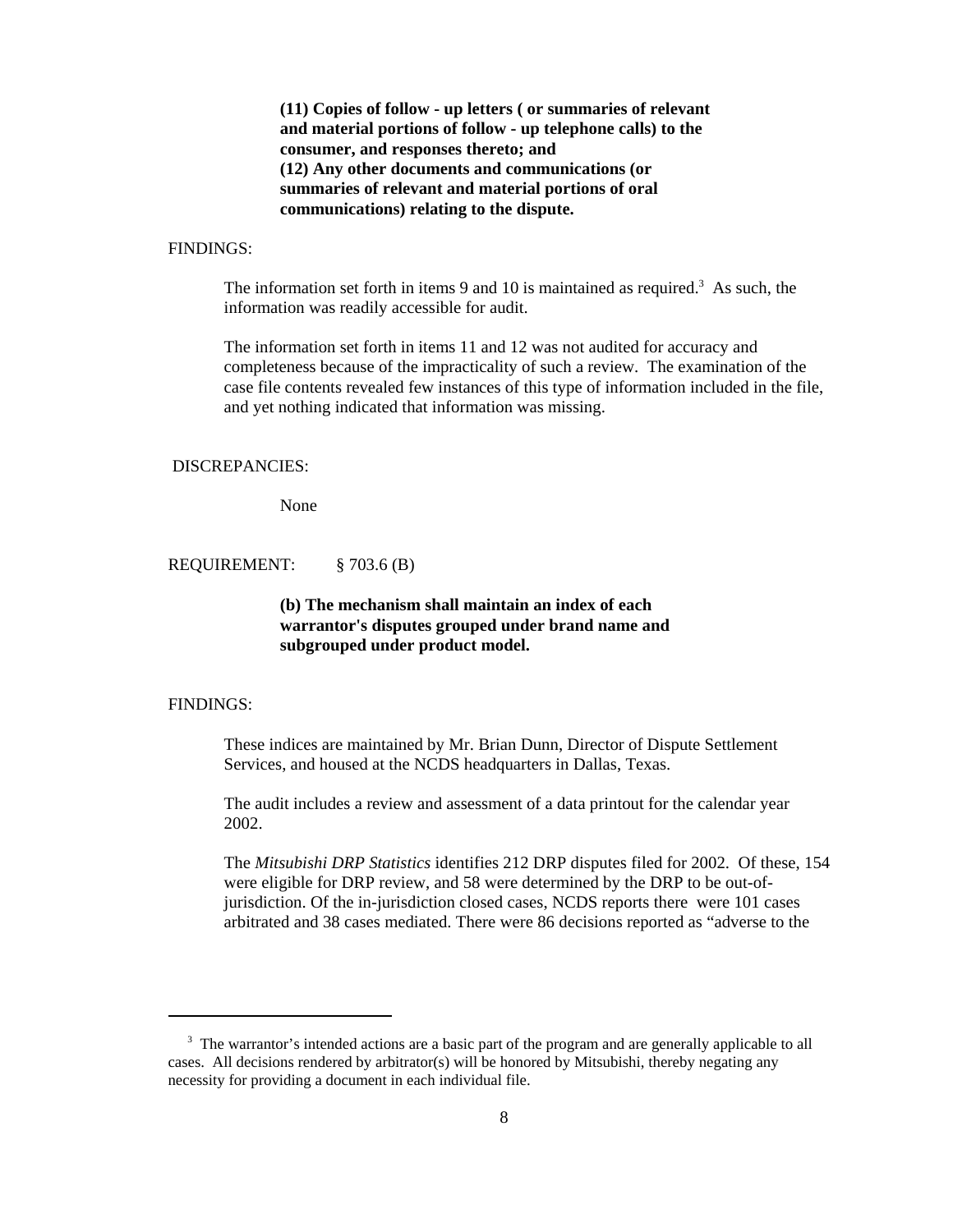consumer" per § 703.6 (E), representing 40.6 % of the in-jurisdiction cases and 85.1%4 of all arbitrated cases.

The *2002 Mitsubishi Makes and Models Report* lists nine models, all of which fall under the general "Make" category of Mitsubishi. Mitsubishi/NCDS also provided us with a report that breaks down the DRP cases associated with each brand category.

Indices are complete and provided as required. Some of the data included in these reports are compared with the findings of our sample survey discussed in the Survey Section of this report.

# DISCREPANCIES:

None

# REQUIREMENT: § 703.6 (c)

**(c) The mechanism shall maintain an index for each warrantor as will show: (1) All disputes in which the warrantor has promised some performance (either by settlement or in response to a mechanism decision) and has failed to comply; and (2) All disputes in which the warrantor has refused to abide by a mechanism decision.**

#### FINDINGS:

Mitsubishi reports that there were no such cases in 2002.

Concerning subsection 2, the auditors are advised by NCDS that there is no reported incidence in which Mitsubishi failed or refused to abide by a board or arbitrator decision. As a matter of general corporate policy, Mitsubishi agrees to comply with all DRP decisions. This information is supplied as part of Mitsubishi's Annual FTC - 703.6 (c) (1) and (2) Report.

#### DISCREPANCIES:

None

REQUIREMENT: § 703.6 (d)

# **(d) The Mechanism shall maintain an index as will show all disputes delayed beyond 40 days.**

<sup>&</sup>lt;sup>4</sup> This percentage does not include 15 cases which are represented in the statistical index as "pending."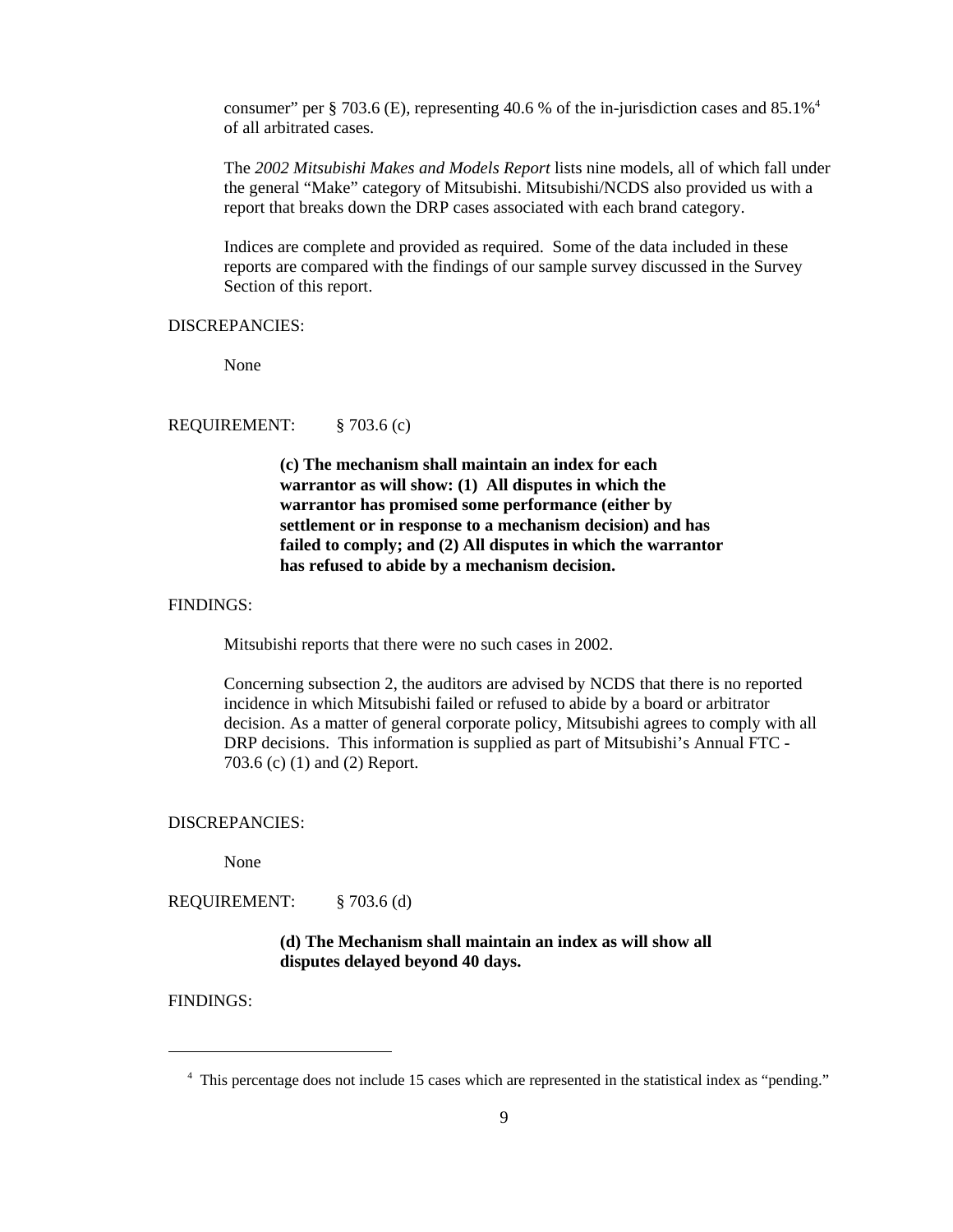According to Mitsubishi/NCDS DRP statistical index reports, as of December 2002, no cases were delayed beyond 40 days. The Director of Dispute Settlement Services provided a comprehensive report of all individual cases delayed beyond 40 days during the 2002 period of the audit which reiterated that there were none. This report includes, where appropriate, the customer's name, case file number, the VIN, and the number of days the case has been in process as of the date of the generation of the report. Our analysis indicates that this report meets the above requirement. Our review, however, is not designed to test the accuracy of the report. We merely determine that the mandated report is being generated. At the same time, we found nothing during our assessment review that calls into question the accuracy of any of the required statistical indexes.

#### DISCREPANCIES:

None

#### REQUIREMENT: § 703.6 (e)

**(e) The mechanism shall compile semi-annually and maintain statistics which show the number and percent of disputes in each of the following categories:** 

- **(1) Resolved by staff of the Mechanism and warrantor has complied;**
- **(2) Resolved by staff of the Mechanism and time for**
- **compliance has occurred, and warrantor has not complied;**

 **(3) Resolved by staff of the Mechanism and time for**

- **compliance has not yet occurred;**
- **(4) Decided by members and warrantor has complied;**
- **(5) Decided by members, time for compliance has occurred,**
- **and warrantor has not complied;**
- **(6) Decided by members and time for compliance has not yet occurred;**
- **(7) Decided by members adverse to the consumer;**
- **(8) No jurisdiction;**
- **(9) Decision delayed beyond 40 days under 703.5 (e) (1) ;**
- **(10) Decision delayed beyond 40 days under 703.5 (2);**
- **(11) Decision delayed beyond 40 days for any other reason; and**
- **(12) Pending decision.**

#### FINDINGS:

.

NCDS collects and maintains the information required by  $\S 703.6$  (e) in the DRP Statistics Report supplied to us by Mr. Brian Dunn, Director of Dispute Settlement Services.

The information is available for inspection and is complete in all respects.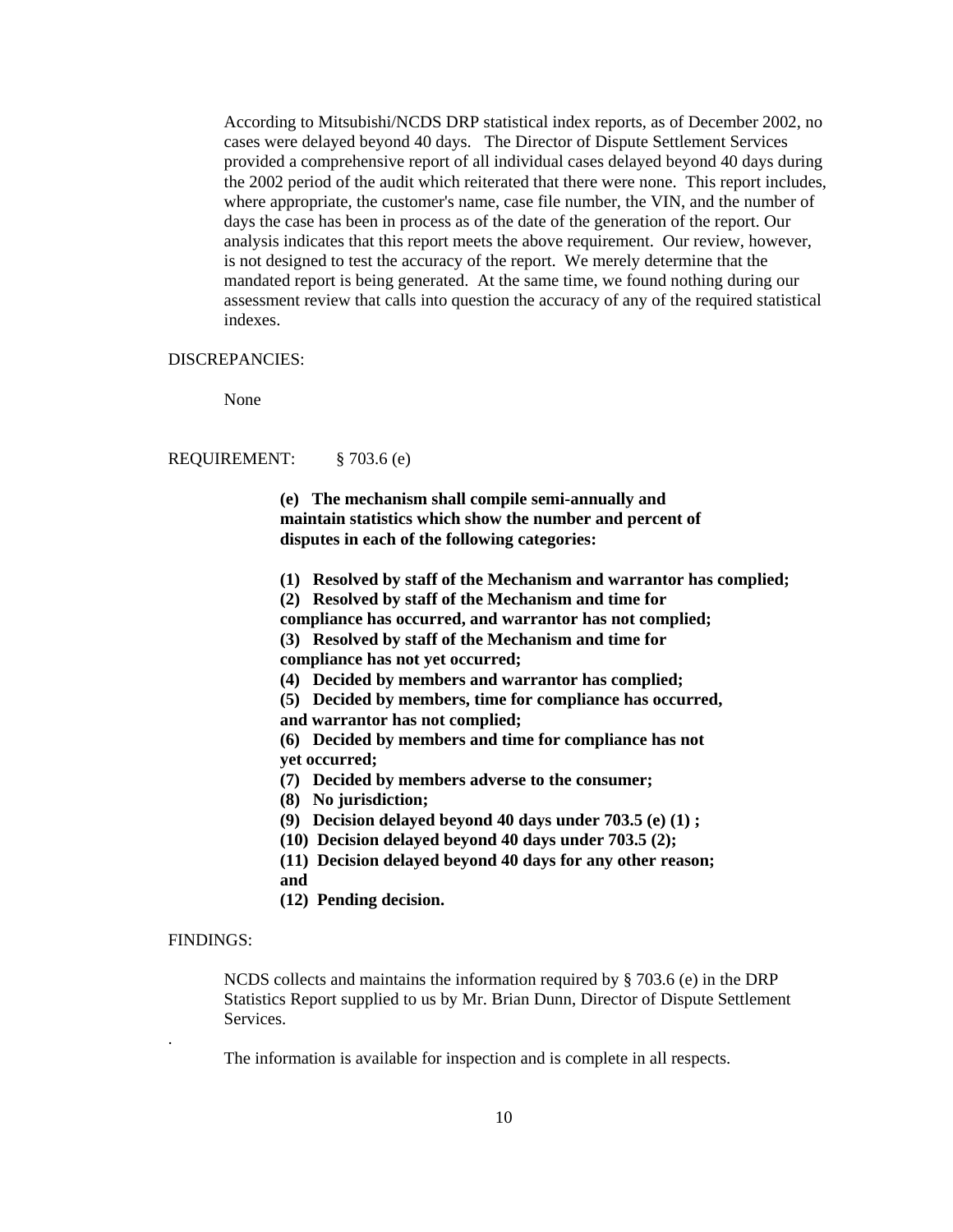The figures reported in this index are analyzed in further detail in the Survey Section of this report.

### DISCREPANCIES:

None

REQUIREMENT: § 703.6 (f)

# **THE MECHANISM SHALL RETAIN ALL RECORDS SPECIFIED IN PARAGRAPHS (a) - (e) of this section for at least 4 years after final disposition of the dispute.**

#### FINDINGS:

(a) All of the information listed in the 12 subsections detailed in the previous section is maintained as required. Any inconsistencies found would be addressed in the Survey Section of this report.

(b) We inspected the collection of all case files for each Region during our on-site visit to the NCDS headquarters in Dallas, Texas, and inspected and evaluated a random selection of case files from the four-year period for completeness. The files were appropriately maintained and readily available for audit. [Note: We only viewed cases for two years for this manufacturer because the program is only in its second year. We did review files for other manufacturers however and they are all extant.]

The NCDS Director of Dispute Settlement Services provided us with the various 2002 indices and statistical reports required by Rule 703. The corresponding reports for the previous four years are not available from NCDS because they have not administered the program during that period. The records are probably available from Mitsubishi directly.<sup>5</sup> All records pertaining to the NCDS Mitsubishi program are being stored as required.

(c) [The two potential "non-compliance" categories] The information required by subsection (1) is, when applicable, maintained by NCDS. Subsection (2) is not applicable since Mitsubishi, as a matter of corporate policy, always complies with DRP decisions.

(d) [Complaints beyond 40 days] This information is stored on computer in the NCDS Dallas, Texas, office and is housed with Mr. Brian Dunn, the Director of Dispute Settlement Services. Any required report can be obtained from Mr. Dunn. The information is maintained as required.

<sup>&</sup>lt;sup>5</sup> Because our audit is related solely to the NCDS administration of the Mitsubishi sponsored program, we made no effort to review any aspect of the program prior to their involvement.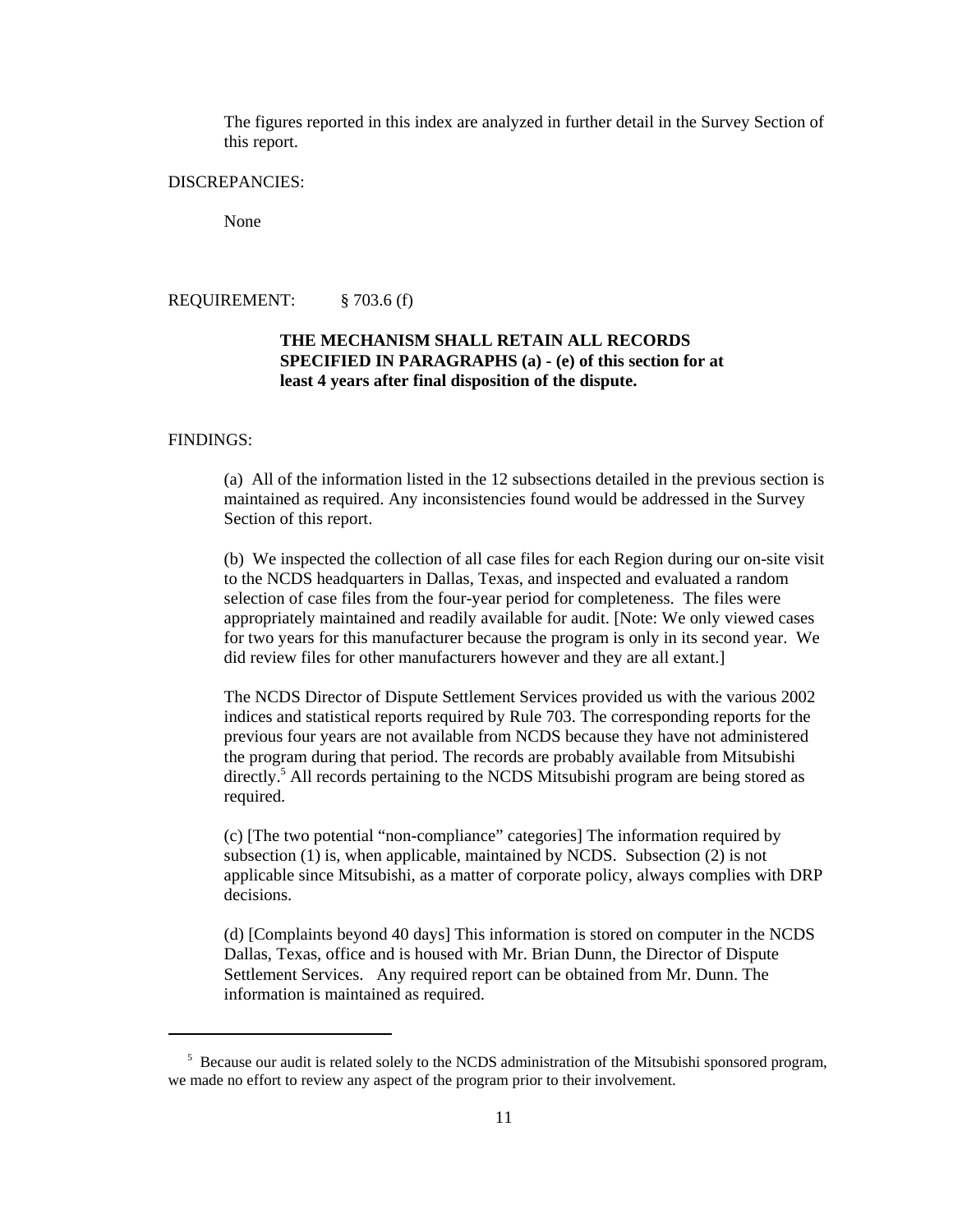(e) [Includes 12 categories of statistics] The information referenced in this section, as well as any data pertaining to this requirement, is available from the NCDS Director of Dispute Settlement Services. The 12 categories of statistics to be maintained are being kept as required.

# DISCREPANCIES:

None

REQUIREMENT: § 703.7 (b)

**Each audit provided for in paragraph (a) of this section shall include at minimum the following (1) evaluation of warrantor's efforts to make consumers aware of the Mechanism's existence as required in 703.2 (d);**

**(d) The warrantor shall take steps reasonably calculated to make consumers aware of the Mechanism's existence at the time consumers experience warranty disputes.**

# FINDINGS:

The essential feature of both regulatory requirements cited above is timing. In our review, therefore, we give emphasis to efforts that would inform customers and ensure that they know about the existence of the DRP at all times, as well as examining the manufacturer's strategies to alert customers to the availability of the DRP when the customer's disagreement rises to the level that the regulations consider a "dispute."

Regardless of the excellence of a program, it is only effective if the customer knows of its existence and can access it. The "notice" requirement seeks to ensure that the program is actually usable by customers by informing them of its existence and making it readily accessible when they need it.

Mitsubishi uses the following means by which to meet this important requirement:

! Mitsubishi publishes an *Owner's Manual* that briefly explains, among many other things, the DRP process and how and where to file an application. The manual is distributed by Mitsubishi dealers who provide the brochure as part of the initial information packet given to new customers. The 2002 manual refers to the DRP on page 21. Not unlike other such manuals used by longer established arbitration mechanisms, the initial Mitsubishi Owner's Manual treatment of the DRP needs some fine tuning. For example, the mailing address of NCDS is provided, but not the toll-free telephone number. In addition, the reader is informed that,

> "If you wish to pursue the matter further, submit an application describing your concern to: National Center for Dispute Settlement,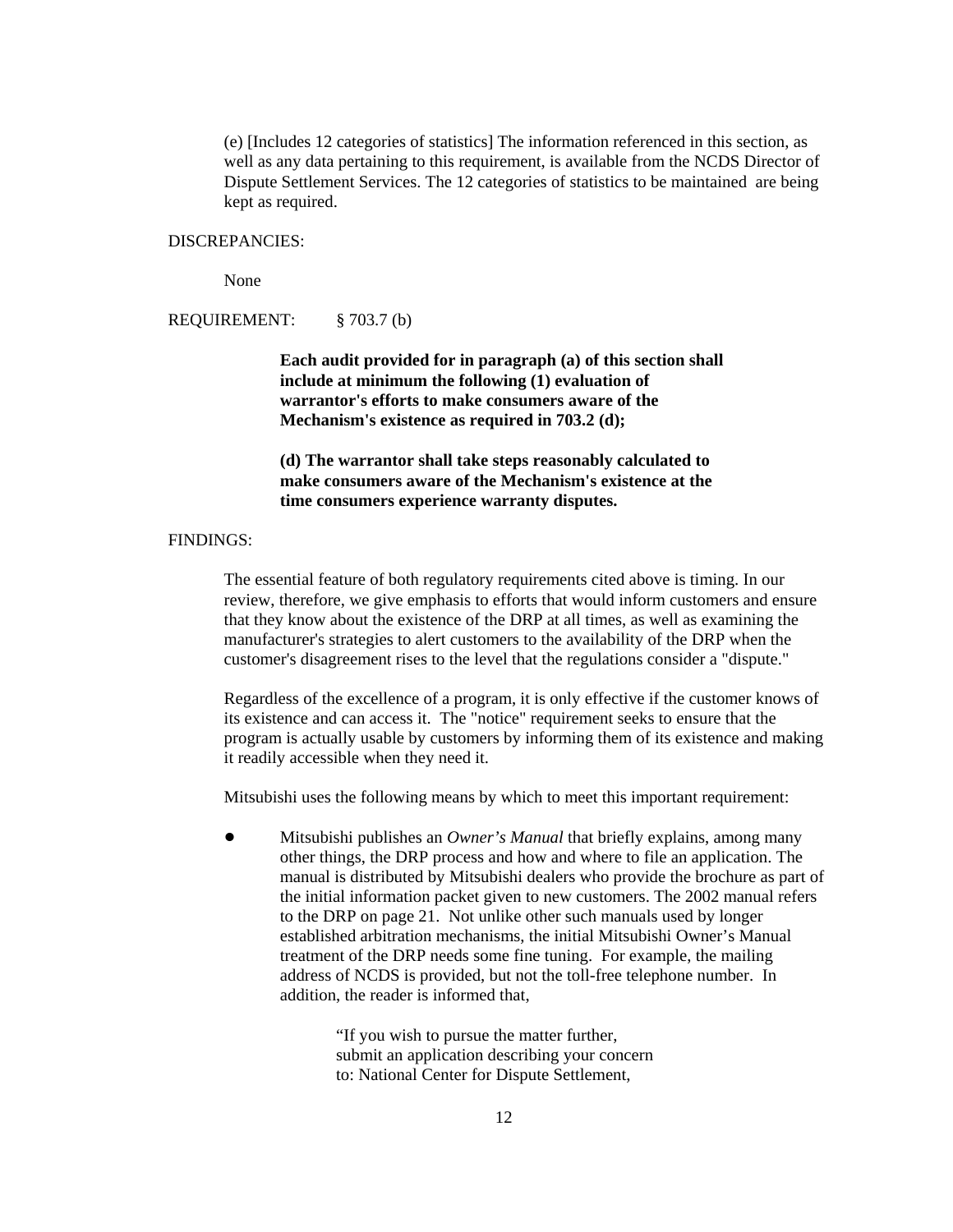Dispute Resolution Process, P.O. Box 561109, Dallas, Texas 75356-1109

A copy of the Dispute Resolution Process brochure can be found in the glove box of the vehicle."

What is not included is information that an application form is in the Dispute Resolution Process brochure. It is not difficult to imagine a customer reading through this section and asking themselves the question, "Okay, I want to pursue the matter, so where do I get an application to submit?"

Another somewhat problematical issue with this important section of the Owner's Manual<sup>6</sup> is that the manual refers only to remedies provided for under state lemon laws, incorrectly implying that a warranty dispute is governed first and foremost by state law; in fact the opposite is true. The federal Magnuson-Moss Warranty Act and the related Rule 703 have the broader applicability. Unfortunately, the wording found on page 21 might mislead, albeit unintentionally, a reader into believing that only state lemon-laws are applicable to the DRP.

Our 2003 random audits of dealerships in the areas surrounding the field audit sites again found no consistent and significant commitment by most dealers to educate their employees to provide DRP information to customers making general inquiries about warranty-related dissatisfactions or disputes.

- ! Mitsubishi publishes a 10-page booklet entitled *Mitsubishi, Dispute Resolution Process* that contains warranty dispute information and an application form for accessing the DRP. The booklet provides useful and accurate information, including a toll-free telephone number to the NCDS Mitsubishi program.7
- ! Mitsubishi distributed an internal memorandum in December of 2002, which stresses the importance of communicating, to consumers, the availability of the arbitration program (DRP).
- ! Mitsubishi publishes and distributes a Dealer Guide, and a District Managers Guide. [Note: This publication we found problematic and is discussed below at the conclusion of the review of dealerships section of this report.]

In the Georgia (Union City) area, we visited the following dealerships.

 <sup>6</sup> We said in last year's audit, "This manual is a 2002 manual and technically is not relevant to the 2001 audit." The material being discussed above is found on page 21 of the manual. It is, of course, relevant for this 2002 audit.

<sup>&</sup>lt;sup>7</sup> A minor, but useful, improvement would be to add the word "toll-free" to the telephone number because some consumers might not recognize the "866" prefix as indicating a toll-free number.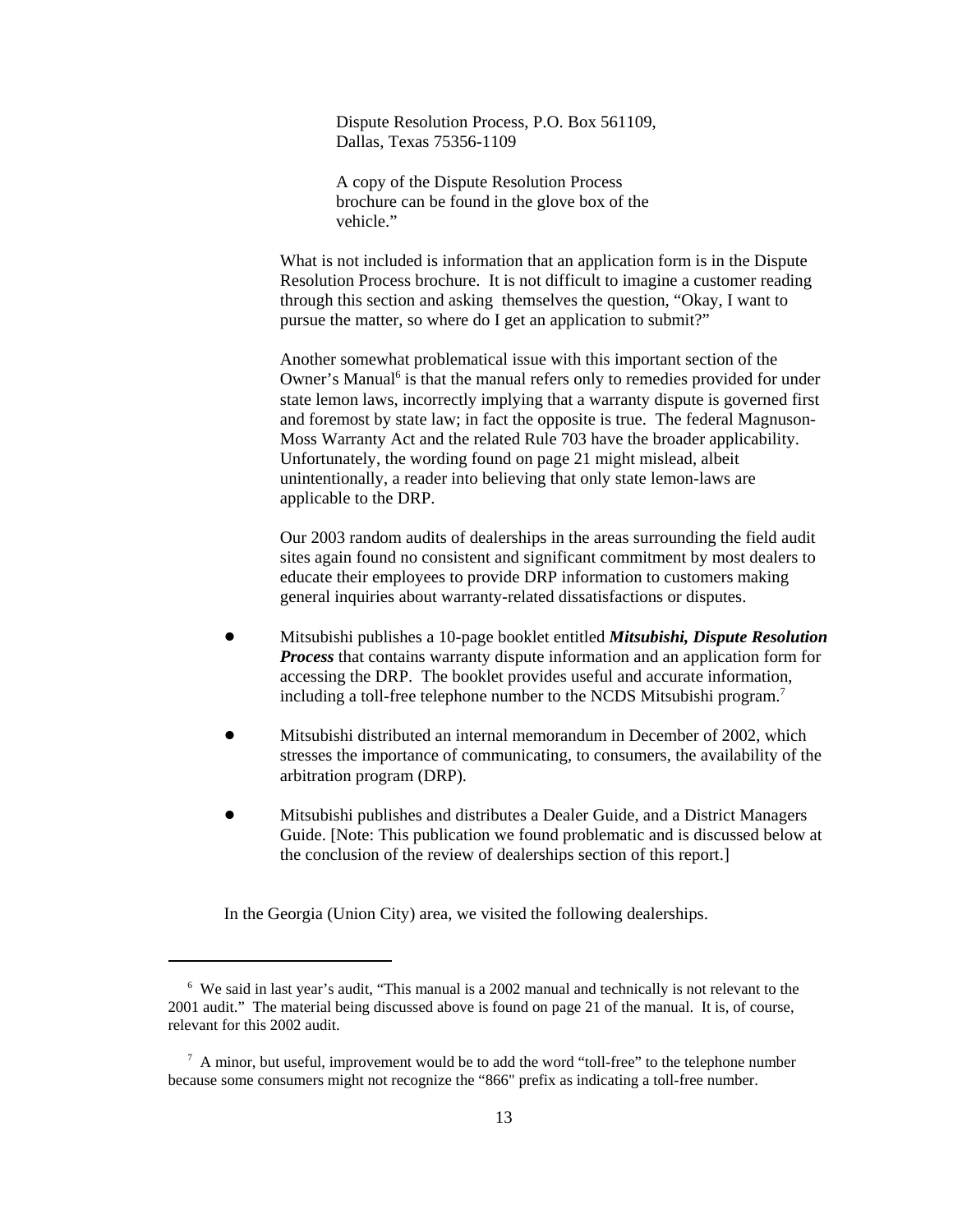Team Mitsubishi 1968 Thornton Road Lithia Springs, Georgia 30122

Mitsubishi South 7310 Jonesboro Road Morrow, Georgia 30260

Peachtree Mitsubishi 5925 Peachtree Ind. Boulevard Chamblee, Georgia 30341

In two of three Georgia visits, the dealership personnel we interviewed did provide us with useful information about the DRP when we inquired about customers' options if they have warranty disputes. Two dealerships mentioned arbitration as one customer option and referenced the owner's manual as a source of information about arbitration. In addition, these two dealers also provided a toll-free telephone number for Mitsubishi customer relations. The third dealer we visited in Georgia offered no information or assistance. This is, of course, contrary to the underlying intent of the requirements of the Magnuson-Moss Warranty Act and Rule 703 and requires that Mitsubishi take steps to correct this problem. This single problem does not render the program out-ofcompliance or call into question the program's compliance status. However, a widespread failure to provide customers with information about the availability of the DRP at the time a warranty dispute arises would actually threaten the program's compliance status and, therefore, is an issue that should not go unattended. The 2003 Georgia experience, viewed in a vacuum, represents a significant improvement over last year's experience in other parts of the country.

NOTE: Clearly, one of the principal reasons that the annual independent audit requirement was included in Rule 703 was to ensure that sponsoring manufacturers provided for adequate consumer awareness. In fact, the original draft of Rule 703 was modified so as to require this audit, an outcome promoted by manufacturers who suggested that the proposed alternatives were too onerous and, in fact, "draconian." The Federal Trade Commission then declined to mandate the national media campaigns and dealer incentives requirements, opting instead for manufacturer voluntary efforts, which would then be audited annually to ensure compliance with the stated objective of ensuring consumer awareness of the availability of the program. In any event, it is abundantly clear that no audit findings are complete without an evaluation of this aspect of the arbitration program since it is specifically set forth in the administrative rule requirements (Rule 703) in that section of the rule identified as the "Proceedings." This extensive Federal Trade Commission commentary was promulgated as a fundamental part of the rule as is the case with all promulgated FTC Rules.

Because of the varied and heavy responsibilities of service managers, they were not always available during our "secret shopper" visits to dealerships. It is predictable that the customers of dealerships whose employees are completely unaware of the DRP will be less likely to be informed of the availability of DRP, a situation "at variance" with the regulation's intent.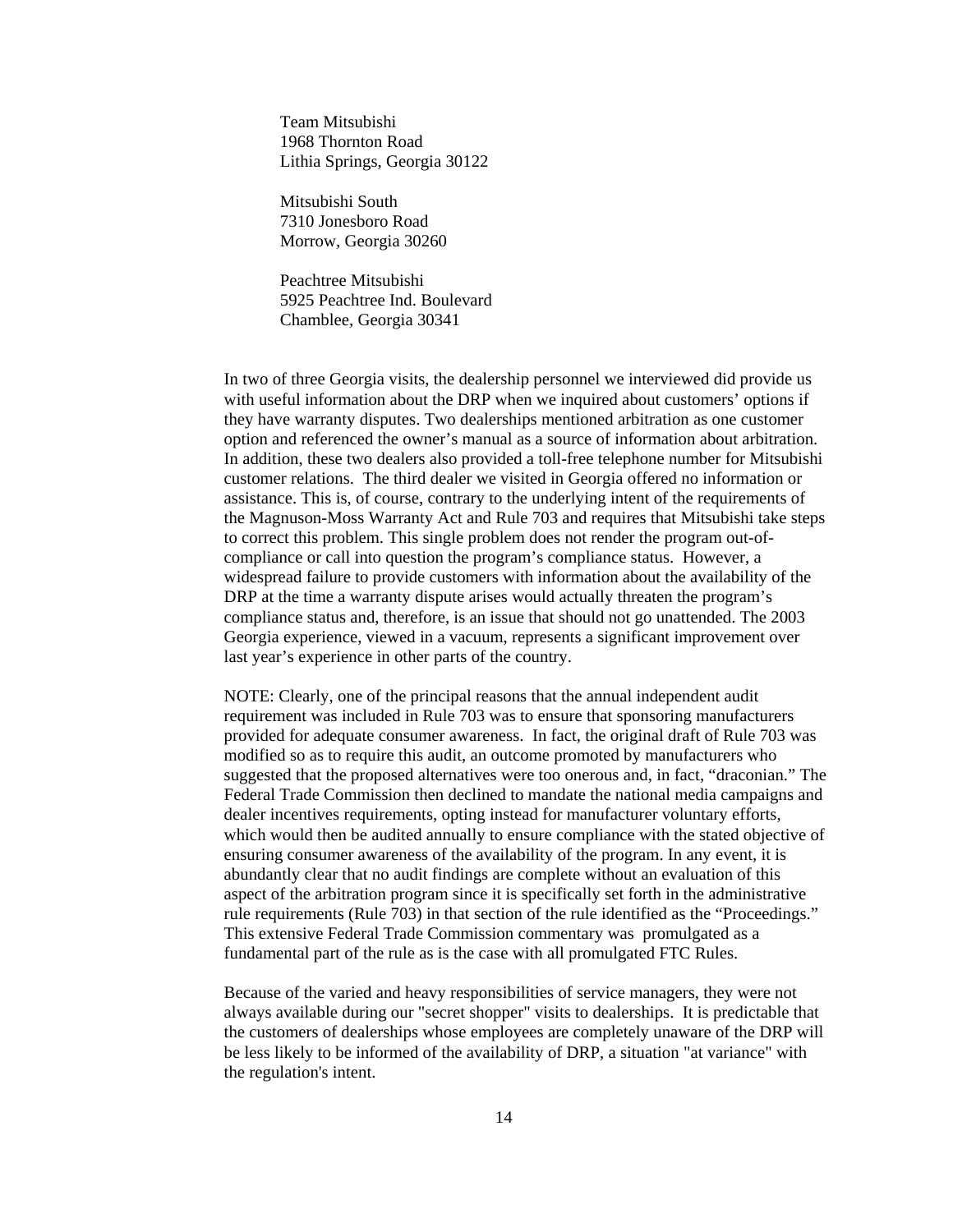Our dealership experience in the Maryland (Silver Springs) area was disappointing. We visited only two dealerships here, but neither gave us any accurate information about the DRP. We include in this review a dealership we visited in the Little Rock, Arkansas, area which we visited while conducting another audit review. This dealer visit was most unfortunate because in addition to not providing any useful information about the DRP, we were given grossly inaccurate warranty dispute information. We include this review only because we were unable to review a third Maryland dealership due to traffic congestion that resulted in the third dealer selected being closed by the time we arrived.

In the Maryland (Silver Spring) and Little Rock, Arkansas, areas, we visited the following dealerships:

> Mitsubishi Motors 12511 Prosperity Drive Silver Spring, Maryland 20904

Younger Mitsubishi 1945 Dual Highway Hagerstown, Maryland 21740

Little Rock Mitsubishi 5720 South University Little Rock, Arkansas 72209

As concerns the program for DRP information dissemination, our dealer visits in the Ohio area<sup>8</sup> were uniformly disappointing. At none of the Ohio area dealerships we visited did we receive accurate DRP information. Only in one case did an employees appear to know about arbitration generally, but here the information given was mostly inaccurate.

In the Ohio area, we visited the following dealerships:

Spitzer Autoworld (Mitsubishi) 10901 Brookpark Road Parma, Ohio 44130

Walker Mitsubishi 8457 Miamisburg, Springboro, Pike Miamisburg, Ohio 45342

O'Daniel Mitsubishi 631 Lincoln Highway New Haven, Indiana 46774

<sup>&</sup>lt;sup>8</sup> We sometimes visit dealers in adjacent states, especially where the dealerships are spread out over large geographical areas.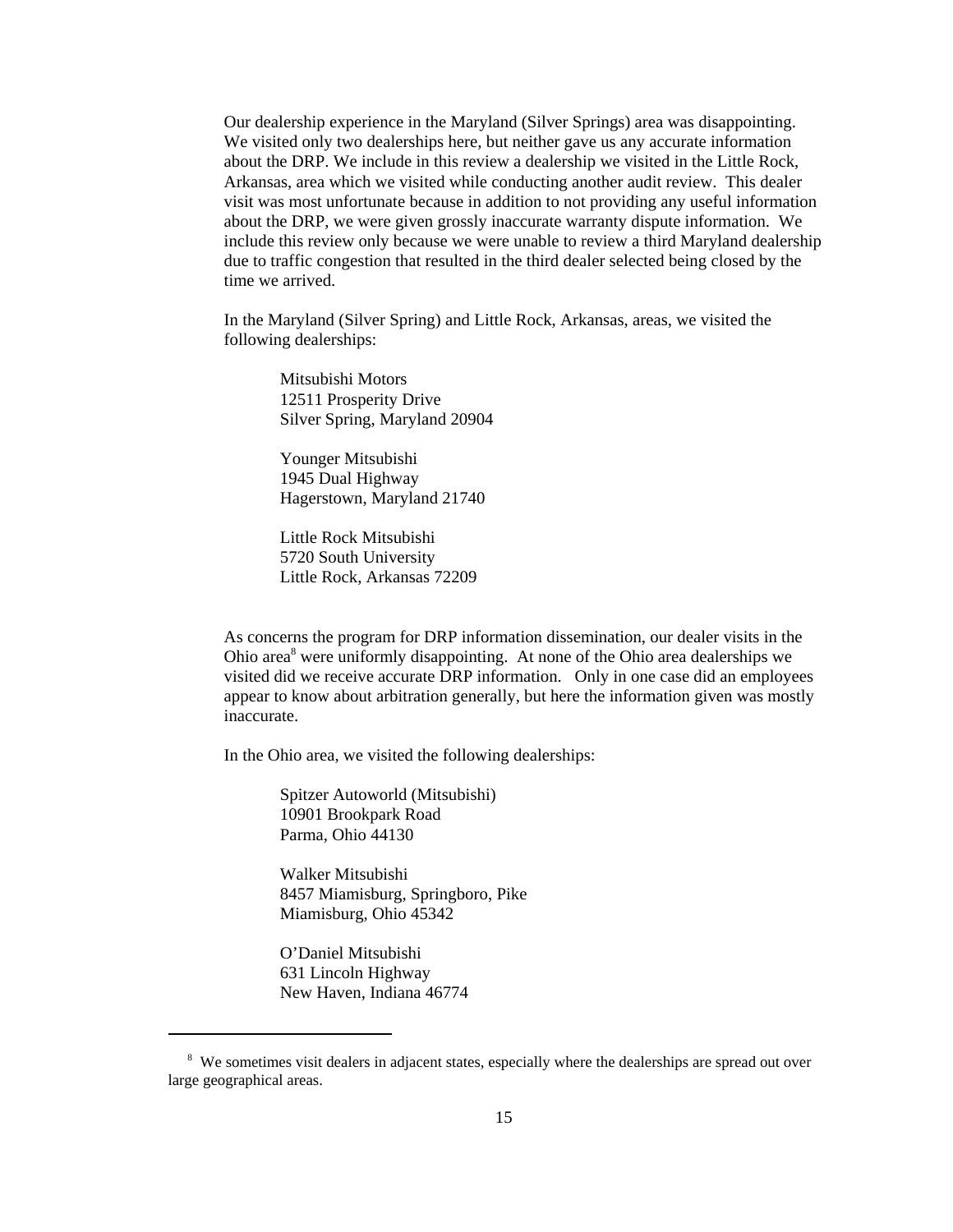In 2002 Mitsubishi customers who sought assistance from their salespersons were unlikely to receive useful information about the DRP. Few of the salespeople we interviewed could provide any information at all about the DRP.

 The toll-free phone number to the Mitsubishi Motors Customer Relations (MMCR) is not specifically designed to facilitate the DRP because its customer relations focus is on maintaining an open line of communication between the servicing dealer or the manufacturer and the customer. The staff person we interviewed at the MMCR was unable to tell us about the DRP, or about the National Center for Dispute Settlement as the administrator of the program. The MMCR was also unable or unwilling to mail us information about the DRP. The clear and stated objective of the MMCR, however, is to keep the customer and the manufacturer or dealer working together to resolve their warranty-related problems. This program operates consistent with § 703.2(d) which allows:

**703.2 (d)... Nothing contained in paragraphs (b), (c), or (d) of this section** [notice requirements] **shall limit the warrantor's option to encourage consumers to seek redress directly from the warrantor as long as the warrantor does not expressly require consumers to seek redress directly from the warrantor. The warrantor shall proceed fairly**

# **and expeditiously to attempt to resolve all disputes submitted directly to the warrantor.**

#### FINDINGS:

This aspect of the DRP received a somewhat poor assessment. Unlike many other manufacturer's arbitration programs, the DRP does not yet generate sufficient numbers of DRP applicants to demonstrate that somehow many customers have managed to access the program.

As with most programs, our visits to dealerships suggested that customers who seek assistance from their salesperson are unlikely to receive any useful information about the DRP. Like other dealership personnel, few of the salespeople we interviewed appeared to have any knowledge of the DRP.

Mitsubishi's strategies for "making customers aware" again this year appear to have less impact than that envisioned by the rules adopted to implement the federal law. There were steps taken, however, to improve this part of audit review. NCDS informed us in June of 2003 that Mitsubishi distributed an internal memorandum in December of 2002, which stresses the importance of communicating, to consumers, the availability of the arbitration program (DRP). In addition, Mitsubishi publishes and distributes a Dealer Guide, and a District Managers' Guide. Page 21 of the Dealer Guide includes directions that may contribute to consumers not necessarily receiving timely information about the arbitration program (DRP). It states in part,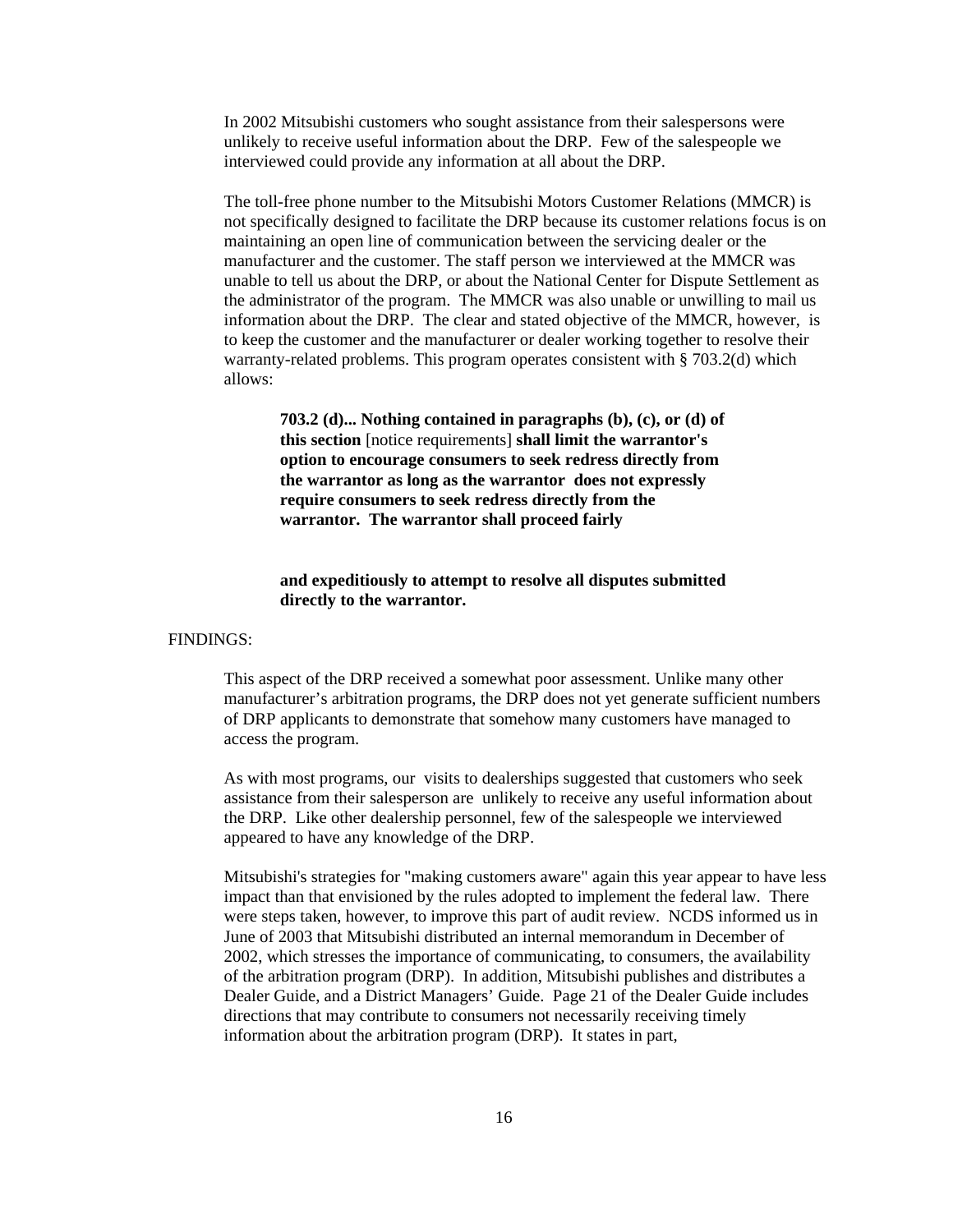"...If we have responded to our customer's concern and have been unable to satisfy them, we must notify them of the existence of the 3rd Party Process. This should be done by the DPSM, RPSM, or Mediation Manager when they realize they can find no way to satisfy our customer. **This should never be done by a service advisor or service manager**." (Page 21)

The clear intent of the Federal Trade Commission in promulgating Rule 703 was to *"...ensure*,**..."** among other things, that customers with a warranty dispute know about the availability of the arbitration/settlement Mechanism, "**at the time a warranty dispute arises.**" While that terminology is precise, the intent of the FTC is quite clear that timeliness for the consumer is of paramount importance. The notion of "fairness" embodied in, and throughout, the Rule rules out any program procedure that serves to delay the customer's knowledge of, and accessibility to, the Mechanism (i.e., the DRP " $3<sup>rd</sup>$  Party Process".) To require that a consumer must be referred by one employee to yet another employee to be given accurate simple information about the DRP amounts to an "unnecessary hurdle" that was not envisioned by the Federal Trade Commission. Of course, such procedures are completely legitimate within the confines of a manufacturer's own customer relations program, but the DRP is not such a program. The DRP is a highly regulated process designed to avoid the necessity of litigation and afford disputants a "fair and expeditious resolution of warranty disputes." When the manufacturer, or their dealer agent, must advise the consumer of the availability of the program is a matter that is dictated by the customer's state of mind (i.e., when the customer is unsatisfied with how the manufacturer, or their dealer agent, has dealt with a warranty problem that was brought to their attention with an associated request for assistance.) This principle has been universally accepted by regulators throughout the country. Otherwise, customers could simply be required to leap one hurdle after another with predictable consequences. Any program operating in such a manner would be clearly unfair, and consequently not in compliance with Rule 703.

We note here that manufacturer's difficulties in complying with this requirement are related in some respects to uncertainty as to the regulation's intent about when the customer is to be informed. A better information dissemination strategy could be developed if regulators provided manufacturers with a more clear operational definition of the phrase, **" ... at the time consumers experience warranty disputes."** Still, the FTC makes it clear that a warranty dispute does arise when a "..consumer has attempted, and failed, to get warranty performance."(see "Proceedings, [Rule 703], Federal Register, Vol. 40, no. 251, December 31, 1975, page 60193.) Consider then the common experience of a customer returning to the dealership with an intermittent problem that the dealer cannot immediately duplicate. A typical scenario, common to most manufacturers is that the customer leaves the dealership with his/her vehicle and the matter is, thus, concluded. With the instructions provided in the above referenced Dealer Guide, there is no procedure whereby the customer is informed of the availability of the DRP for resolution of their clear warranty dispute. The customer in this common automobile scenario has experienced a problem with their under-warranty vehicle; has attempted to get warranty performance; and, has failed to receive performance. Thus, this hypothetical consumer has a warranty dispute and the likelihood of their being timely informed of the availability of the DRP is nil. If the dealer's service advisor follows the Dealer Guide policy, they would not advise the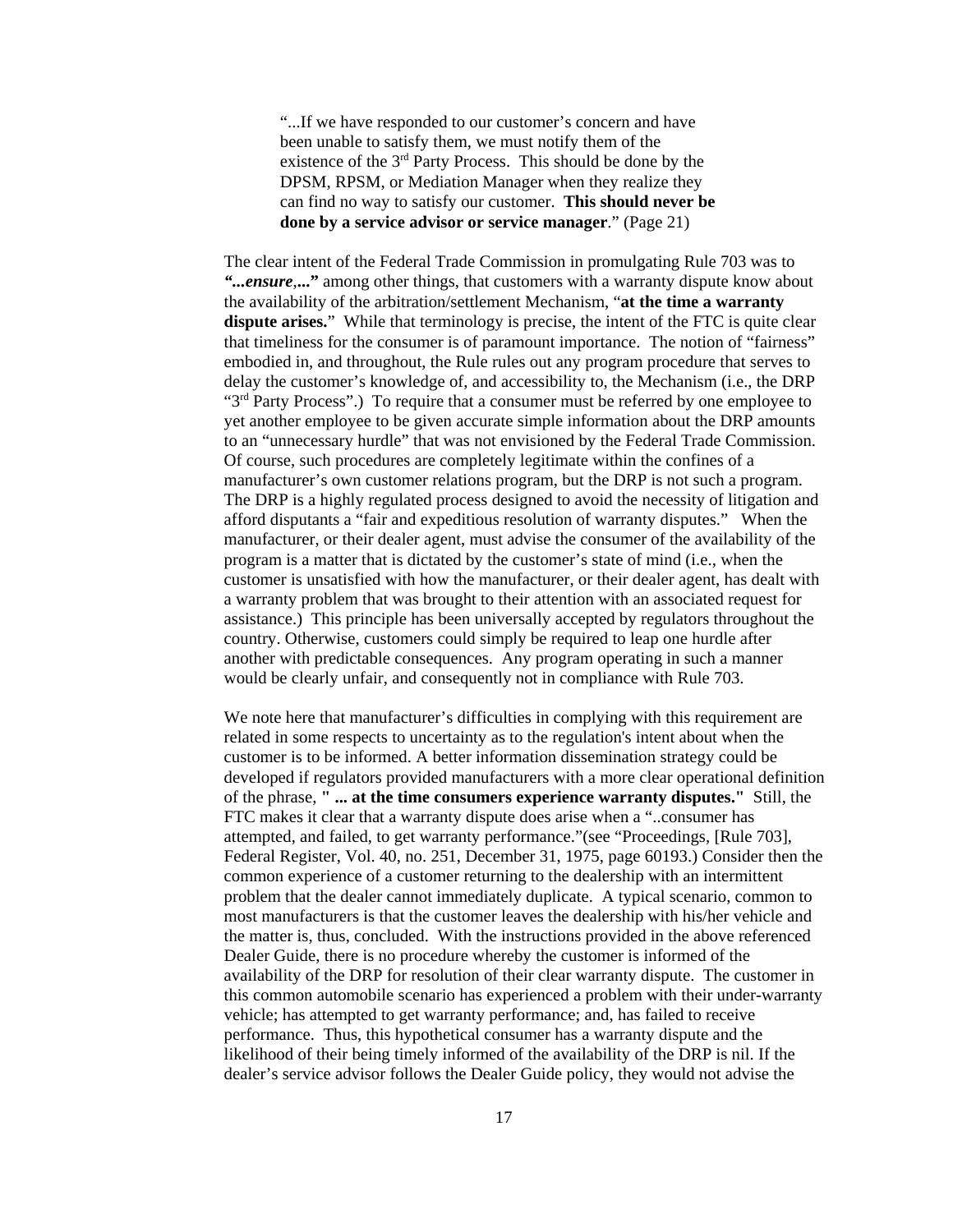consumer. How then, does the Dealer Guide referenced, DPSM or the RPSM come to know about this warranty dispute in order for them to abide by their responsibility to inform the customer as outlined in the Dealer Guide? The answer is, they do not, and therefore it is reasonable to conclude that such consumers are not being notified per the regulatory requirement.

Rule 703 at § 703.2 (c) and (d) both address the manufacturer requirements concerning this issue. Importantly, the FTC speaks to this very issue:

Both paragraphs (b and c) reflect concern expressed in the Senate Report which stressed that Mechanisms (e.g., DRP) will be useful *only if their existence is known.* [Emphasis added]

We feel obligated to reiterate that the party who is in the best position to communicate with customers at most junctures in the warranty repair context is the servicing dealer. Unfortunately, dealers who wish to ignore their important role in facilitating "fair and expeditious" warranty dispute resolution may do so with regulatory impunity. It is not likely that consumers will be advised according to the requirements set forth in Rule 703, if the manufacturer communicates to the dealership,as Mitsubishi has done, that,

"...If we (Mitsubishi) have responded to our customer's concern (via dealer) and have been unable to satisfy them, we must notify them of the existence of the 3<sup>rd</sup> Party Process. This should be done by the DPSM, RPSM, or Mediation Manager when they realize they can find no way to satisfy our customer. **This should never be done by a service advisor or service manager**."

Such a directive as this, is inconsistent with Rule 703 and will need to be addressed by Mitsubishi.

One final point on this difficult subject. The FTC considered, at the time Rule 703 was adopted, the difficulties envisioned by some during the comment phase of the rulemaking process, and said:

*The Commission is aware of general testimony on the public record regarding differing warrantor distribution and marketing methods. Some warrantors retain direct control over dealers or service centers by means of franchise agreements. This arrangement lends itself easily to provision of Mechanism information to retailers since the warrantor may require retailers to provide this information by including the requirement as part of a dealer/warrantor agreement.* [Emphasis added] (See "Proceedings, [Rule 703], Federal Register, Vol. 40, no. 251, December 31, 1975, page 60198, column 3, para. 2.)

DISCREPANCIES: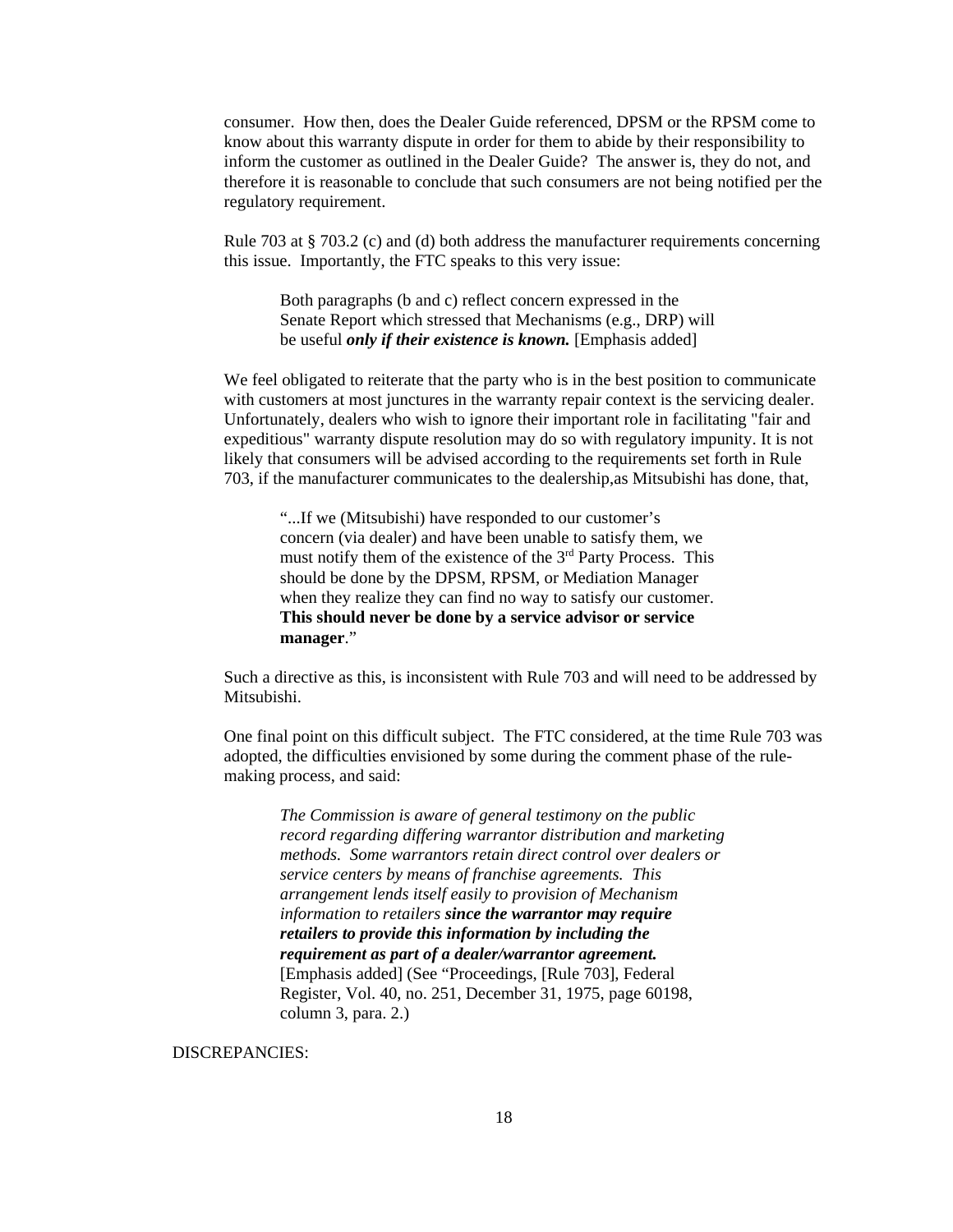None, with the qualifier given immediately above as a critical caveat.

REQUIREMENT: § 703.7 (b) (3)(I)

**Analysis of a random sample of disputes handled by the Mechanism to determine the following: (I) Adequacy of the Mechanism's complaint and other forms, investigation, mediation and follow-up efforts, and other aspects of complaint handling; and (ii) Accuracy of the Mechanism's statistical compilations under 703.6 (e). (For purposes of this subparagraph "analysis" shall include oral or written contact with the consumers involved in each of the disputes in the random sample.)**

#### FINDINGS:

The FINDINGS for this section are arranged as follows:

- (1) **Forms**
- (2) **Investigations**
- (3) **Mediation**
- (4) **Follow-up**
- (5) **Dispute Resolution**

#### FINDINGS:

#### **1) Forms**

The auditors reviewed most of the forms used by each regulated component of the Mitsubishi Dispute Resolution Process administered by the National Center for Dispute Settlement.

The many forms used by DRP comprise an important aspect of the arbitration program. The forms we reviewed are "user friendly," well balanced, and provide sufficient information to properly inform the parties without overwhelming them with nonessential paperwork. Overall, the DRP forms promote efficiency and assist the program in meeting the stated objective of facilitating fair and expeditious resolution of disputes.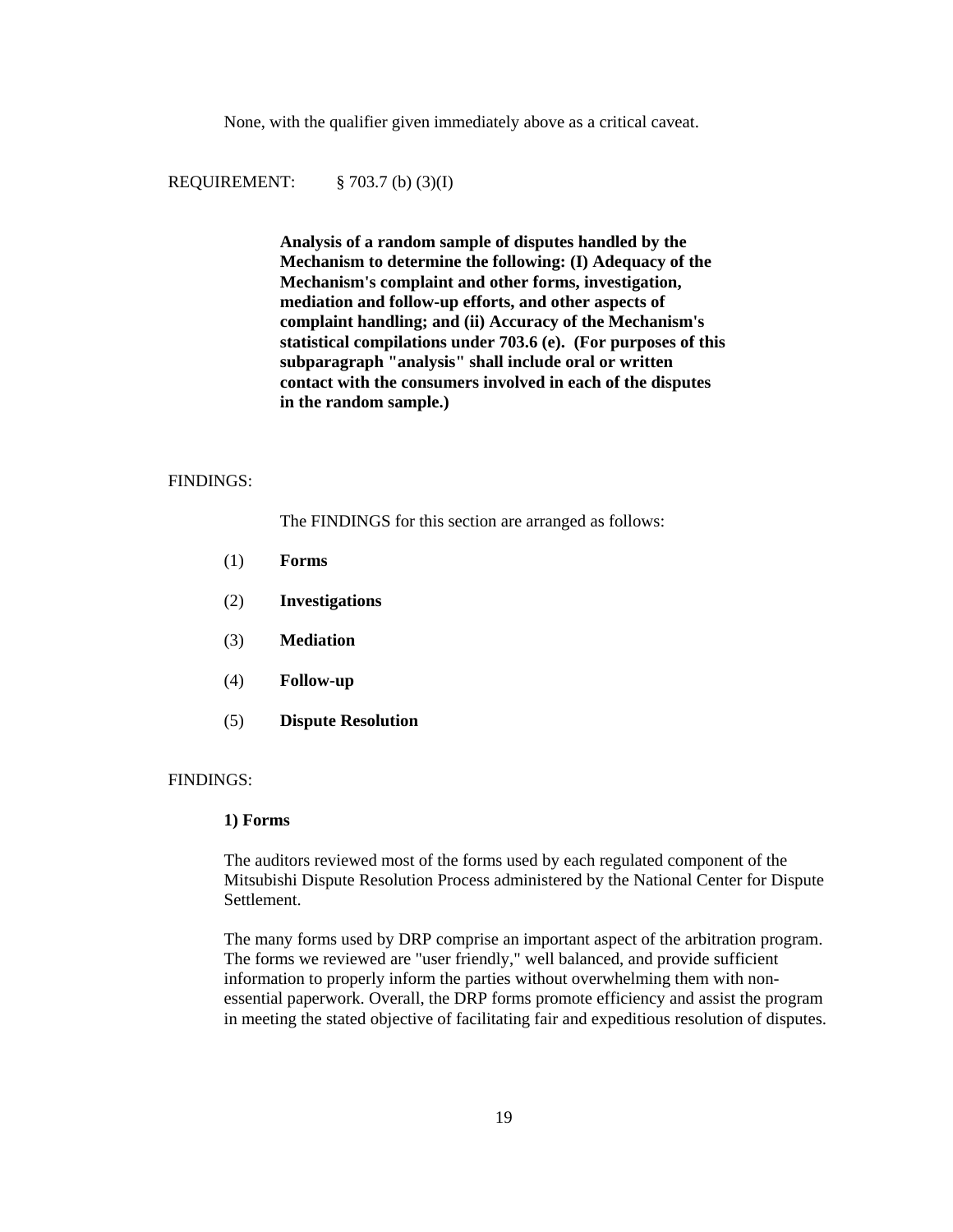We found the forms used by NCDS' DRP (Mitsubishi) program that we reviewed well within the regulatory expectations.<sup>9</sup>

#### DISCREPANCIES:

# NONE

NCDS general policies for the Mitsubishi DRP are set forth in the pamphlet provided to each applicant for arbitration. Some additional policies are printed in the arbitrator training manual and appropriately arranged in sections which are indexed by subject matter.

In summary, the numerous forms used by the DRP are in substantial compliance with the federal regulatory requirements.

#### **2) Investigations**

This facet of the arbitration program is governed by section 703.5 [c] (Mechanism's Duty to Aid in Investigation).

Field audits, monitoring of arbitration hearings, reviews of case files, and interviews with (i.e., Arbitrators) found no requests by arbitrators for technical information, but NCDS assures us that such information would be provided upon request.

We included arbitrator requests for Technical Assessment under this investigative category. In the past, arbitrators, in most arbitration programs, have sometimes relied inappropriately on the manufacturer's technical experts' intervention or on manufacturer reports, losing sight of the fact that this information is provided by manufacturer employees who, despite any expertise they may possess, are nonetheless a party to the dispute. Thus, their representations cannot generally be given the same value as that provided by an independent neutral source. Because this problem has surfaced in many of our reviews of various automobile warranty arbitration programs, we believe it is important that the training of arbitrators continue to stress this as a potential problem that should generally be avoided. This will help avoid a problem that many such programs have all too commonly experienced. Conflicts between the parties on questions of fact may, in some limited circumstances, be best resolved by an independent inspection conducted by a neutral ASE-certified mechanic.

The manufacturer provides cooperation in responding to arbitrator requests for independent

 <sup>9</sup> In reference to the *Customer Arbitration Application*, we note that there is some information solicited that raises questions, in our minds, about its purpose and applicability to the arbitration process. For example, "Are your loan/lease payments current? Yes - No." We are not aware of any implication this question might have on an arbitrator's ability to render a decision or on NCDS' ability to process the case as envisioned by Rule 703. Moreover, § 703.5 (c) suggests that: **"The Mechanism shall not require any information not reasonably necessary to decide the dispute."**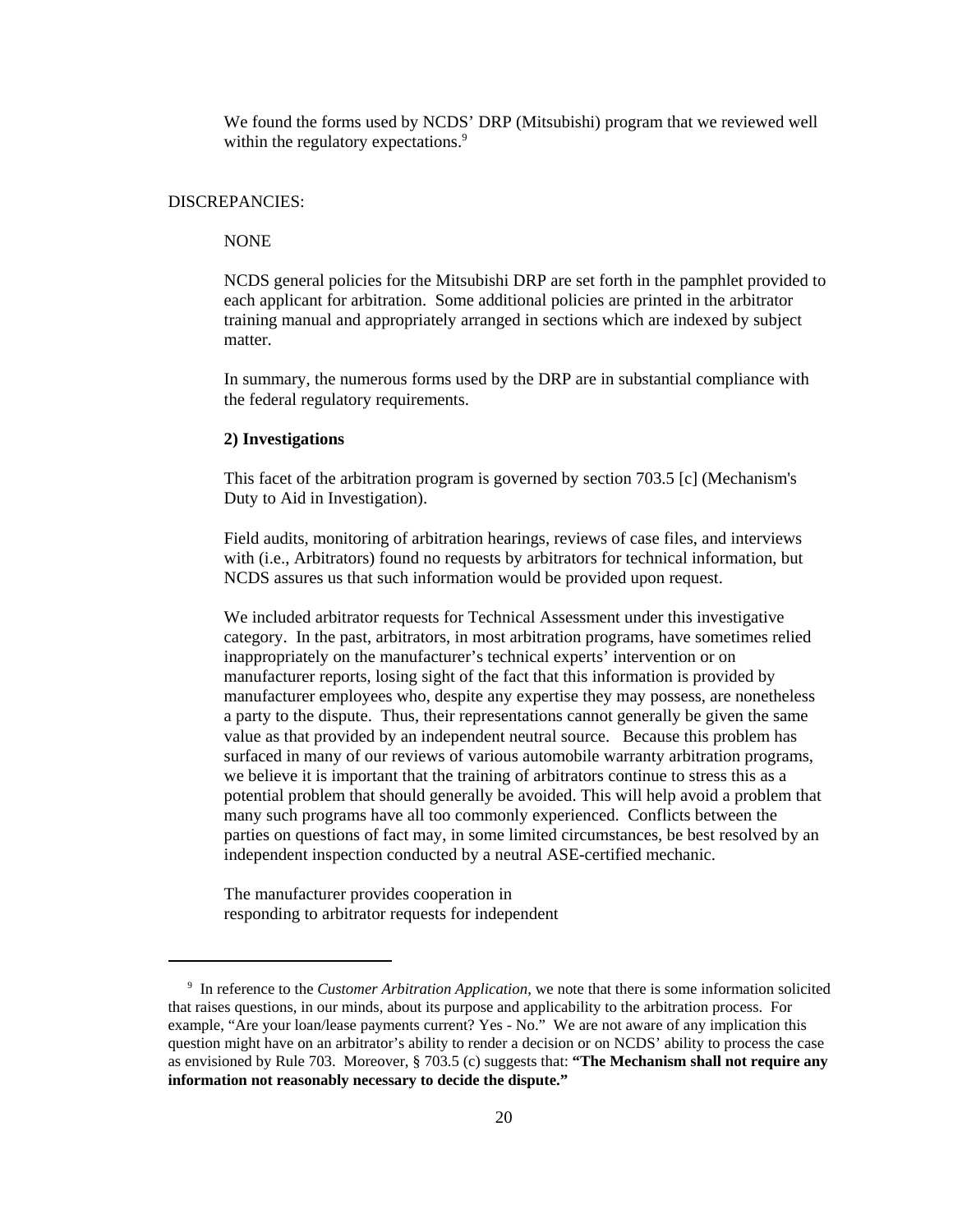inspections. The program would be well served by having Technical Service Bulletins (TSB) included in the case file whenever the company knows that there is a Technical Service Bulletin that addresses the central concerns of the customer's application to the DRP.

Occasionally, independent inspections are conducted to confirm or deny one party's representations or to resolve conflicts between the representations of the parties. Our monitoring of arbitration hearings in the past suggests that many arbitrators do not understand the real purpose of these inspections, inappropriately viewing them as a means by which to diagnose the vehicle's alleged mechanical problem rather than as a means to resolve conflicts of fact between the parties. This orientation suggests that arbitrators may inappropriately become involved in efforts to achieve customer satisfaction rather than seeing themselves as arbiters of disputes.

Arbitrators would be greatly aided by continued emphasis on the appropriate use of independent inspections and TA assistance in arbitrator training. The DRP has developed and implemented a national training program that, of necessity, addresses so many issues in a short period of time that it is understandable that arbitrators often lose sight of some of the trainers' admonitions. *This underscores the importance of an efficient, on-going feedback loop that provides regular reminders from program staff to arbitrators.* 

It appears to be rare for arbitrators to request that the manufacturer provide a copy of a TSB and then delay action on the case pending receipt of the bulletin. Whether a TSB *exists* is apparently more likely to be central to an arbitrator(s) determinations than any information contained therein. The existence of a TSB may increase, in the minds of some arbitrators, the likelihood that a customer's otherwise unverified concern is real.

Other areas to be investigated include:

**number of repair attempts; length of repair periods; and possibility of unreasonable use of the product**.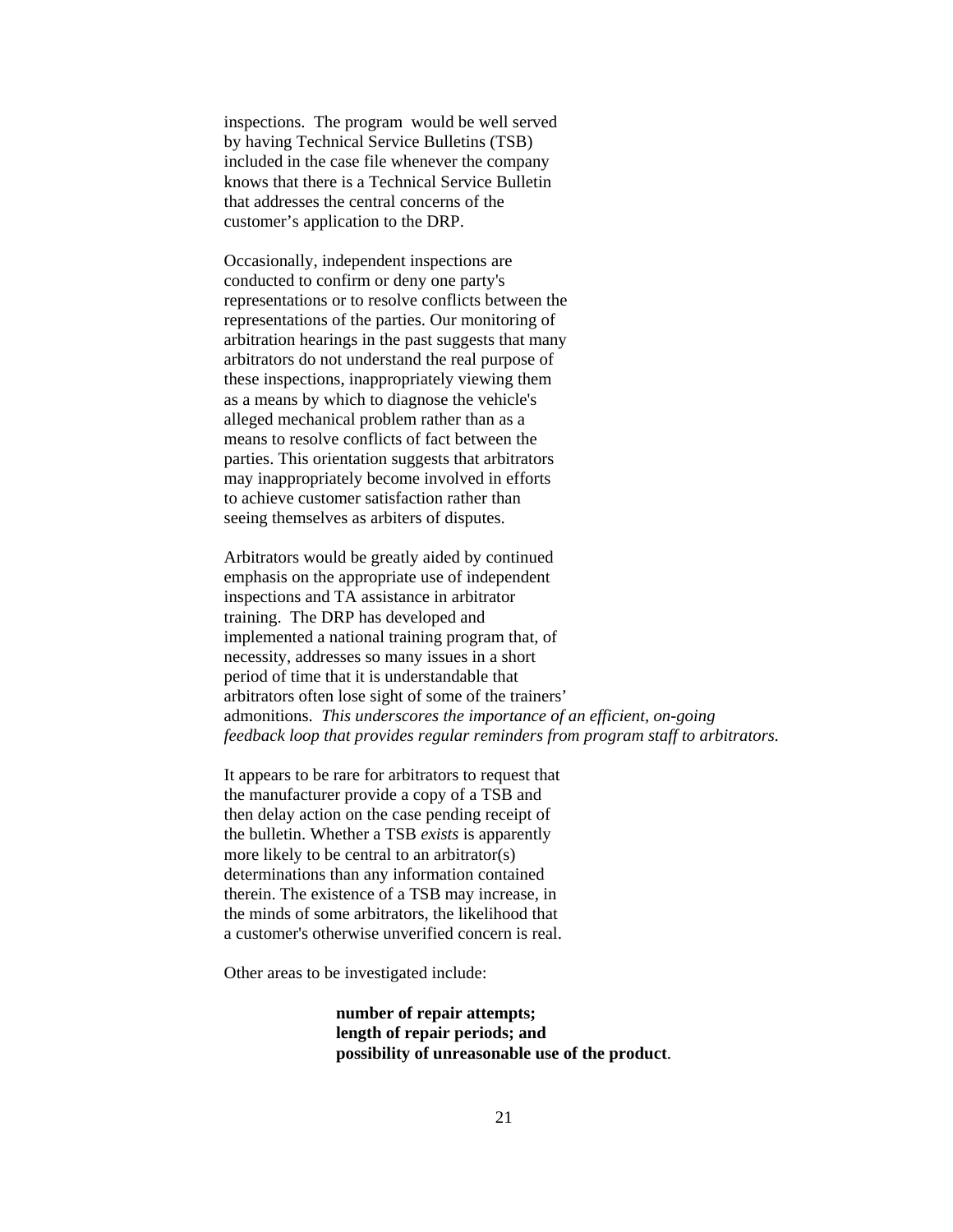Customers provide some information on these subjects on the DRP application and Mitsubishi provides it on the NCDS form entitled, *Manufacturer's Response Form*.

The *Customer Arbitration Application* does not, however, ask for information about the issue of possible misuse or abuse of the vehicle. Customers should know that the possibility of abuse or misuse of the vehicle may become a significant issue in the arbitrator's decision process so that they can present information accordingly. The company reports may include information on this topic whenever they think it is appropriate, but the customer has no way of knowing that this is a subject they would be well advised to address in the information they present to the board or an individual arbitrator.

 In the event that misuse is asserted or suggested as a possibility in the *Manufacturer Response Form,* the customer is able to submit supplemental information challenging or explaining his/her perspective on the issue. Rather than delay the process or put the customer in the position of having to present a response on short notice, customers could be advised at the onset of the process that the issue might come up in the arbitrator(s)/board's deliberations. The fact that customers receive copies of the statements from the company in advance of the hearings, allowing them the opportunity to challenge any such suggestion is not in itself sufficient to address our concern. Unfortunately, not all questions of possible misuse arise in response to the *Manufacturer Response Form.* The subject of abuse or misuse of the product may only emerge during the arbitrator(s)/board's deliberations. Based on our interviews with arbitrators, an arbitrator may suspect the possibility of abuse or misuse without its having been asserted in the paperwork. In such cases, "misuse" may not be the primary or deciding factor but can still be a significant factor. Because of its secondary importance, however, it may not be detailed in the decision and not necessarily reflected in the fairly brief communications announcing the board's or arbitrator's decision. Thus, a customer who may have important rebuttal information on the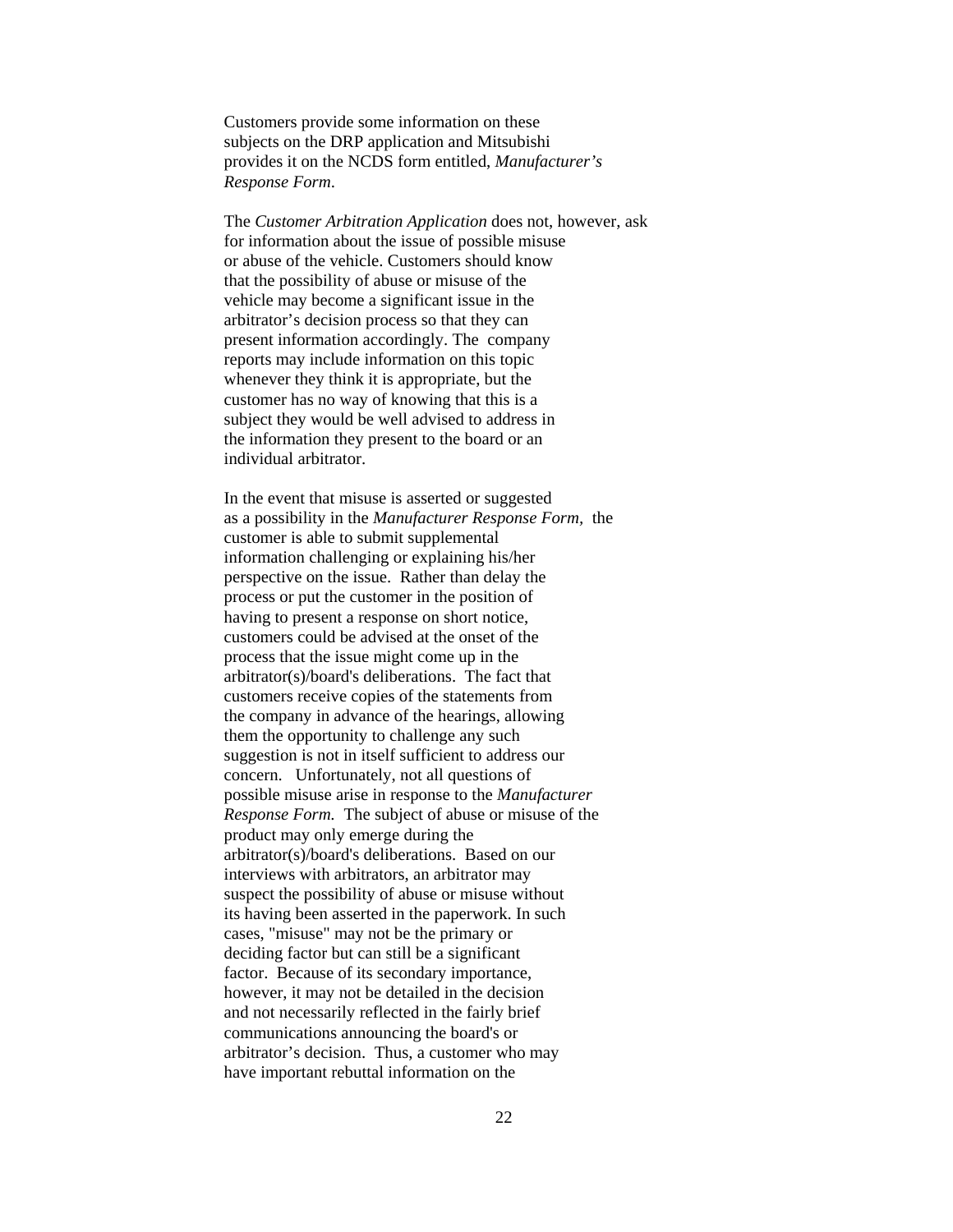subject of suspected abuse would be unlikely to be aware that it had become an issue.

#### FINDINGS:

The investigation methods used by the DRP are well known to regulators and appear to be acceptable to them. Moreover, the processes envisioned when Magnuson-Moss was enacted were understood to be substantially abbreviated in comparison to litigation. Ultimately, the question comes down to, "How much investigation is enough?" In our view, more inquiries in the initial phase of the arbitration process would enhance the process, but we are unwilling to assert that this concern threatens compliance.

The methods currently employed by the DRP clearly result in a useful collection of pertinent information, but it is also clear that there is opportunity to gather significantly more valuable information at virtually no extra cost.

# 3) **Mediation**

This facet of the arbitration program was historically carried out exclusively by the manufacturer or its dealers. The NCDS/Mitsubishi process attempts to mediate the case prior to arbitration by having a trained staff person contact the customer and Mitsubishi where the facts as they receive them appear to warrant. When mediation fails to result in a settlement, the matter is arbitrated and a decision rendered.

The mediation function envisioned by rule 703 is governed, at least in part, by section 703.2(d) which allows:

> **... Nothing contained in this subchapter shall limit the warrantor's option to encourage consumers to seek redress directly from the warrantor as long as the warrantor does not expressly require consumers to seek redress directly from the warrantor. The warrantor shall proceed fairly and expeditiously to attempt to resolve all disputes submitted directly to the warrantor.**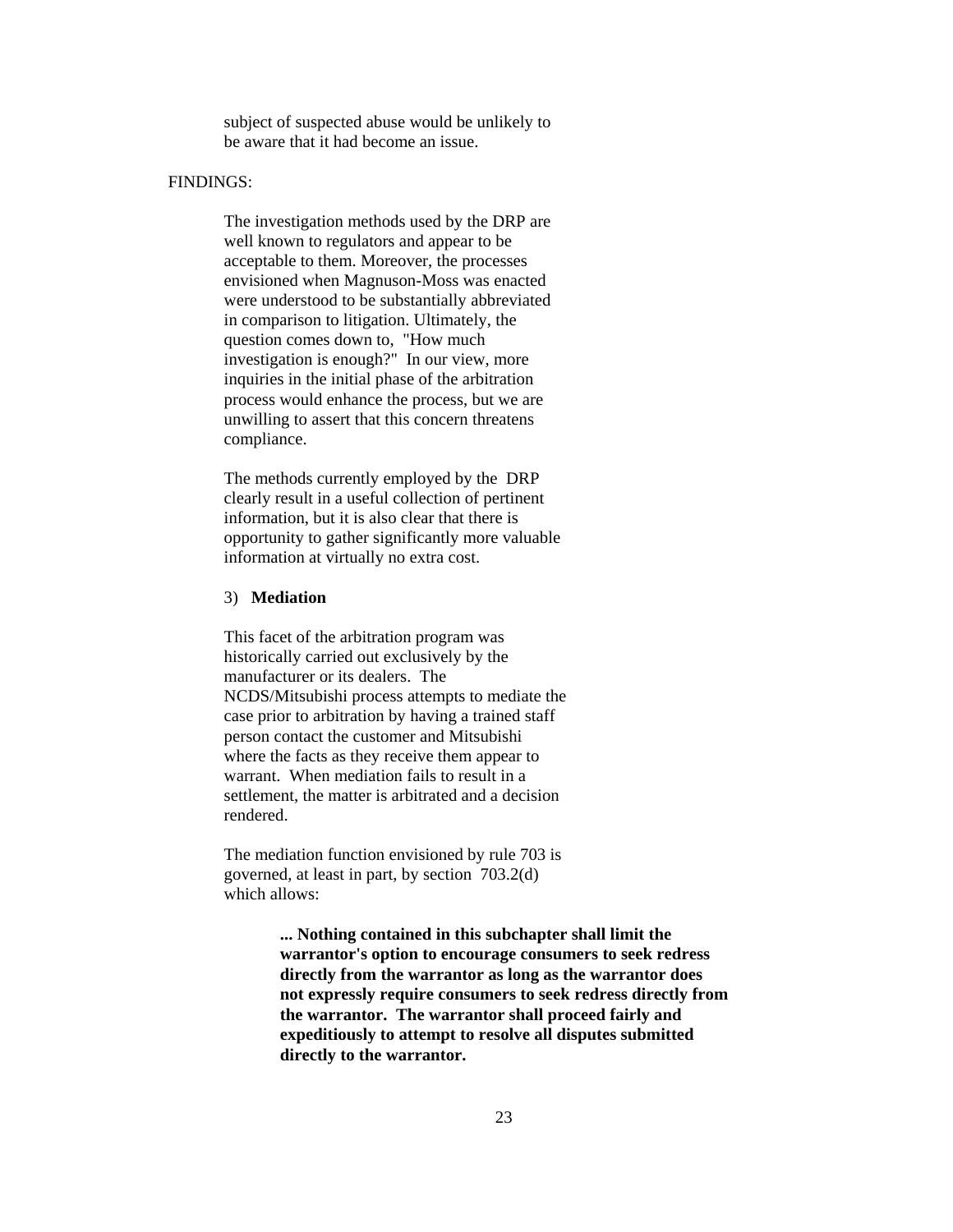#### FINDINGS**:**

After a case is opened, the manufacturer generally intercedes in an attempt to resolve the dispute to the customer's satisfaction prior to arbitration. Detailed records are kept as required by § 703.6. This information is contained in the case files maintained by NCDS.

This audit assesses the mediation function only in terms of its impact on the requirement to facilitate fair and expeditious resolution of disputes. All indications are that the mediation function meets the minimum requirements for fair and expeditious resolution of disputes. Mediation is voluntary and is in no way intended to impede or delay a customer's access to arbitration. The degree to which performance of mediated resolutions conforms with time limit requirements is reviewed in the survey section of this report.

#### 4) **Follow-up**

NCDS is responsible for verifying performance of decisions or mediated settlements.

When the customer accepts a settlement offer or an arbitration decision, NCDS monitors the promised performance. NCDS logs the performance information into the file. Once a decision mandating some action on the part of Mitsubishi has been rendered and NCDS has received notice that the customer has accepted the decision, a performance survey is mailed to the customer to determine that:

- a) the promised performance has taken place, and
- b) the performance that has taken place is satisfactory.

If the survey is returned, it is placed in the case file folder at NCDS.

The recording of performance and maintenance of the DRP records was reviewed by our on-site inspection of case files in Dallas, Texas. For each region selected for the audit, we reviewed a random sample of case files. The sample is drawn from the computer system maintained by NCDS.

NCDS has developed a policy to ensure that performance verification information is maintained in an electronic case file which may be reviewed by anyone reviewing the case file and importantly, a note to that effect will appear in the hard copy case file folder.

#### DISCREPANCIES:

None

#### 5) **Dispute Resolution**

The DRP uses two arbitration formats: a) a board consisting of three arbitrators; or b) individual arbitrators. Customers may opt to use either format. Importantly, in the board process, the decisions are arrived at after considering only documentary evidence; it excludes oral presentations. Of course, customers may opt for a one-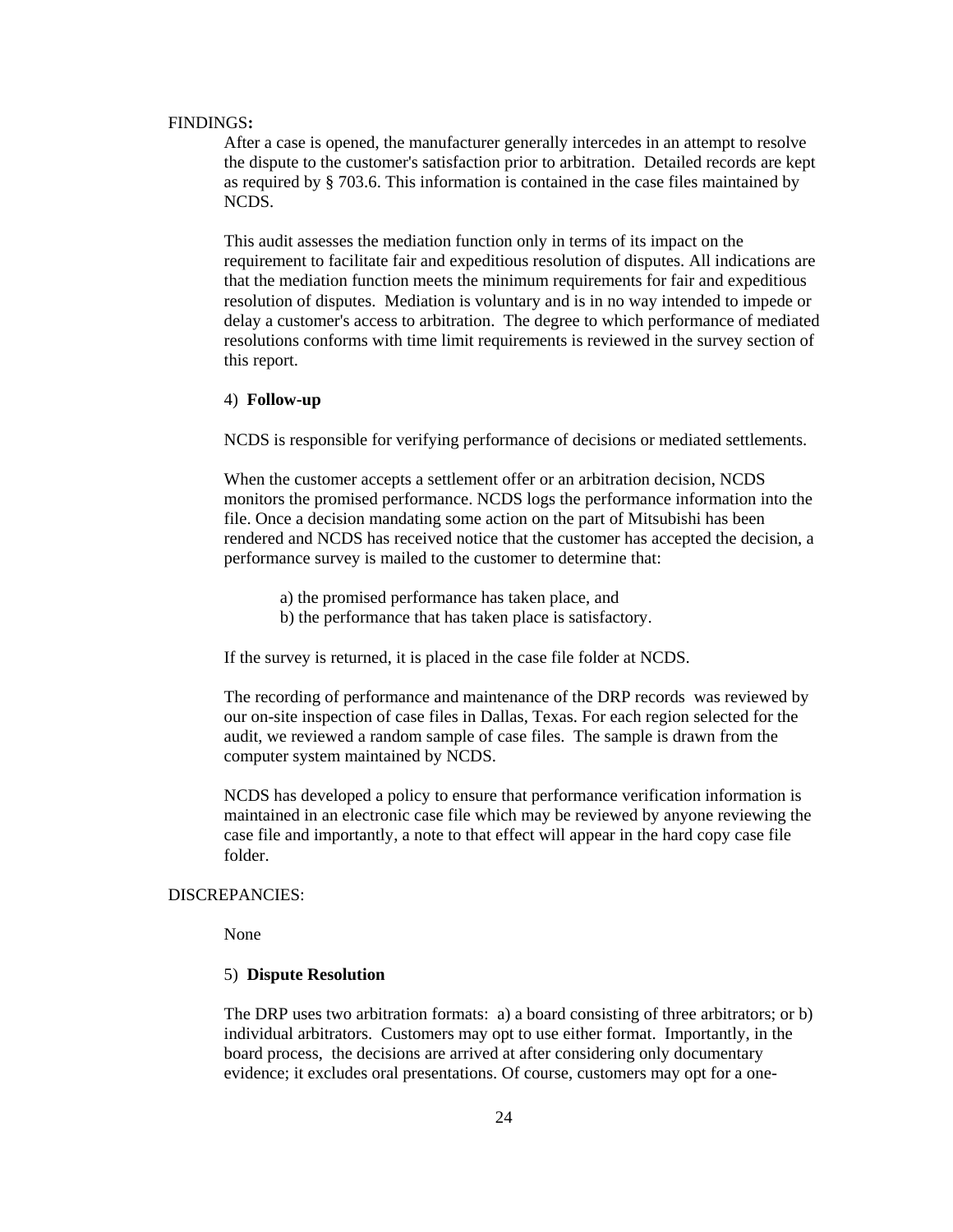member hearing, in which event oral presentations may be made by the parties. When using boards, the Members (i.e., arbitrators) are each provided with a case file that contains pertinent facts gathered by the program. The three arbitrators include: a consumer advocate, a technical member, and a member of the general public. Two members constitute a quorum and the board relies on documents provided by the parties.The arbitrators meet to discuss the facts presented to them and then render a decision. Most board decisions are arrived at by consensus, but sometimes the members resort to a vote to close the matter. The board may request additional information, usually in the form of an independent inspection conducted by a specialist in auto mechanics. Occasionally, the board asks for Technical Service Bulletin information, although technical questions can often be answered by the board's technical member.<sup>10</sup>

In both the DRP formats, hearings are open, as required by Rule 703, to observers, including the disputing parties.

The parties are sent copies of the case files before the board meets and are informed that they may submit additional information if they choose to clarify or contradict information in the file. Any additional information is then provided to the board prior to its deliberations.

In most cases, the NCDS process involves a single arbitrator. In this format, additional information may be presented in writing or in an oral presentation. Moreover, the hearing is typically held outside an NCDS office so the only support services (e.g., copy or fax machines) are those that may exist at the place selected for the hearing. Most often the site selected is a Mitsubishi dealership.

Decisions of the arbitrator(s) are binding on Mitsubishi but not on the consumer.

# FINDINGS:

The DRP's meeting process is in substantial compliance with the federal regulation and provides for fair and expeditious resolution of warranty disputes. Overall, the program meets the requirements of Rule 703.

We have noted continued improvement in awareness of important legal principals and various warranty doctrines among established board members who have been provided arbitrator training. Board members' increase in awareness of their scope of authority, the essential components of a decision, and factors that may be important when considering whether to apply a mileage deduction in repurchase or replacement decisions are clearly attributable to the professional training program NCDS provides for its arbitrators.

<sup>&</sup>lt;sup>10</sup> Each facet of the DRP has Automotive Service Excellence (ASE) certified mechanics available to provide independent inspections to resolve conflicts of facts as presented by the parties. ASE is a private association that tests applicants to ascertain whether they possess a specified degree of expertise in automotive mechanics.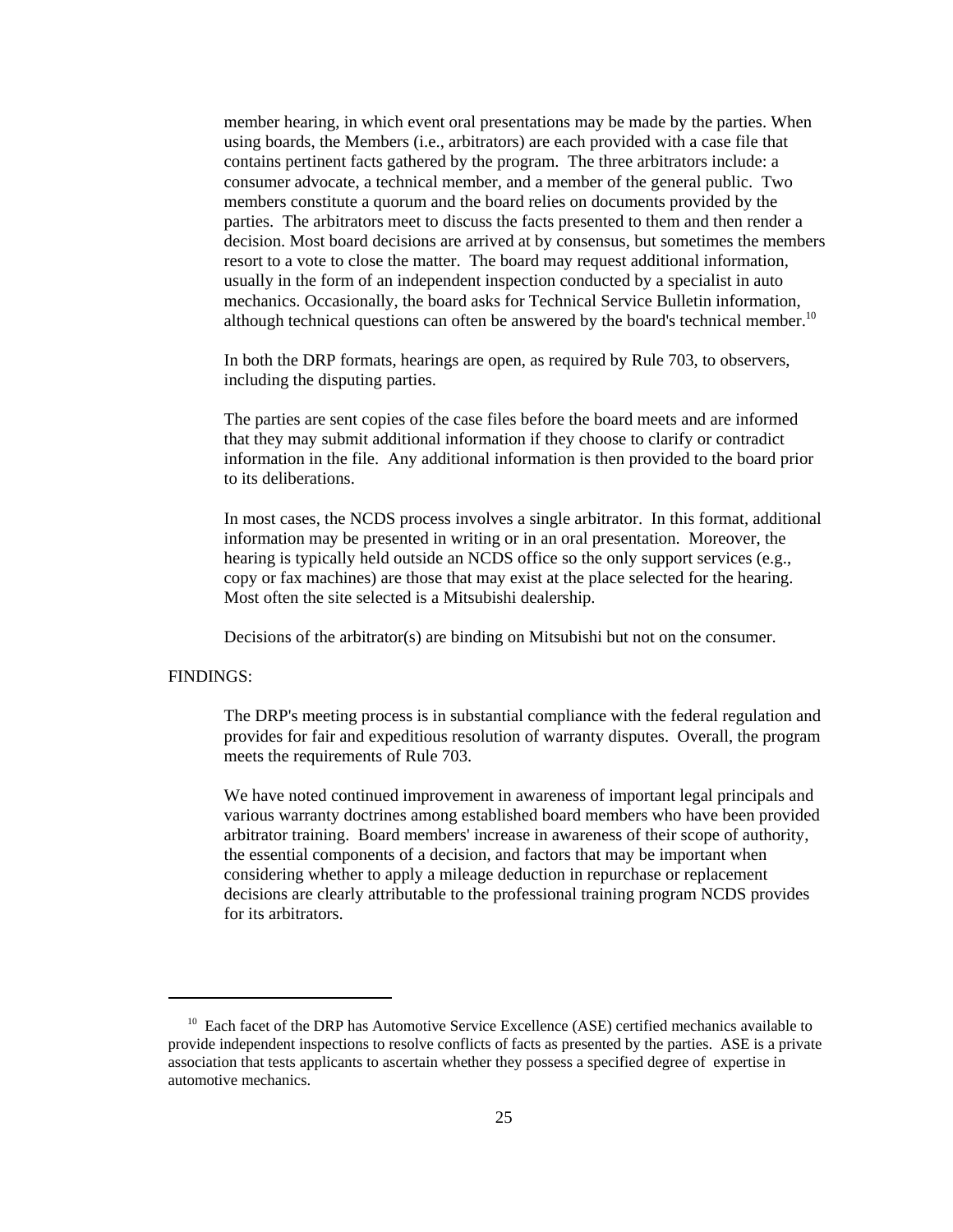Arbitrators are volunteers whose only compensation is a nominal per diem and mileage expense allowance.<sup>11</sup> Arbitrators are not required by the program to have any established expertise in the complexities of automobile warranty law at the time of their appointment. Fairness, as envisioned by state policy makers, however, requires that arbitrators have some level of knowledge of the state and federal regulations that set forth the basic rights and responsibilities of the parties to a warranty dispute.

Our monitoring of arbitration hearings and interviewing of arbitrators in virtually all such programs has continually underscored the importance of on-going arbitrator training. Without regular input and feedback mechanisms, arbitrators are occasionally uncertain about their rights and responsibilities. Since the DRP hearings/meetings are rarely attended by parties other than the parties and a Mitsubishi representative, the arbitrators operate in a kind of self-imposed vacuum, without direct access to a feedback mechanism other than an occasional independent vehicle inspection report. In addition, because arbitrators are volunteers who usually participate in the DRP process infrequently, a mistake made at one hearing can easily become an institutionalized error that could subject the program to a possible compliance review. On-going training would greatly alleviate these concerns for arbitrators.

In prior reports (i.e., non-Mitsubishi NCDS) we made the following observation:

*One final comment as regards dispute resolution concerns our review of case files including the written decisions. As in all programs a certain amount of "boilerplate" eventually creeps into formal decisions. Designed to save time and energy, such a procedure is entirely reasonable provided that the boilerplate itself is appropriate to the circumstances. We found some apparent boilerplate in decisions concerning denials of a customer's request for a refund or replacement to be troublesome. In one case, for example, we found the following:*

*Example 1*

*After reviewing the complaint(s) and hearing the proofs and arguments of the parties and taking into consideration the applicable warranty law of the State of Ohio, commonly referred to as the "Lemon Law," and after due deliberations, I find and award as follows: ...*

*Example 2:* [Again, while this past example does not apply directly to Mitsubishi, who doesn't even sell trucks, we feel it is nevertheless instructive because it highlights a problem that, in our experience, emerges periodically in most automobile warranty arbitration programs.]

> *The Customer's* [make and model identification removed as unimportant to this Mitsubishi report] *Truck does not qualify for coverage under the State*

<sup>&</sup>lt;sup>11</sup> Currently, NCDS arbitrators are provided a per diem allowance of \$100.00 a hearing plus reimbursement for any mileage expenses incurred.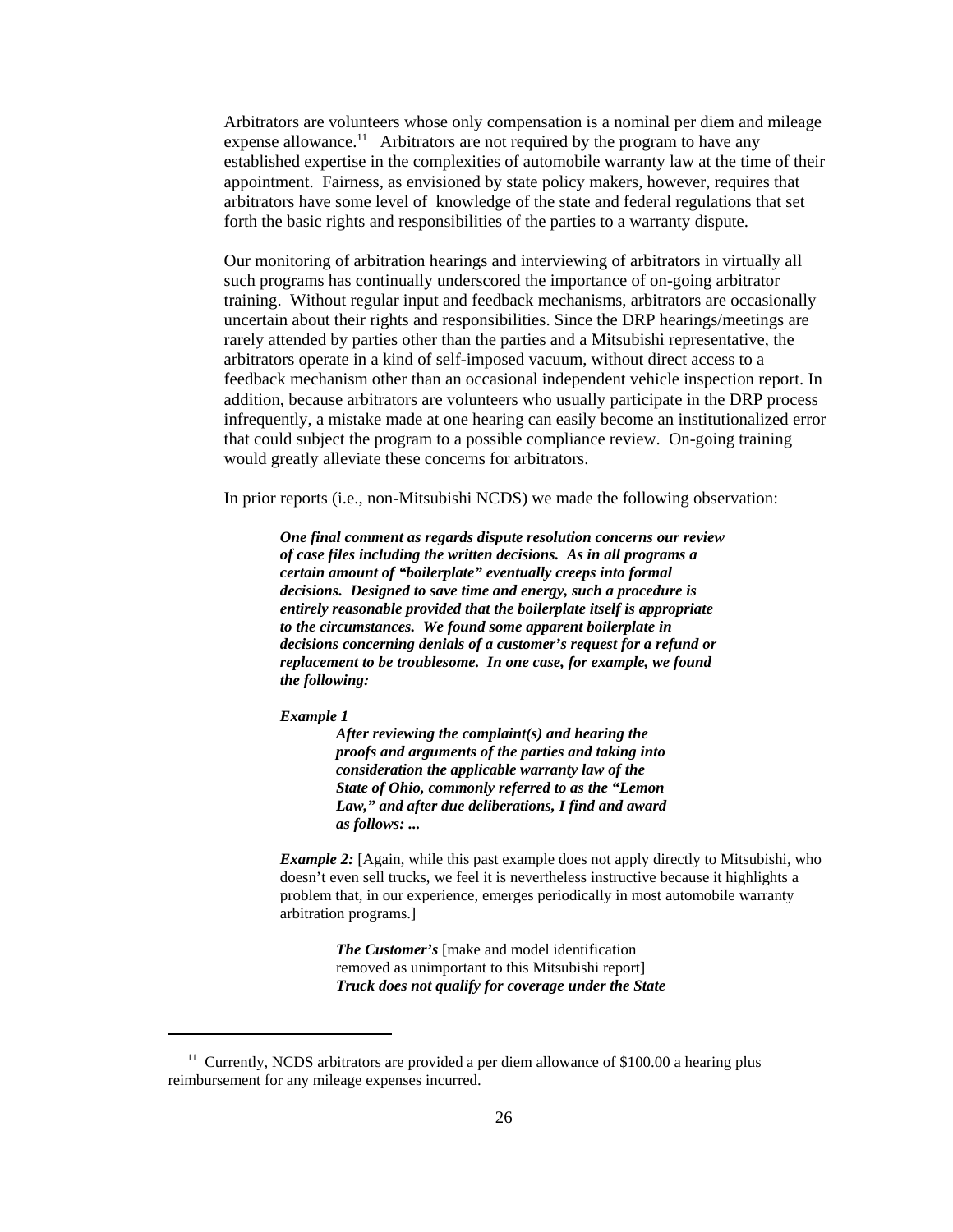*of Ohio Lemon Law, because it does not meet any of the presumptive standards..*

*The two examples cited above are problematic in at least two ways:*

*First, the initial example seems to suggest that it is reasonable for arbitrators to only consider the state lemon law; however, it is very important for arbitrators to keep in mind their additional authority to award refunds and replacements under the more general terms of the federal law.* 

*Second, the other example suggests a misunderstanding of the nature of a statutory presumption. Here, the language implies that the statutory presumption serves as a minimum threshold for awarding refunds or replacements which is, of course, absolutely incorrect. Meeting presumptive standards is not a prerequisite for qualifying for "lemon law" relief or for qualifying for relief under federal warranty law.12 For this reason, the above cited language is exceedingly problematic and needs to be revised, at least where it is being applied as "boilerplate." Note: Subsequent to the drafting of the above comment, NCDS provided us with a copy of a document that they have sent out to their arbitrators addressing our concerns. The document is helpful, in our view, and serves as an important first step in ameliorating our concerns.*

NCDS has informed us that they continue their efforts to address the alluded to "boilerplate" problem including explanations provided at arbitrator training to ensure that arbitrators understand that "Lemon Law" thresholds for establishing presumptions do not, as a general proposition, serve as a threshold for their awarding "buy back" relief. What could be true in a state statute is that a threshold could be established as a precondition for accruing some benefit established by that statute, but this would not affect the arbitrator's scope of authority existing under the broader federal law. In other words, meeting some "number of repair attempt threshold under a state statute may serve to put a given arbitrator, in a given case, in a position of wanting to explain why they have elected to avoid applying their state's presumption when it would have resulted in likely repurchase or replacement, but a customer's failure to meet that presumptive threshold (e.g., three or more unsuccessful repair attempt) may be irrelevant under the broader federal standard (i.e., has the manufacturer been given a reasonable opportunity to cure the non-conformity). At our review of arbitrator training in June of 2002, we confirmed that the NCDS efforts continue and are having some noteworthy effects. Importantly, the above discussion pertaining to "boiler plate" language does not suggest any problem with the Mitsubishi program in this regard.

 $12$  While state automobile warranty statutes vary in the manner in which they treat presumptive language, it is nonetheless a general principle that statutory presumptions give guidance under a specific set of circumstances, while other circumstances are addressed by more ambiguous provisions. For example, most arbitrators, in this context, are concerned with whether a customer has experienced an "unreasonable" number of repair attempts or whether the manufacturer has had a "reasonable" opportunity to cure the vehicles problem. The operative question will likely be one of what constitutes "reasonable" in either situation. A statutory presumption can provide a bit more clarity under some circumstances by establishing that given certain specific scenarios, reasonable will be "presumed" to mean just this or that. Other scenarios that lack such specific circumstances would not be afforded "presumed" status but one would still be able to argue that they should be granted relief.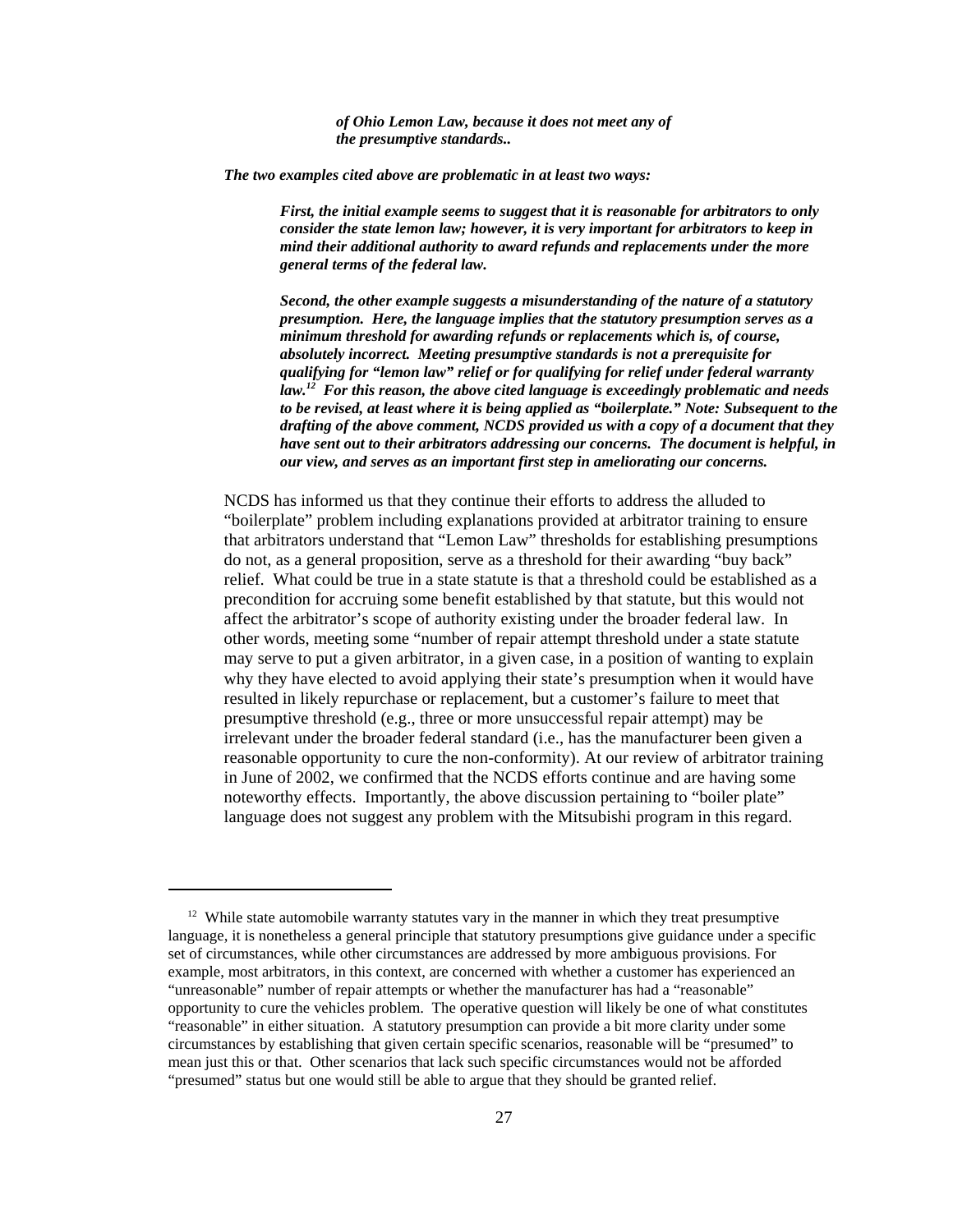Overall, the DRP members demonstrate a clear commitment to providing fair and expeditious resolution of warranty disputes.

# DISCREPANCIES**:**

None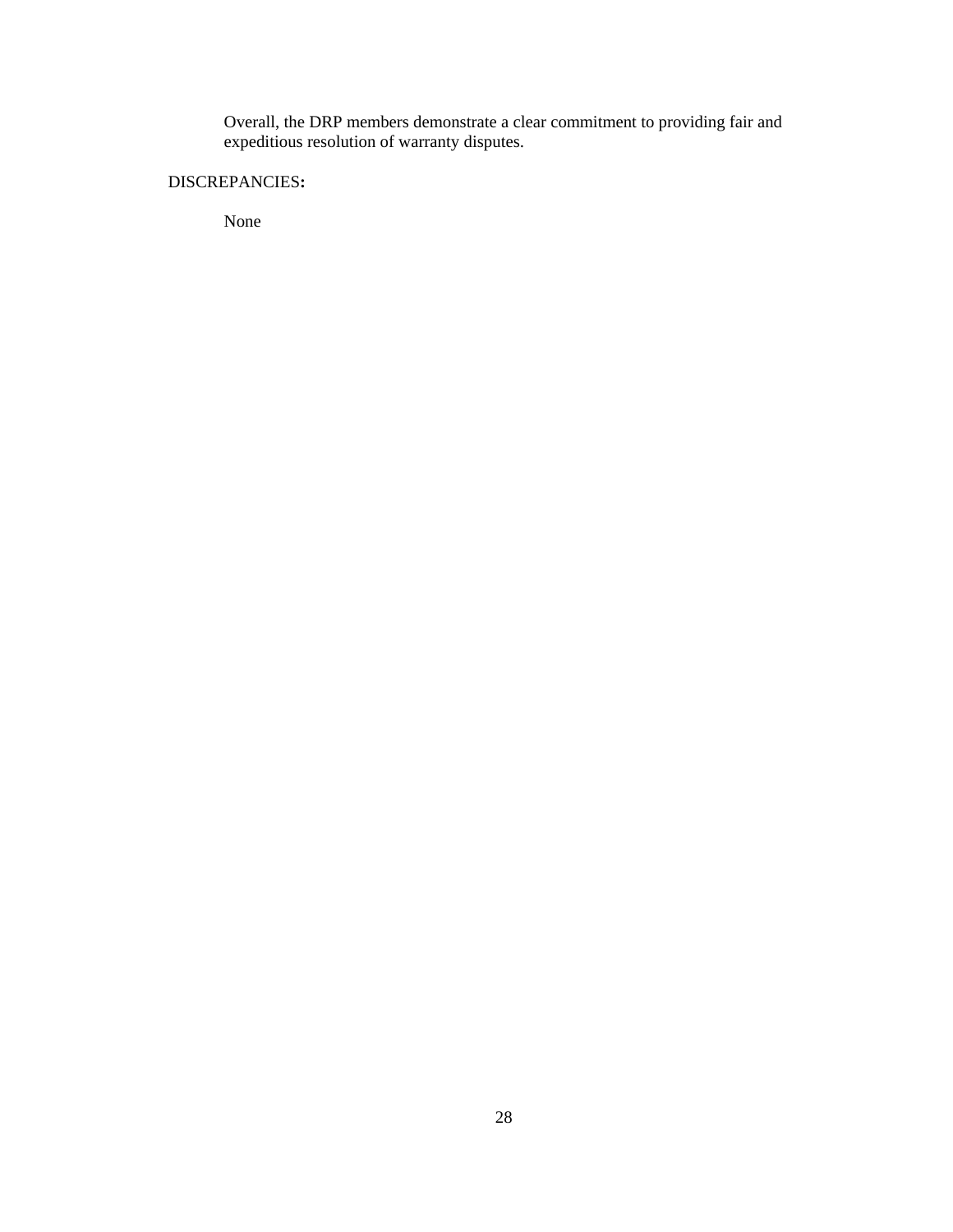### *SECTION III*

# *On-Site Audit of Regional Areas*

#### **I. Georgia [Union City] (Mitsubishi, Southeastern Region**)

A. Case Load and Basic Statistics

In the Southeastern Region, which includes Georgia, NCDS handled 51 DRP cases in 2002, of which 16 were "no-jurisdiction" cases. There were 23 cases arbitrated (65.7% of in-jurisdiction cases<sup>13</sup>), and 6 (17.1% of in-jurisdiction cases) were mediated. The average number of days for handling a 2002 case in the Southeastern Region was 35 days, the same as the national figure.

B. Recordkeeping, Accuracy and Completeness

We had a random sample of case files drawn from all cases closed during the audit period and examined them to determine whether they were complete and available for audit. Generally, the records were complete and available for audit.

The results of the inspection of the random sample of case file folders are detailed below:

§ 703.6 (a) (1-12)

**(a) The Mechanism shall maintain records on each dispute referred to it which shall include:**

**1) Name, address and telephone number of the consumer.**

**2) Name, address and telephone number of the contact**

**person of the Warrantor.**

**3) Brand name and model number of the product involved.**

**4) The date of receipt of the dispute and date of disclosure to the consumer of the decision.**

**5) All letters and other written documents submitted by either party.**

<sup>&</sup>lt;sup>13</sup> This percentage does not take into the calculation the 5 cases included in the "pending decision" category.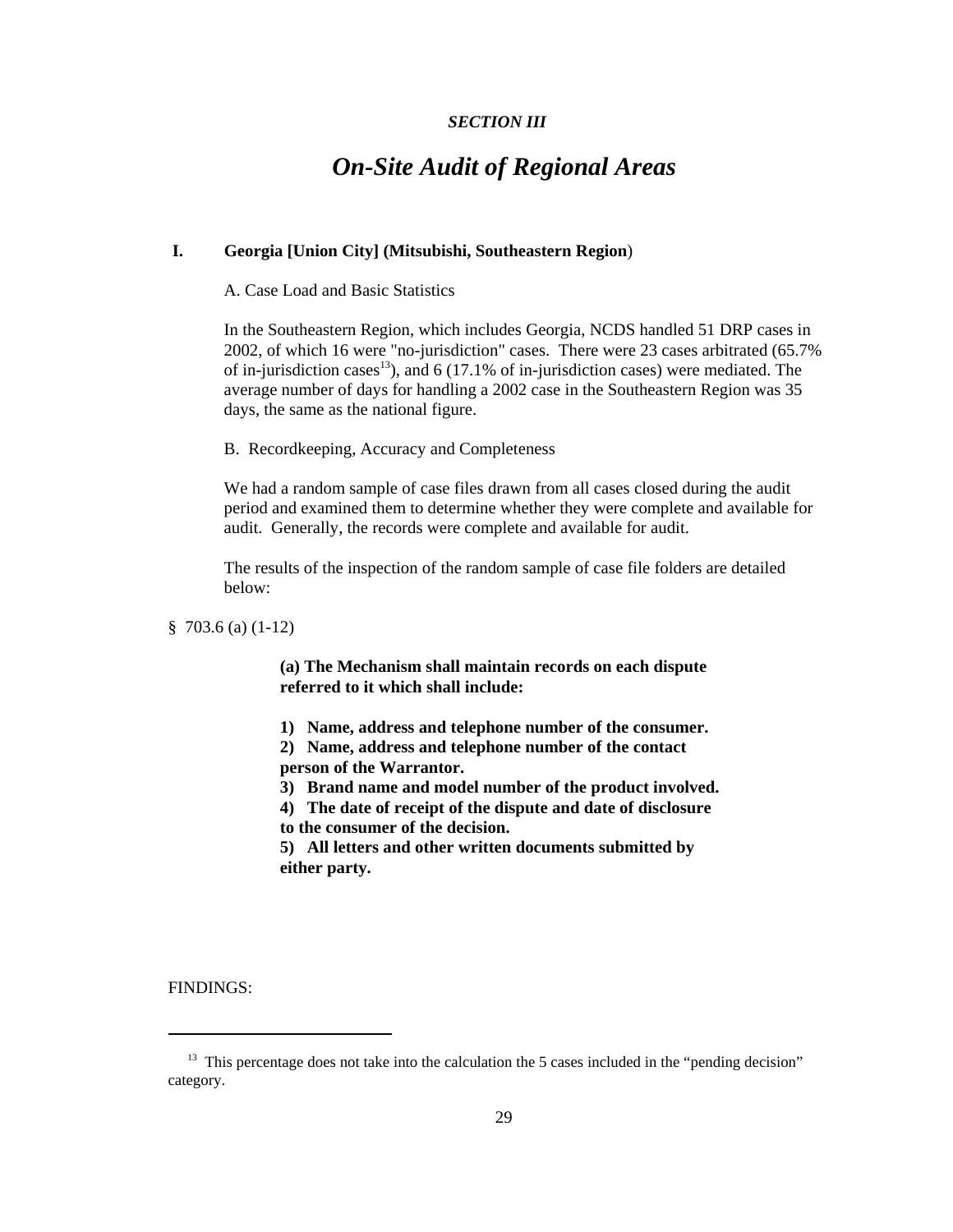The auditor examined the case file folders extracted from all 2002 "in-jurisdiction" case files. We examined each sample file with respect to the items enumerated in subsections 1 through 5, with the following results:

l) All case files contained the customer's name, address, and telephone number.

2) The requirement is met. The name and address of the warrantor's contact person is included with the initial correspondence that the customer receives from the program. In addition, the regional office contact address and phone number is included in each Owner's Manual that accompanies all new vehicles when they are delivered. The contact person is so generally known as to not require it to be placed in each individual case file.

3) All case files inspected contain the make and vehicle identification number (VIN) of the vehicle. It is usually found in the customer application form, the richest source of information within most files, but the vehicle make and VIN is often located in documents throughout the file. As a result, cases are seldom, if ever, delayed because the customer has failed to provide the VIN when filing their application.

4) All case files inspected contain this information.

5) Many files contained letters and additional documents, but since there is no standard by which to measure this item, we determined this subsection to be "not applicable."

### § 703.6 (a) (1-12) [Continued]

**6) All other evidence collected by the Mechanism relating to the dispute, including summaries of relevant and material portions of telephone calls and meetings between the Mechanism and any other person (including consultants described in section 703.4(b) of this part);**

**7) A summary of any relevant and material information presented by either party at an oral presentation.**

**8) The decision of the members including information as to date, time and place of meeting, the identity of the members voting; or information on any other resolution;**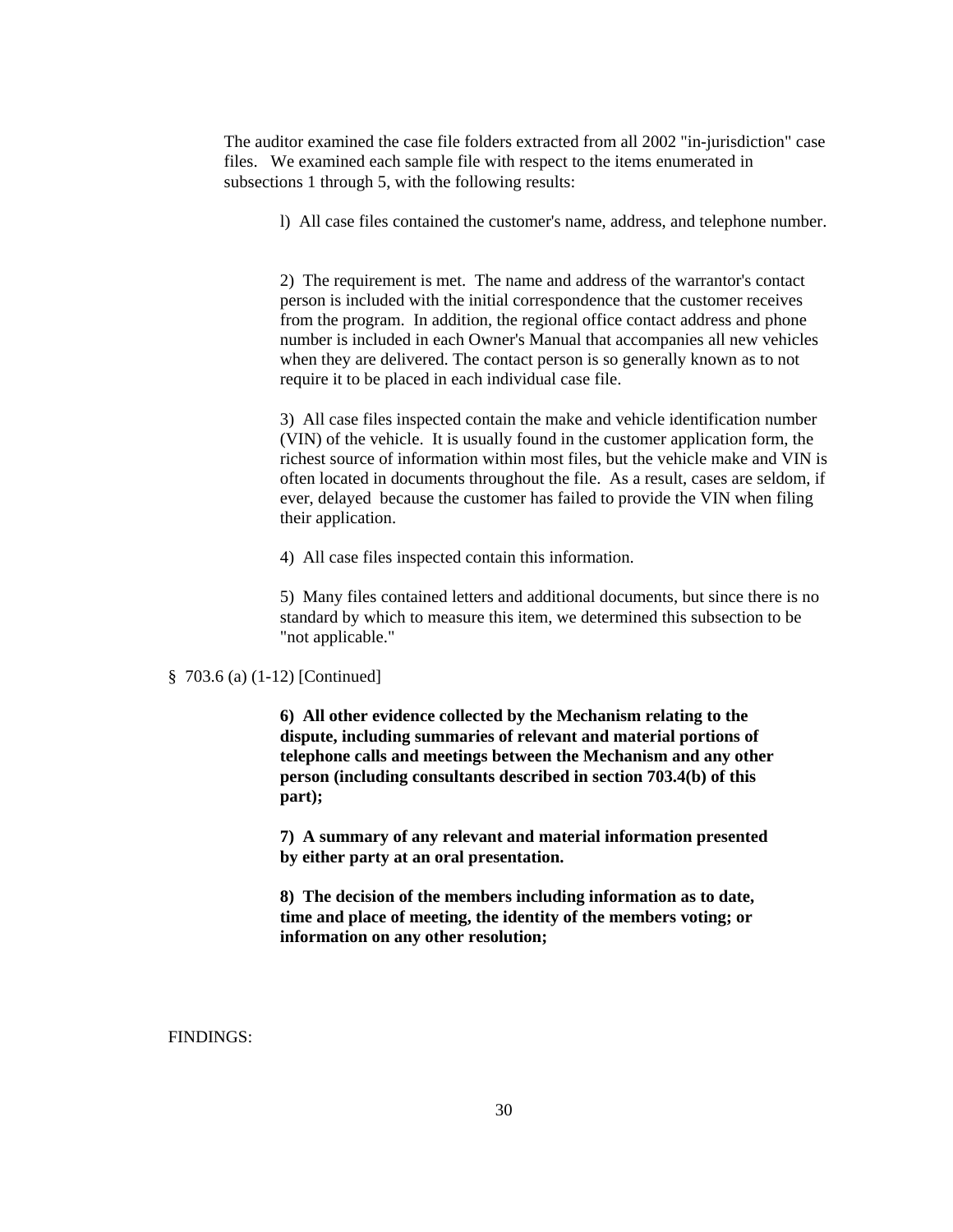All files for cases that were arbitrated contained the information required by sections six and eight. Oral presentations are a basic component of the NCDS program in this jurisdiction, and section seven requires summaries of the oral presentations to be placed in the case file. In the case files we reviewed for this region, the record-keeping requirements were met.

#### **9) A copy of the disclosure to the parties of the decision.**

# FINDINGS:

Each applicable case file contained a copy of the decision letter sent to the customer. This letter serves as both the decision and the disclosure of the decision.

#### . **10) A statement of the warrantor's intended action(s);**

#### FINDINGS:

The warrantor's intended action(s) and performance are inextricably linked. Thus, we validate this item in terms of performance verification. Performance verification is a function carried out by NCDS. This office sends a survey to the customer following receipt of the customer's acceptance of those decisions mandating some action on the part of Mitsubishi to ask, among other things, whether any required performance has taken place. Customers are asked to return the survey to the office of NCDS. As noted elsewhere, we found few returned survey forms in the case files. In the past, we have stated that the absence of performance verification forms in the case file does not constitute a regulatory inconsistency since performance verification information may not be available from the customer. By mailing a performance verification survey, NCDS goes as far as can be expected in determining whether arbitration decisions are, in fact, being performed. It seems entirely appropriate for the program to assume performance of the decision has taken place when the customer's performance survey is not returned. For those who may be skeptical about such important assumptions, it should be remembered that even if a manufacturer engaged in a programmatic attempt to avoid performing arbitration decisions, that fact would, of course, emerge in the context of our national random survey of customers who have used the program. Performance verification status should and does appear in the case file as is indicated by sections 11 and 12 below.

# **11) Copies of follow-up letters (or summaries of relevant and material portions of follow-up telephone calls) to the consumer and responses thereto; and**

**12) Any other documents and communications (or summaries of relevant and material portions of oral communications) relating to the dispute.**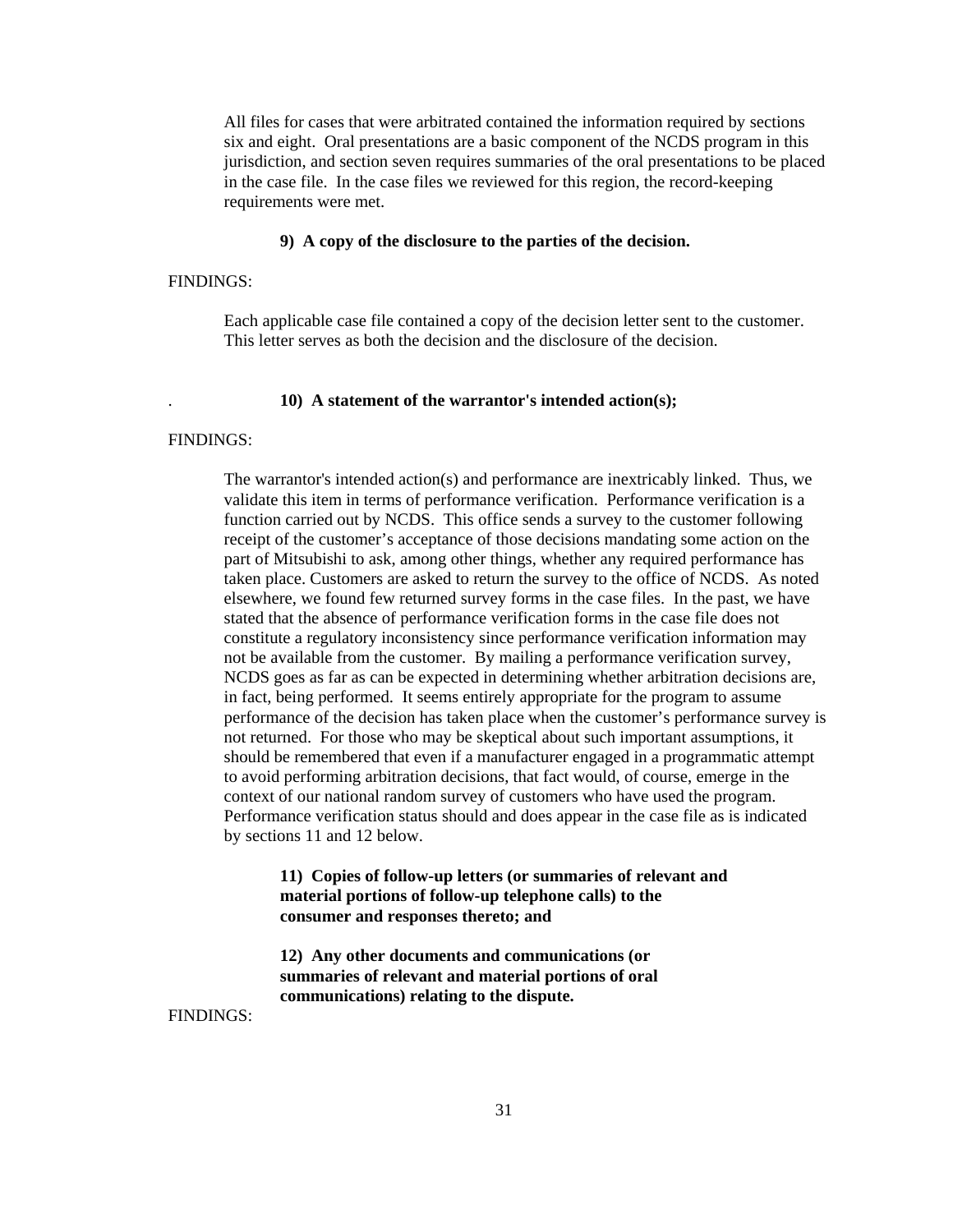Section 11 above is not applicable for purposes of the audit because there is no practical means by which to verify the completeness and accuracy of such possible additions to the files. Section 12, however, appears to mandate that a summary form be created whenever the arbitrator receives an oral communication that may have any bearing on the matter in dispute from either party. According to NCDS staff, this issue is currently being addressed by a policy requiring that a summary of all parties' verbal communications to the arbitrator that could affect his/her decision be placed into the case file. In all cases, this summary is now included in the case decision.

#### CONCLUSIONS:

The NCDS program's record keeping policies and procedures, with the alluded to necessary modifications, are in substantial compliance with the federal Rule 703 requirements.

C. Case File Records (4 yrs. 1999-2002)

A random sample of case numbers for the three years prior to the audit year 2002 is typically drawn from NCDS' universe of all a given manufacturer's files. In our field inspection, we, of course could not check old files for the Mitsubishi program since the NCDS program is so new. We did check sample case files at the NCDS national office in Dallas for the other manufacturers to verify that they were being maintained per requirement § 703.6(f). In addition, a visual inspection was made of the entire accumulation of case files to determine if they are being maintained as required by the same section.

The closed files for the other NCDS programs for the years 1999 through 2002 are stored in a separate file room in the NCDS office. The files we viewed appeared intact and were readily available for inspection. The random sample inspection of 50 case files drawn from all cases in the four-year universe of cases validated the program's maintenance of these records as required. The Mitsubishi files are to be maintained consistent with the manner in which the other files are maintained.

- D. Arbitration/Hearing Records
	- i. Case file folders

Most information that is required to be maintained is found on a series of forms found in the case files maintained at the NCDS headquarters in Dallas, Texas.

#### ii. Arbitrator Biographies

The arbitrator biographies for the national program are available for review from the Senior Vice President of NCDS at their headquarters in Dallas, Texas.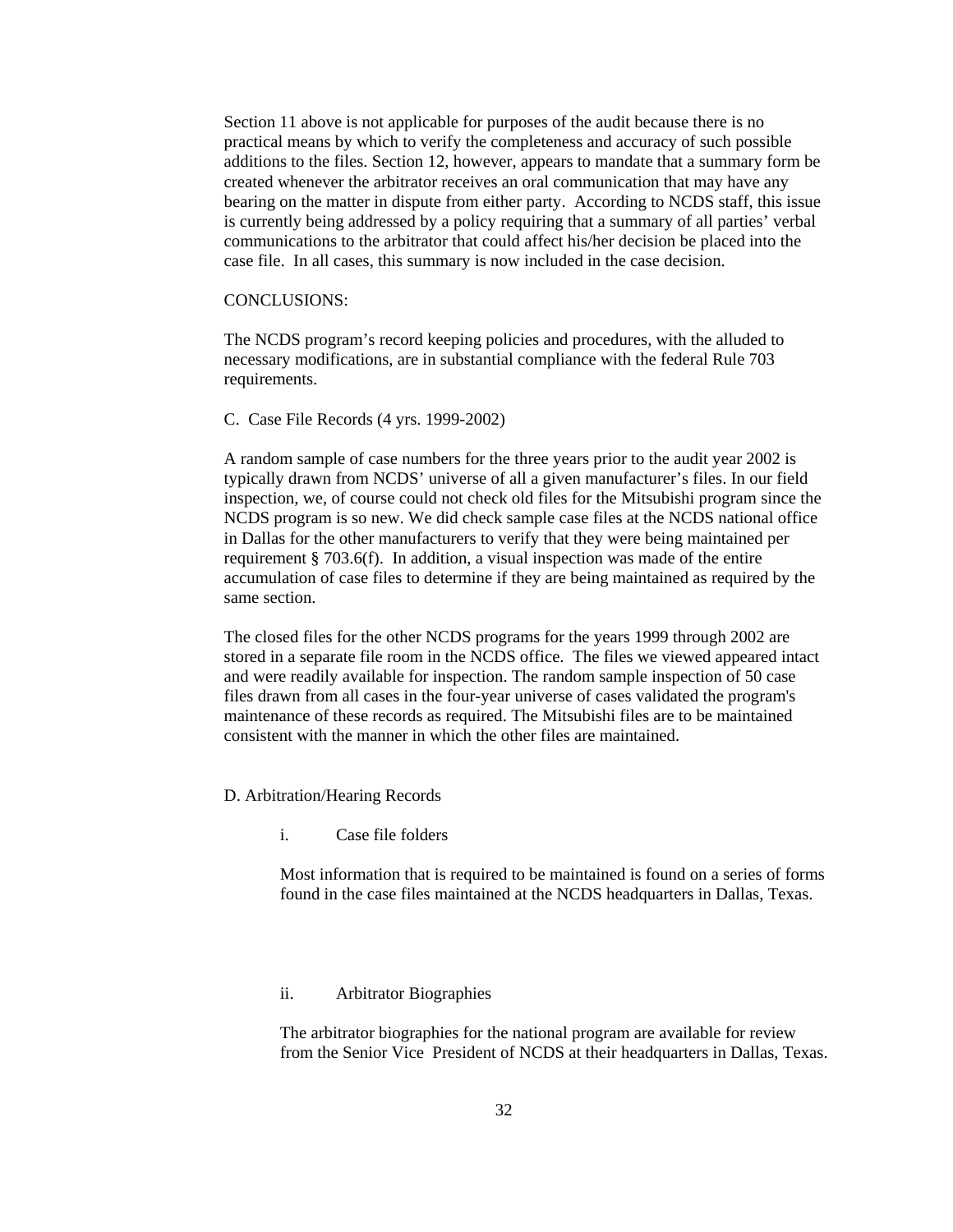The biographies are thorough and current, and the list of arbitrators for each district includes the dates of their appointments.

E. Hearing Process

The arbitrator scheduled the hearing at the principal dealership in question after consulting separately with each of the parties. The hearing involved one arbitrator who consulted with the parties and took testimony. The hearing was held at the Don Jackson Mitsubishi Dealership, 3950 Jonesboro Road, Union City, Georgia, on June 2, 2003, and began at 12:00 pm, an hour later than the time scheduled due to an illness in the arbitrator's family.

i. Physical Description of Hearing

The hearing was conducted in a large conference room that was reasonably arranged for the purposes of the hearing. Attending were the customers, two Mitsubishi representatives, two Mitsubishi dealer service representatives, the auditor, and the arbitrator. A customer, a Mitsubishi dealer representative, and a Mitsubishi manufacturer's representative all made oral presentations.

The audit included interviews with arbitrator and parties attending the hearing. The auditor discussed hearing procedures with the arbitrator following the hearing.

ii. Openness of Meeting

The room was more than adequate to accommodate any additional observers who may have wished to attend the hearing, and the arbitrator recognized that the meeting was open to anyone wishing to attend.

iii. Efficiency of Meeting

The hearing was efficiently conducted, with the arbitrator giving a useful and accurate description of the process. Questions, he announced, would be afforded each side after oral presentations. The arbitrator then inaccurately said that he was required to apply the state lemon-law mileage off-set formula.

iv. Hearing

During his opening statement, the arbitrator suggested that he would make a decision if there was no mediated settlement during the hearing and then described the two forms available.

This arbitrator appeared to be committed to fair and expeditious resolution of warranty disputes. He performed his responsibilities in a reasonably proficient manner affording the participants an adequate opportunity to be heard. He allowed questions from each of the parties and then and took two test drives.

v. Board/Arbitrator Decisions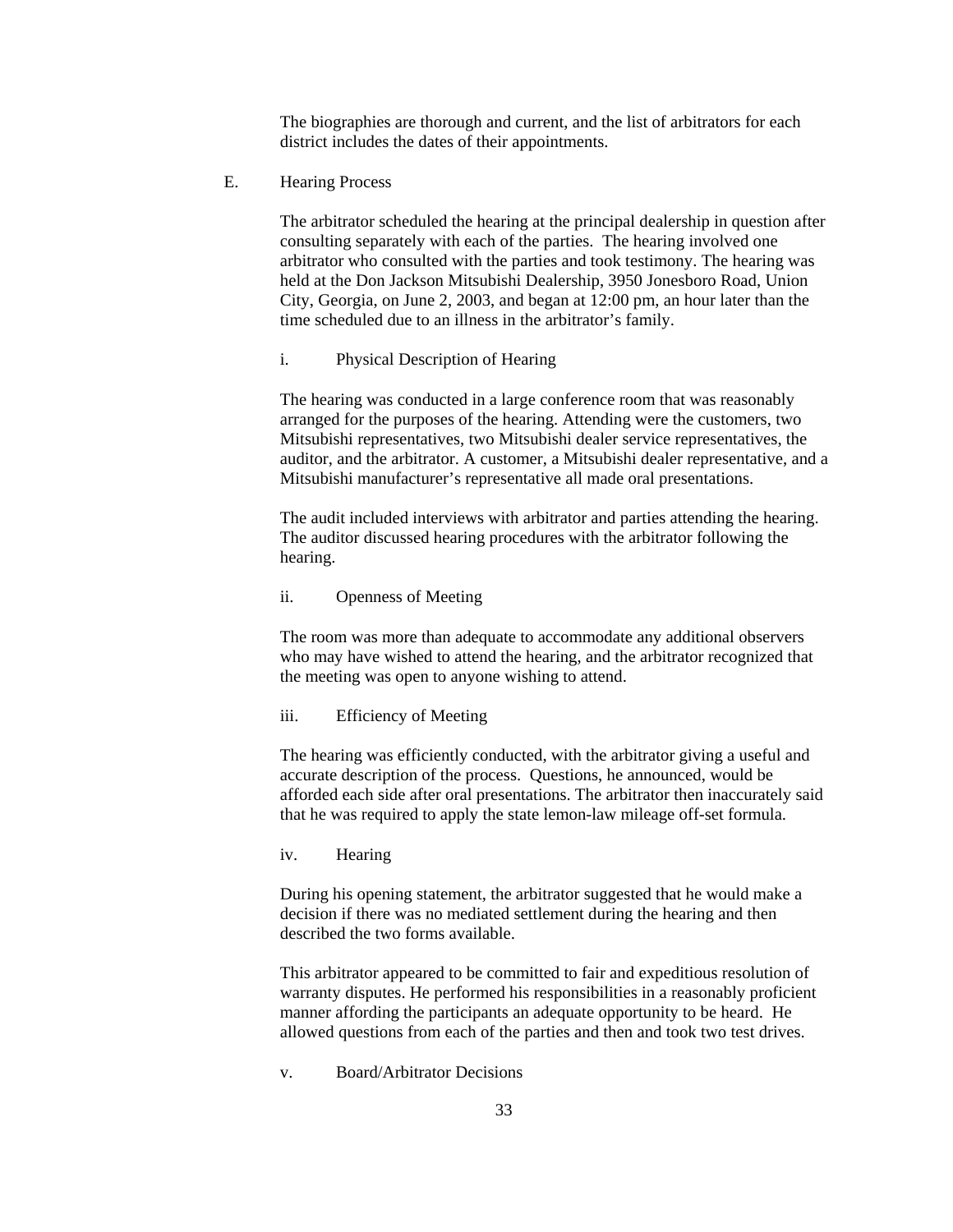We reviewed a randomly selected sample of decisions <sup>14</sup> while conducting our on-site visit to the Dallas, Texas, headquarters of NCDS. In the compliance summary (Section I of this report), we discuss and will not repeat here the important issue of boilerplate language. Otherwise, the decisions we reviewed were generally quite sound in both form and substance. There were a few decisions that contained inappropriate language that suggested the arbitrators in those cases incorrectly viewed a state lemon law statute's "presumption" language as a threshold that customers need to reach in order to obtain a refund or replacement decision. It appears to us that this problem is being addressed by NCDS and is clearly an exception to the rule.

We also reviewed the decision in this case and found it well reasoned, thorough and complete.

#### CONCLUSION:

The DRP, as it operates in Georgia (Southeastern Region,) is in substantial compliance with Rule 703. The NCDS administrative staff and the assigned arbitrator demonstrated a clear commitment to ensure fair and expeditious resolution of warranty disputes. The administrative staff is clearly dedicated to the program's mission and demonstrates a high degree of professionalism.

<sup>&</sup>lt;sup>14</sup> While we normally would review cases specific to this region, the newness of the program and the limited number of Mitsubishi cases for 2002 suggested it would be better to draw our sample from the entire universe of Mitsubishi cases.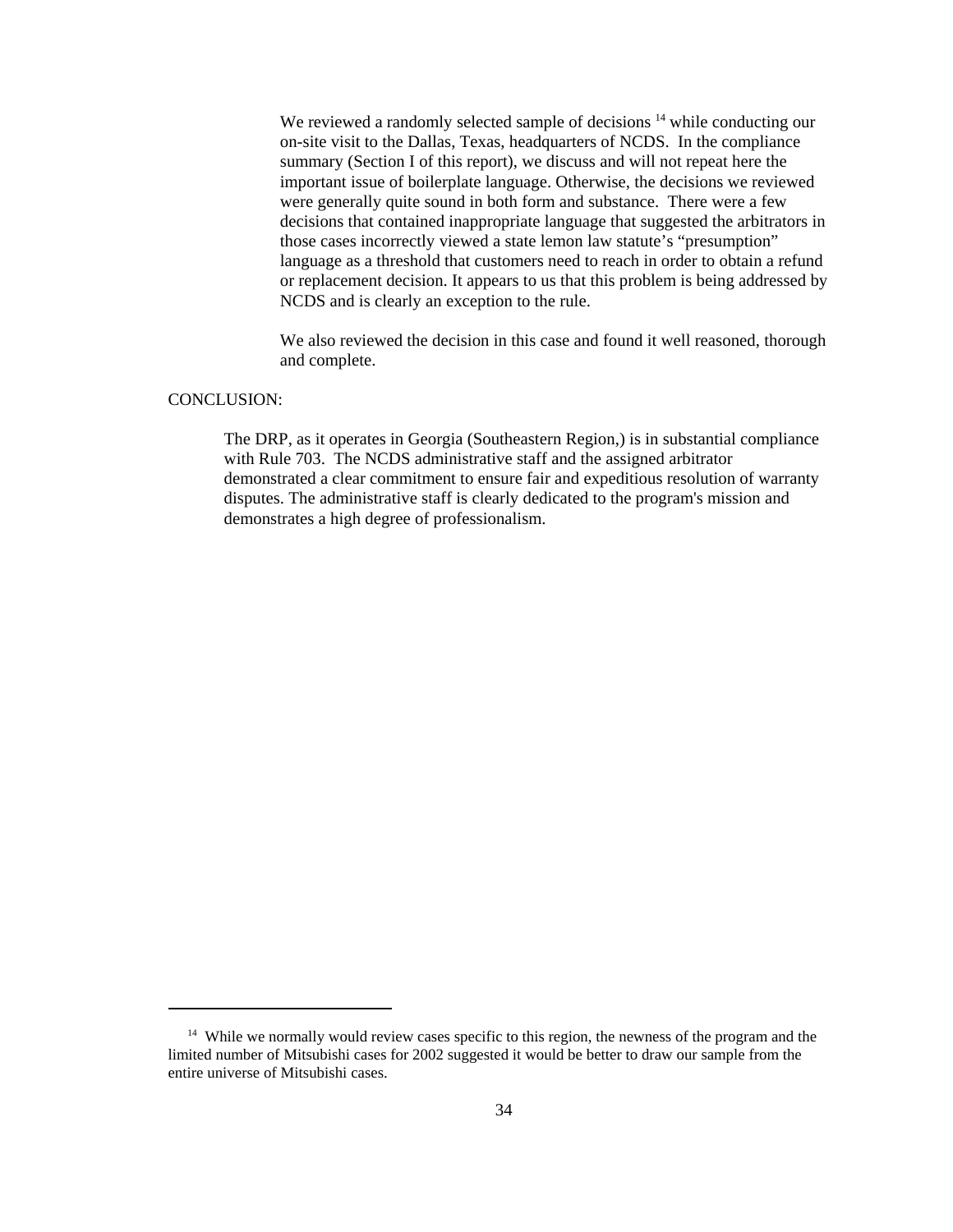# **II. Maryland [Silver Spring] (Northeastern Region)**

A. Case Load and Basic Statistics

In Maryland (Northeastern Region), NCDS handled 49 DRP cases in 2002, of which 11 (22.4%) were "no-jurisdiction" cases. There were 24 cases arbitrated (63.1% of injurisdiction cases), and 13 were mediated (34.2% of in-jurisdiction cases). The average number of days for handling a 2002 case in the Northeastern Region was 36 days as compared to 35 days for all Regions combined.

The Northeastern Region field audit includes a review of a hearing held in Silver Spring, Maryland, and interviews with the principal people involved in the hearing. In addition, we reviewed case files for the region, which are stored at national headquarters of the National Center for Dispute Settlement (NCDS), in Dallas, Texas.

During our on-site review at the Dallas, Texas, headquarters, we would typically inspect the warehousing of all DRP case files for the required four-year period.15 The four-year accumulation of case files was not available for inspection per all regulatory requirements because the program is still quite new. The current case files, however, are maintained as required.

We requested a random sample of cases drawn from all cases closed during the audit period and examined the sample provided to determine whether they were complete and available for audit. These files were reviewed for accuracy and completeness. The findings of that review are set forth below.

The staff at NCDS were efficiently housed and provided with up-to-date equipment.

B. Recordkeeping Accuracy and Completeness

§ 703.6 (a)(1-12)

**(a) The Mechanism shall maintain records on each dispute referred to it which shall include:**

**1) Name, address and telephone number of the consumer;**

**2) Name, address and telephone number the contact person of the Warrantor;**

**3) Brand name and model number of the product involved;**

**4) The date of receipt of the dispute and date of disclosure**

**to the consumer of the decision;**

**5) All letters or other written documents submitted by either party.**

<sup>&</sup>lt;sup>15</sup> See 16 C.F.R., § 703.6 (f)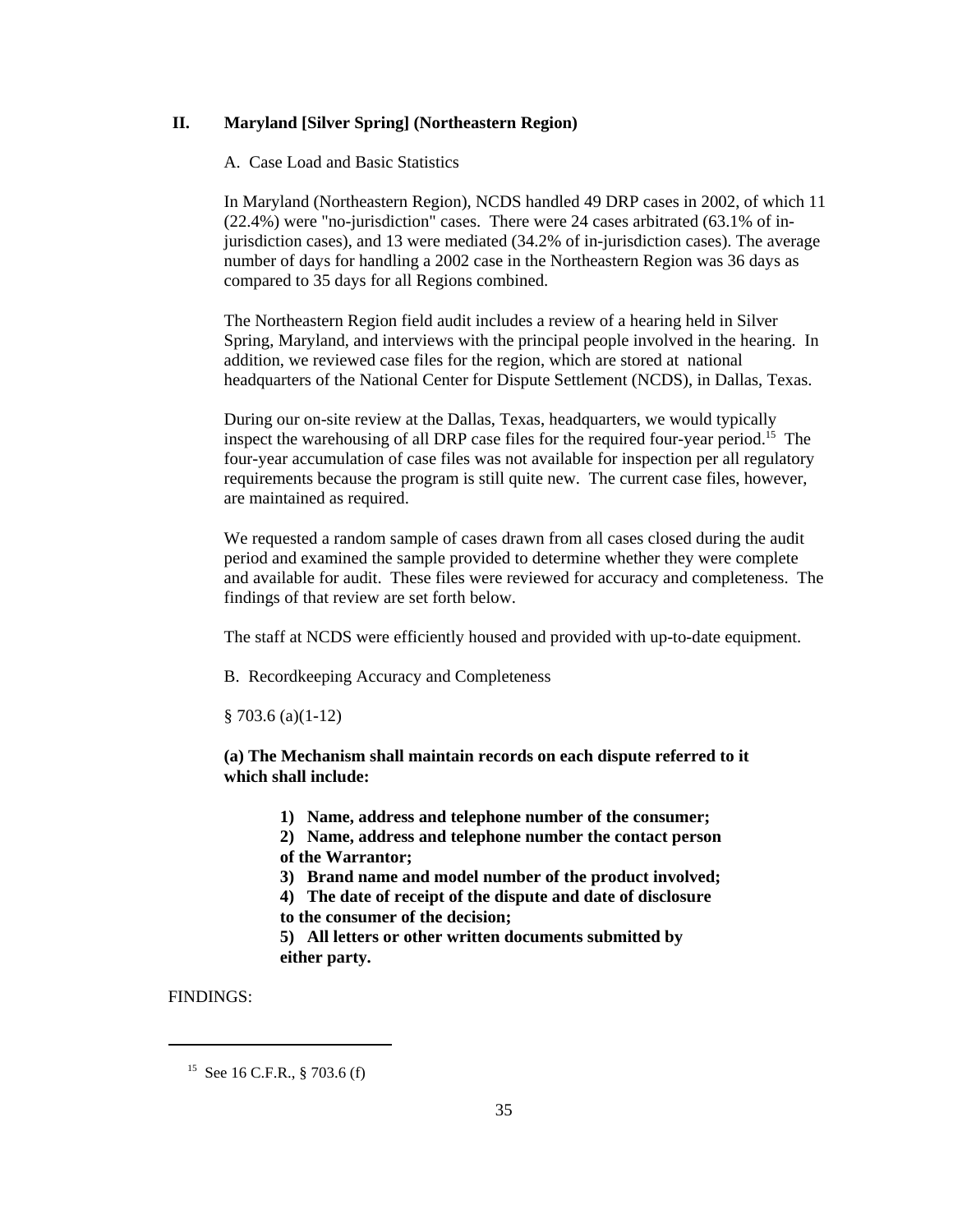We examined a sample of case files extracted from all "in-jurisdiction" case files closed during the audit period. We reviewed these files for the items enumerated in subsections 1-5 with the following results:

l) All case files contained the customer's name, address, and telephone number.

2) The requirement is met. The name and address of the warrantor's contact person is included with the initial correspondence that the customer receives from the program. In addition, the manufacturer's contact address and phone number is included in each Owner's Manual that accompanies all new vehicles when they are delivered. The contact person is so generally known as to not require it to be placed in each individual case file.

3) All case files inspected contain the make and vehicle identification number (VIN) of the vehicle. This information is generally found in the customer application and in a number of other documents in the file. As a result, cases are rarely delayed simply because the customer fails to include the VIN in the application.

4) All case files inspected contain this information. Not all cases necessitate a decision letter, but where a decision was rendered, the appropriate notification letter was present.

5) Many files contained letters and additional documents, but because there is no standard by which to measure this item, we determined this subsection to be "not applicable."

§ 703.6(a) [continued]

**6) All other evidence collected by the Mechanism relating to the dispute, including summaries of relevant and material portions of telephone calls and meetings between the Mechanism and any other person (including consultants described in section 703.4(b) of this part;**

**7) A summary of any relevant and material information presented by either party at an oral presentation;**

**8) The decision of the members including information as to date, time and place of meeting and the identity of members voting; or information on any other resolution.**

# FINDINGS:

All files for cases that were arbitrated contained the information required by sections six and eight. Oral presentations are a basic component of the NCDS program in this jurisdiction, and section seven requires summaries of the oral presentations to be placed in the case file. In regard to summaries of oral presentations, it is NCDS' policy that the arbitrator conducting the hearing must summarize all significant information presented orally by either party during any facet of the hearing. We noted such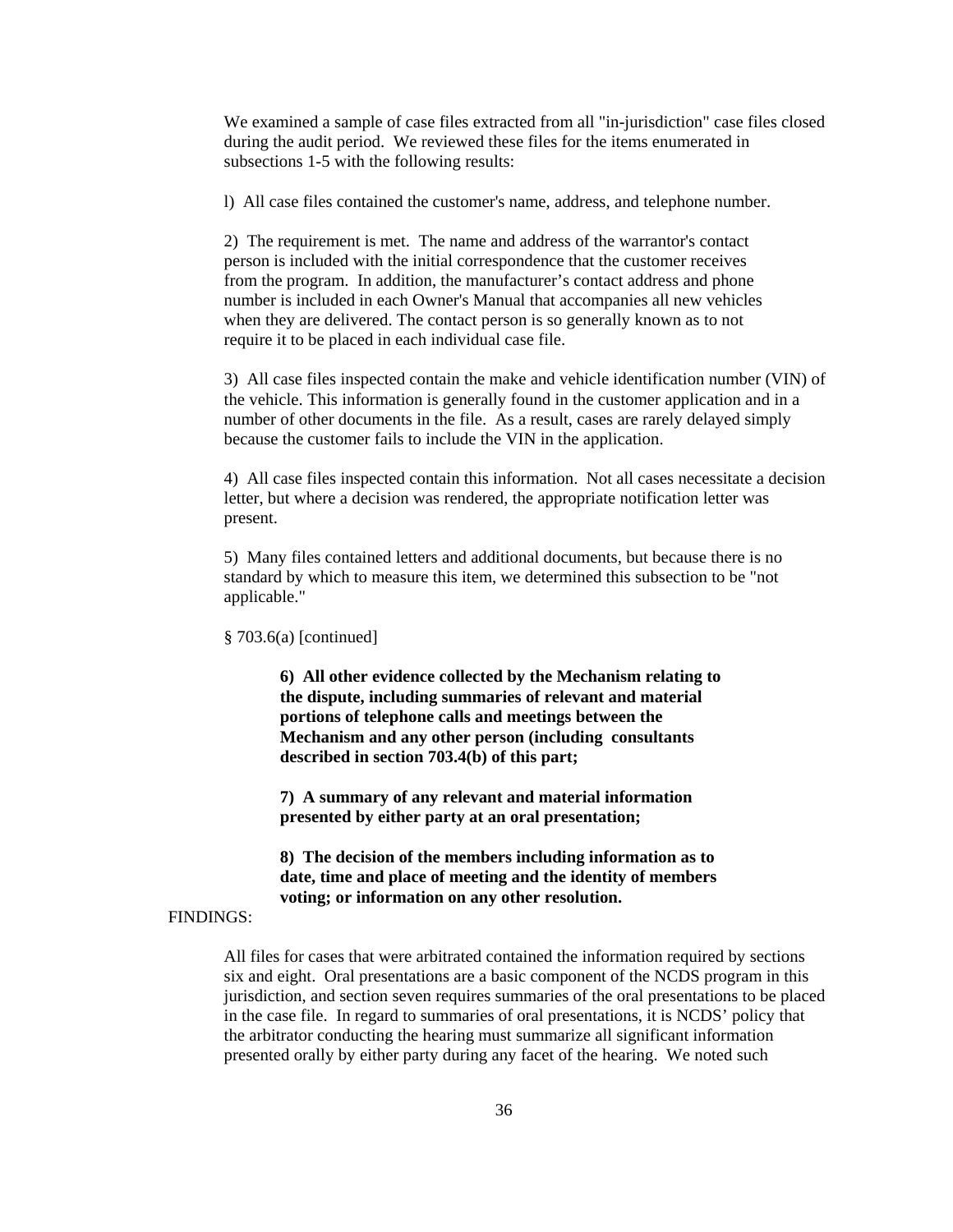language in the case files we reviewed in Dallas, but we did not allocate sufficient time to conduct a qualitative review of that portion of each case's decision. We offer no judgement then on whether these summaries are consistently detailed and/or accurate depictions. At the same time, we saw no particular reason to question the sufficiency of this method.

#### **9) A copy of the disclosure to the parties of the decision.**

#### FINDINGS:

All files for cases that were arbitrated contained the required information.

#### **10) A statement of the warrantor's intended action(s);**

#### FINDINGS:

The warrantor's intended action(s) and performance are inextricably linked. Thus, we validate this item in terms of performance verification. Performance verification is a function carried out by NCDS. This office sends a survey to the customer following receipt of the customer's acceptance of those decisions mandating some action on the part of Mitsubishi to ask, among other things, whether any required performance has taken place. Customers are asked to return the survey to the office of NCDS. As noted elsewhere, we found few returned survey forms in the case files. In the past, we have stated that the absence of performance verification forms in the case file does not constitute a regulatory inconsistency since performance verification information may not be available from the customer. By mailing a performance verification survey NCDS goes as far as can be expected in determining whether arbitration decisions are, in fact, being performed. It seems entirely appropriate for the program to assume performance of the decision has taken place when the customer performance survey is not returned. For those who may be skeptical about such important assumptions, it should be remembered that even if a manufacturer engaged in a programmatic attempt to avoid performing arbitration decisions, that fact would, of course, emerge in the context of our national random survey of customers who have used the program. Performance verification status should and does appear in the case file as is indicated by sections 11 and 12 below.

**11) Copies of follow-up letters (or summaries of relevant and material portions of follow-up telephone calls) to the consumer, and responses thereto; and 12) Any other documents and communications (or summaries of relevant and material portions of oral communications) relating to the dispute.**

Section 11 above is not applicable for purposes of the audit because there is no practical means by which to verify the completeness and accuracy of such possible additions to the files. Section 12, however, appears to mandate that a summary form be created whenever the arbitrator receives an oral communication that may have any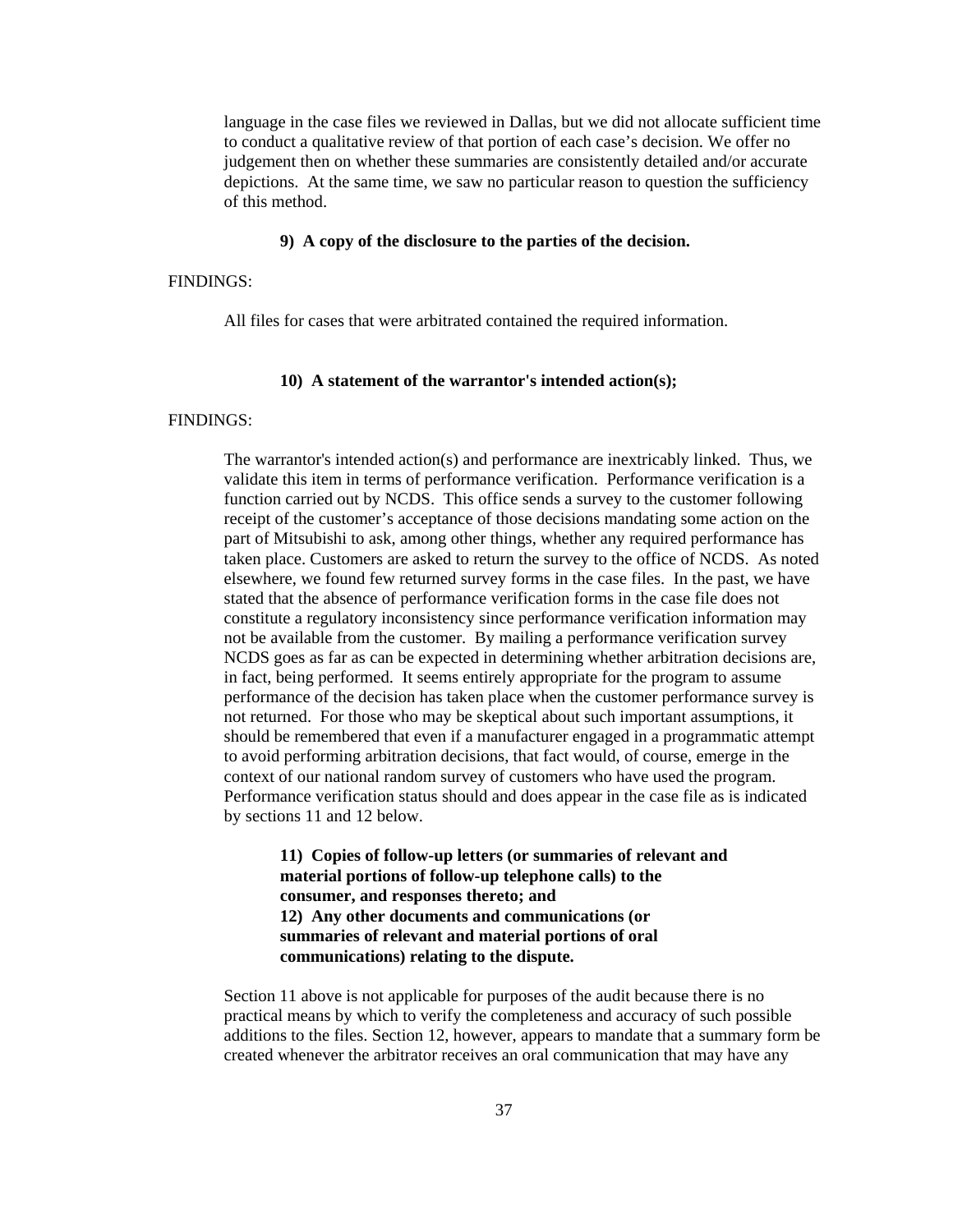bearing on the matter in dispute from either party. Some files we reviewed contained no such documentation. This defect is currently being addressed by a policy requiring that a summary of all parties' verbal communications to the arbitrator that could affect his/her decision be placed into the case file. In all cases, this summary is now included in the case decision.

## CONCLUSIONS:

The NCDS program's record keeping policies and procedures are in substantial compliance with the federal Rule 703 requirements.

C. Case File Records  $(4 \text{ yrs. } 1999-2002^{16})$ 

§ 703.6 (f)

# **(f) The Mechanism shall retain all records specified in paragraphs (a) through (e) of this section for at least 4 years after final disposition of the dispute**.

A random sample of case numbers for the three years prior to the audit year 2002 is typically drawn from NCDS' universe of all a given manufacturer's files. In our field inspection, we could not, of course, check old files for the Mitsubishi program since the NCDS program is so new. We did check sample case files at the NCDS national office in Dallas for the other manufacturers to verify that they were being maintained per requirement § 703.6(f). In addition, a visual inspection was made of the entire fouryear accumulation of case files where that is possible to determine if they are being maintained as required by the same section.

The closed files for the other NCDS programs for the years 1999 through 2002 are stored in a separate file room in the NCDS office. The files we viewed appeared intact and were readily available for inspection. The random sample inspection of 50 case files drawn from all cases in the four-year universe of cases validated the program's maintenance of these records as required. The Mitsubishi files are to be maintained consistent with the manner in which the other files are maintained.

#### D. Program Records

i. Case file folders

Most information that is required to be maintained is found on a series of forms found in the case files maintained at the NCDS headquarters in Dallas, Texas.

<sup>&</sup>lt;sup>16</sup> The four-year requirement includes the year 2002, but 2002 files are examined separately as part of a more thorough inspection of each file's contents.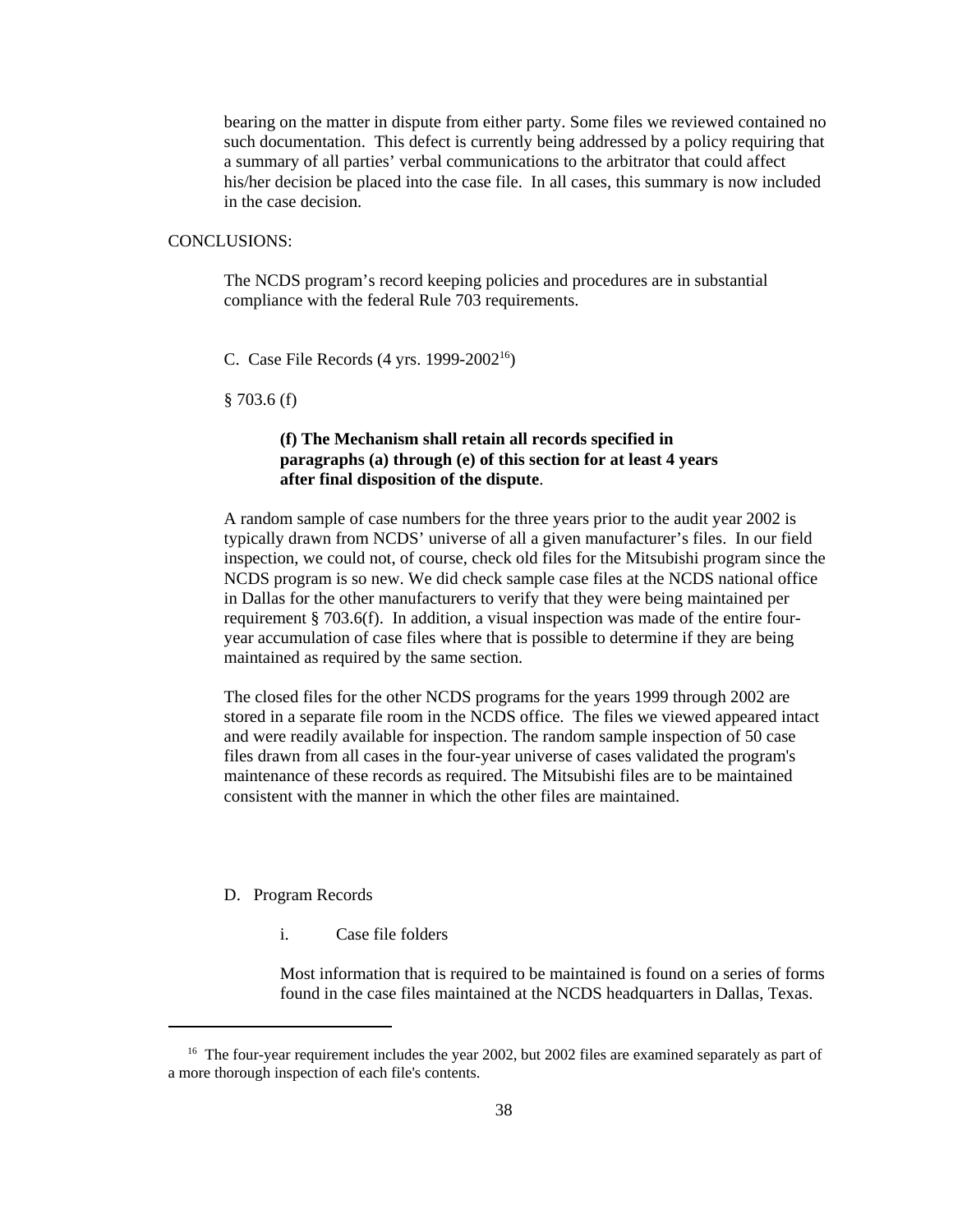#### ii. Arbitrator Biographies

The arbitrator biographies are available for review from the Senior Vice President of NCDS at their headquarters in Dallas, Texas. The biographies are thorough and current, and the list of arbitrators includes the dates of their appointments.

#### E. Hearing Process

i. Physical Description of Hearing (i.e., Meeting)

The DRP hearing was held at the Darcars Mitsubishi dealership, 12511 Prosperity Drive, Silver Spring, Maryland. The meeting room was adequate size for accommodating anyone who wished to attend as an observer. The parties included two customers, one Mitsubishi manufacturer representative and one dealer representative, the arbitrator, and the auditor.

# ii. Openness of Hearing

This arbitrator appropriately allowed all observers at DRP meetings (hearings).

#### iii. Efficiency of Meeting

The arbitrator's case file was complete with all requisite documents. The arbitrator demonstrated that he knows how to properly conduct a hearing. He addressed the parties, giving a thorough overview of the process, and provided an adequate case opening statement setting forth the particulars of the dispute. Importantly, he stressed to the customer that at some point during the presentation the arbitrator should be clearly told what is being requested in the form of relief.

The meeting began at the scheduled time of 10:00 am.

Both parties were given an ample opportunity to present their cases without interruption and then the hearing was concluded.

#### iv. Hearing

The hearing was a model of the best form we have witnessed.

v. Board/Arbitrator Decisions

We reviewed this case's decision and a sample of other decisions for the region while conducting our on-site visit to the Dallas, Texas, headquarters of NCDS. In the compliance summary (Section I of this report,) we discussed problems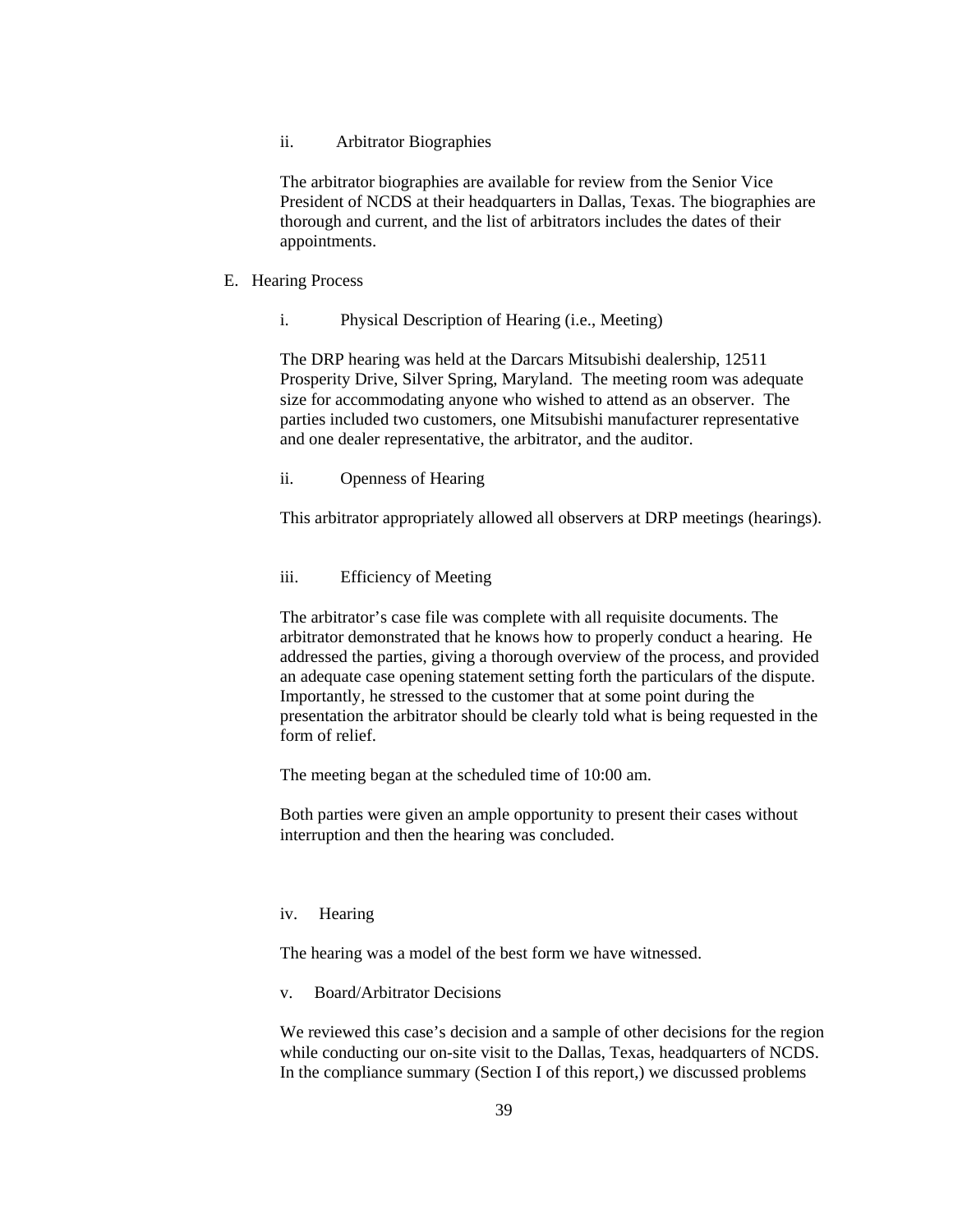with some boilerplate language which while important need not be repeated here. The decision in this case was thorough and basically consistent with the regulatory requirements, but it did raise one important question: should a visit to the dealership by a customer seeking warranty repair assistance constitute a "repair attempt" as envisioned by the applicable state and federal law. This arbitrator found that, "the number of repair attempts... are not unreasonable" and therefore denied the customer's requested relief. We do not question the arbitrator's right to come to this conclusion, but we do believe that it is incumbent on the arbitrator to explain why he concluded that a customer's visit to a dealership seeking warranty repair to a leak that the dealer failed to accurately diagnose, does not constitute a repair attempt. By the arbitrator's own account there were five trips (November of 2002; January of 2003; February of 2003; March of 2003; and April of 2003) to the dealership by the customer seeking repair of a leak that was eventually found to exist. With the five accounted for visits tallied in the arbitrator's decision, he nevertheless found that: "...there were several, probably three (3) repair attempts...,this [he goes on to say,] cannot be considered unreasonable."

What is "a reasonable number of repair attempts," and what is "an unreasonable number of repair attempts" is clearly for the individual arbitrator to determine. In this case, however, the arbitrator details in his decision five visits seeking repair of a problem and yet concludes that the number of repair attempts is "...probably three..without informing his reader why he apparently rejected two visits as constituting bona fide repair attempts. We find that unreasonable. We hope he did not reject a customer's visit to the dealership for a warranty repair as a "repair attempt" simply because the dealership failed to accurately diagnose what was later discovered to be, in fact, a water leak, as initially represented by the customer. If that were the case, the arbitrator's logic would have to be seriously questioned because following that logic, a customer who experienced a multitude of failures would similarly have to be denied, provided the dealership who repeatedly fails to properly diagnose and repair, finally does so. Indeed, it was just such illogical reasoning being played out over many years that resulted in state statutes being adopted in all 50 states, creating, in one form or another, presumptions as to what constitutes, "a reasonable number of repair attempts," as envisioned by the federal law.

We cannot conclude that this arbitrator, in this case, made that mistake given the language of his decision, but the decision and its underlying rationale suggest he may have done so. In any event, it suggests to us that arbitrator training may need to address this question, since the arbitrator suggested that one of the parties contended that the manufacturer does not reimburse dealers for warranty repairs if the problem is not verified. Further, the arbitrator says that "the dealer found a problem only during the April visit, so only a single repair attempt was made..." This suggests that the arbitrator may have inappropriately adopted the manufacturer's policy regarding warranty repair reimbursement as a proper means by which to evaluate whether there were an unreasonable number of repair attempts.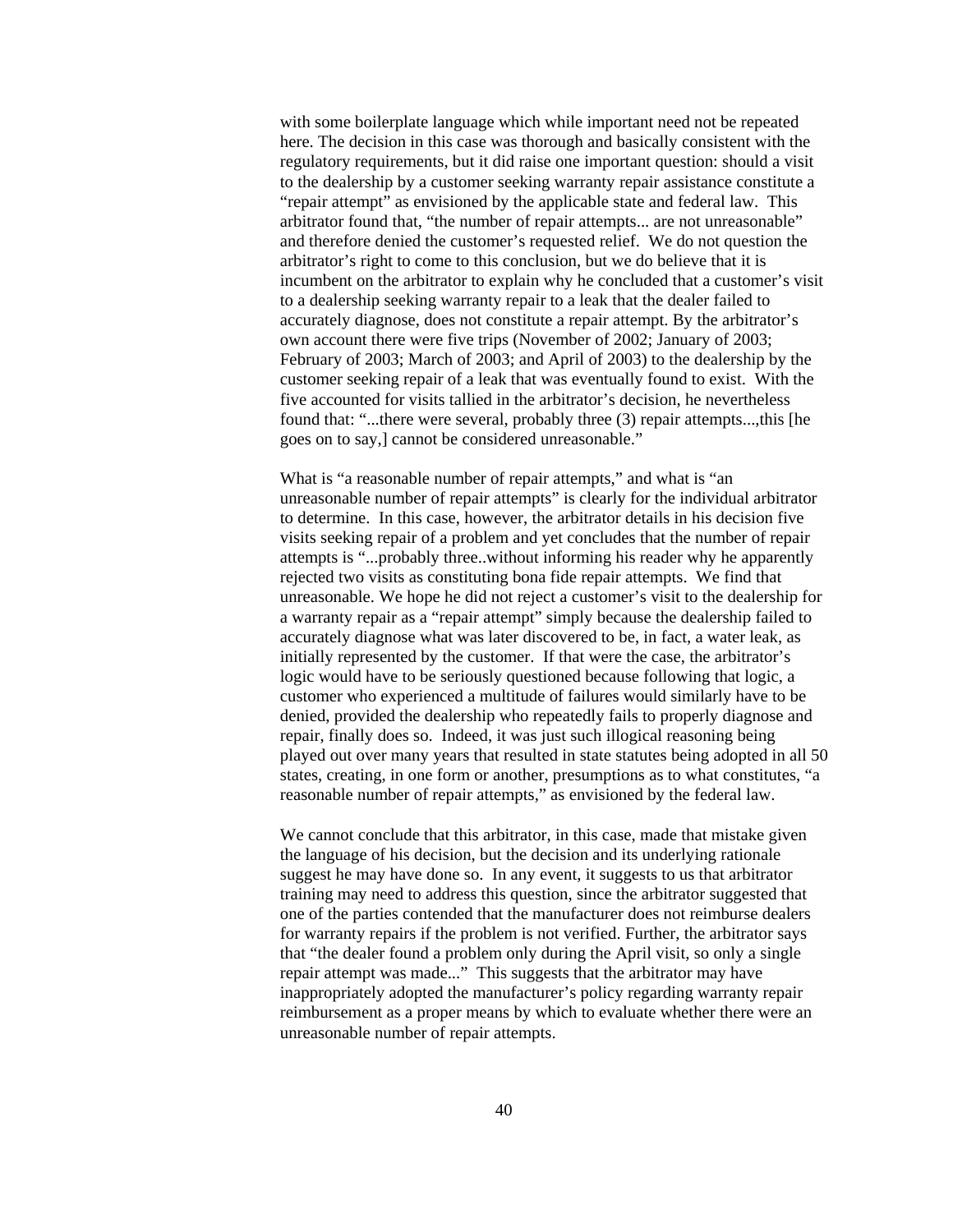## **Conclusion:**

The DRP, as it operates in the Northeastern Region, is in "substantial compliance" with Rule 703. The NCDS administrative staff demonstrates a clear commitment to ensuring fair and expeditious resolution of warranty disputes. The administrative staff is clearly dedicated to the program's mission and generally demonstrates a high degree of professionalism. The arbitrator we audited at the Silver Spring, Maryland, is also committed to fair and expeditious resolution of warranty disputes although there should be some clarification made with regards to the decision rationale.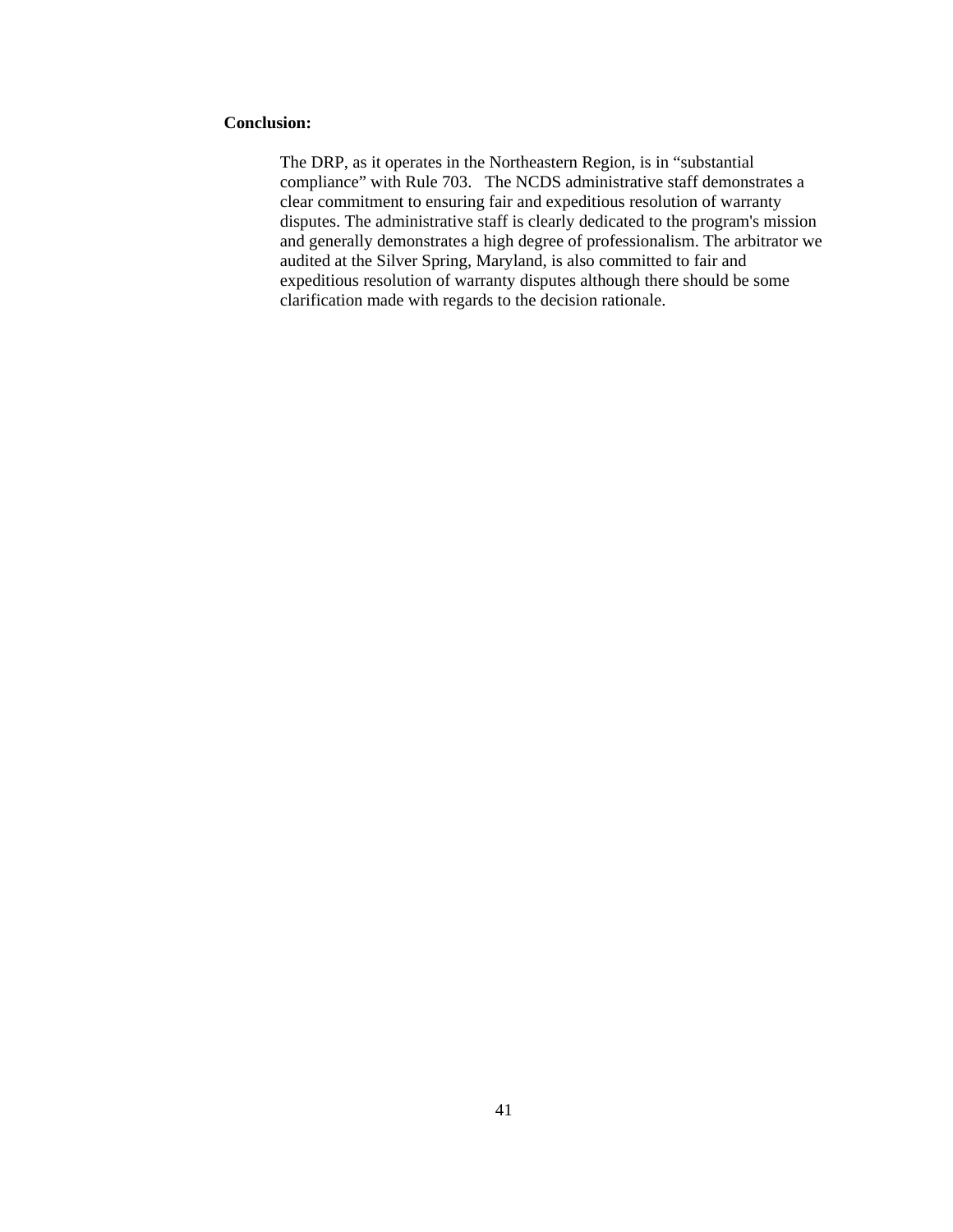## **III. Ohio, [Dublin] (Mitsubishi, North Central Region**)

## A. Case Load and Basic Statistics

The North Central Region generated 35 cases in 2002 of which 6 (17.1%) were determined to be "not-in-jurisdiction" cases. The program also reports 6 mediated cases (20.6% of in-jurisdiction cases) and 20 arbitrated cases (68.9% of in-jurisdiction cases). The average days for handling a 2002 case for this Region is 35, the same number of days reported for the nation.

The North Central Regional field audit includes a review of a hearing held in Dublin, Ohio, and interviews with the principal people involved in the hearing. In addition, we reviewed case files for the region, which are stored at national headquarters of the National Center for Dispute Settlement (NCDS), in Dallas, Texas.

During our on-site review at the Dallas, Texas, headquarters, we visually inspected the warehousing of all DRP case files for the required four-year period.17 The four-year accumulation of case files was available for inspection per all regulatory requirements.

We requested a random sample of 50 cases drawn from all cases closed during the audit period<sup>18</sup> and examined the sample provided to determine whether they were complete and available for audit. These files were reviewed for accuracy and completeness. The findings of that review are set forth below. The staff at NCDS were efficiently housed and provided with up-to-date equipment.

B. Recordkeeping Accuracy and Completeness

§ 703.6 (a)(1-12)

**(a) The Mechanism shall maintain records on each dispute referred to it shall include:**

**1) Name, address and telephone number of the consumer;**

**2) Name, address and telephone number the contact person of the warrantor;**

**3) Brand name and model number of the product involved.**

**4) The date of receipt of the dispute and date of disclosure to the consumer of the decision;**

**5) All letters and other written documents submitted by either party.**

<sup>&</sup>lt;sup>17</sup> See 16 C.F.R., § 703.6 (f)

<sup>&</sup>lt;sup>18</sup> We made this request prior to receiving the statistics which showed that there were not 50 cases available. Since there were only 29 closed cases for 2002, we examined them all.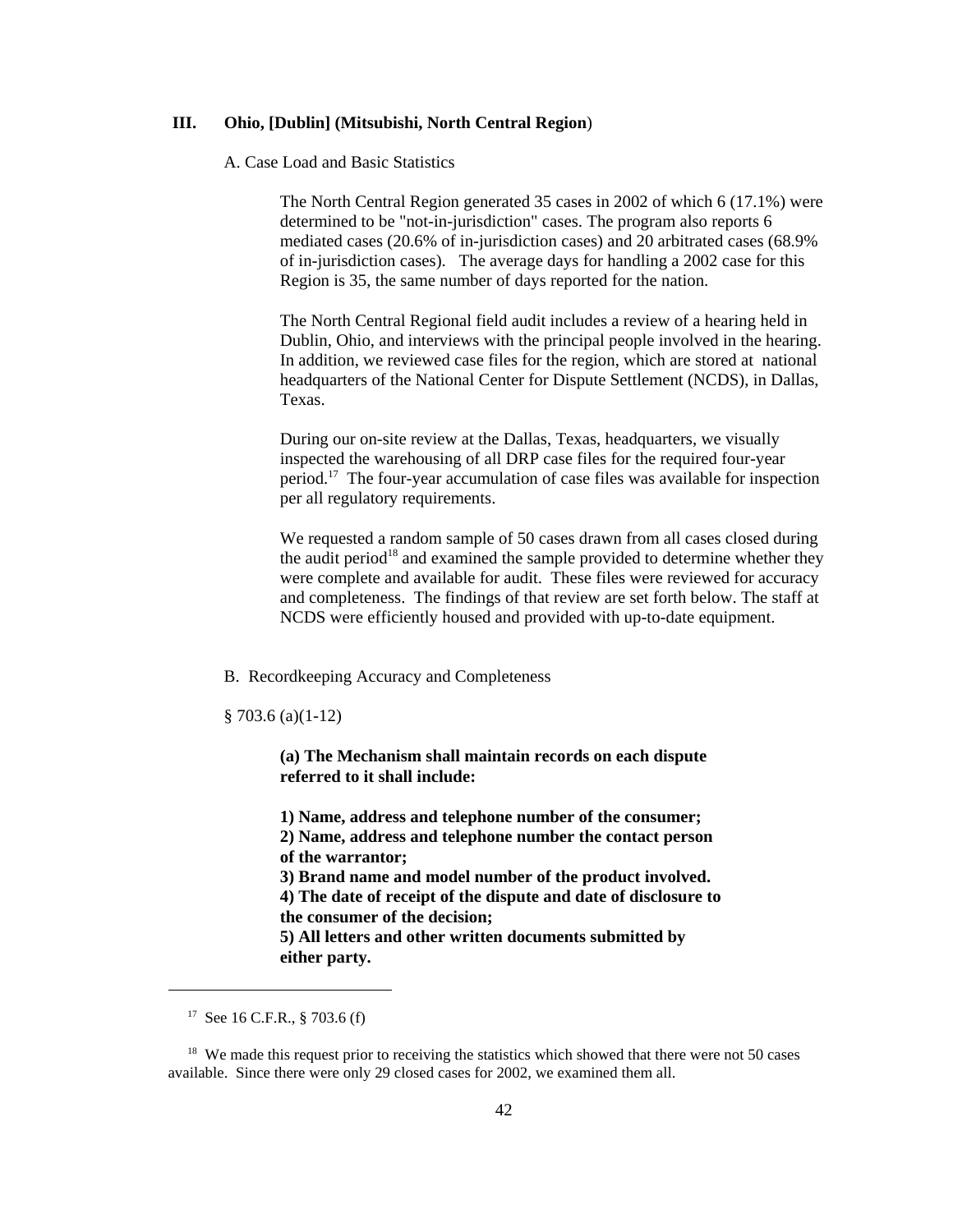# FINDINGS:

We examined a sample of case files extracted from all "in-jurisdiction" case files closed during the audit period. We reviewed these files for the items enumerated in subsections 1-5 with the following results:

l) All case files contained the customer's name, address, and telephone number.

2) The requirement is met. The name and address of the warrantor's contact person is included with the initial correspondence that the customer receives from the program. In addition, the manufacturer's contact address and phone number is included in each Owner's Manual that accompanies all new vehicles when they are delivered. The contact person is so generally known as to not require it to be placed in each individual case file.

3) All case files inspected contain the make and vehicle identification number (VIN) of the vehicle. This information is generally found in the customer application and in a number of other documents in the file. As a result, cases are rarely delayed simply because the customer fails to include the VIN in the application.

4) All case files inspected contain this information. Not all cases necessitate a decision letter, but where a decision was rendered, the appropriate notification letter was present.

5) Many files contained letters and additional documents, but since there is no standard by which to measure this item, we determined this subsection to be "not applicable."

#### § 703.6 (a) [continued]

**6) All other evidence collected by the Mechanism relating to the dispute, including summaries of relevant and material portions of telephone calls and meetings between the Mechanism and any other person (including consultants described in section 703.4(b) of this part;**

**7) A summary of any relevant and material information presented by either party at an oral presentation;**

**8) The decision of the members with information as to date, time and place of meeting, the identity of members voting; or information on any other resolution;**

FINDINGS: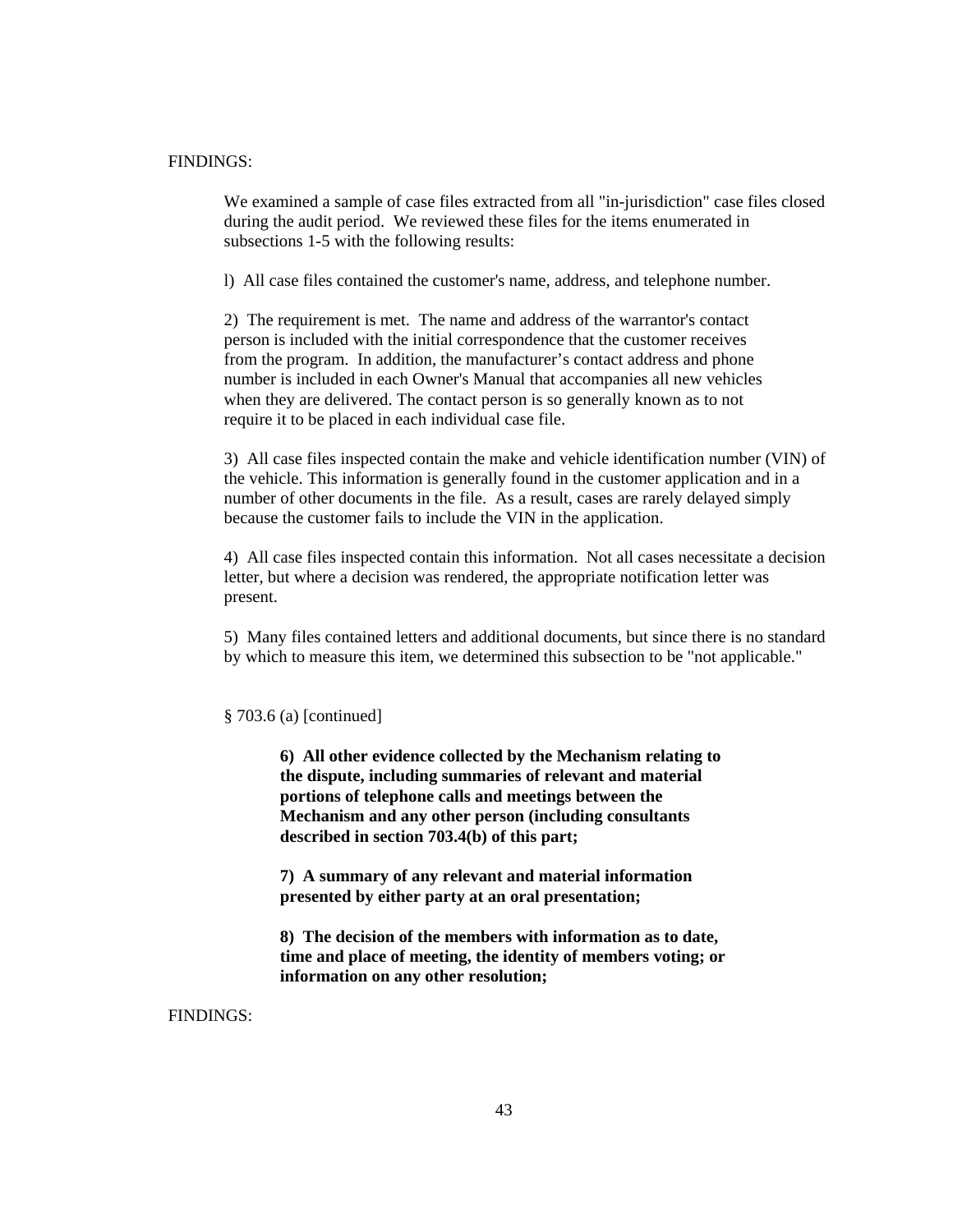All files for cases that were arbitrated contained the information required by sections six, seven, and eight.

#### **9) A copy of the disclosure to the parties of the decision.**

#### FINDINGS:

All applicable case files contain a letter from the arbitrator(s) announcing the decision.19

#### **10) A statement of the warrantor's intended action(s);**

#### FINDINGS:

The warrantor's intended action(s) and performance are inextricably linked. Thus, we validate this item in terms of performance verification. Performance verification is a function carried out by NCDS. This office sends a survey to the customer following receipt of the customer's acceptance of those decisions mandating some action on the part of Mitsubishi to ask, among other things, whether any required performance has taken place. Customers are asked to return the survey to the office of NCDS. As noted elsewhere, we found few returned survey forms in the case files. In the past, we have stated that the absence of performance verification forms in the case file does not constitute a regulatory inconsistency since performance verification information may not be available from the customer. By mailing a performance verification survey NCDS goes as far as can be expected in determining whether arbitration decisions are, in fact, being performed. It seems entirely appropriate for the program to assume performance of the decision has taken place when the customer performance survey is not returned. For those who may be skeptical about such important assumptions, it should be remembered that even if a manufacturer engaged in a programmatic attempt to avoid performing arbitration decisions, that fact would, of course, emerge in the context of our national random survey of customers who have used the program. Performance verification status should and does appear in the case file as is indicated by sections 11 and 12 below.

# **11) Copies of follow-up letters (or summaries of relevant and material portions of follow-up telephone calls) to the consumer and responses thereto; and**

# **12) Any other documents and communications (or summaries of relevant and material portions of oral communications) relating to the dispute.**

Section 11 above is not applicable for purposes of the audit because there is no practical means by which to verify the completeness and accuracy of such possible

 $19$  Some cases do not result in a decision. The case may end in a mediated settlement that came about after the case had been received by the DRP but prior to the hearing to decide the matter.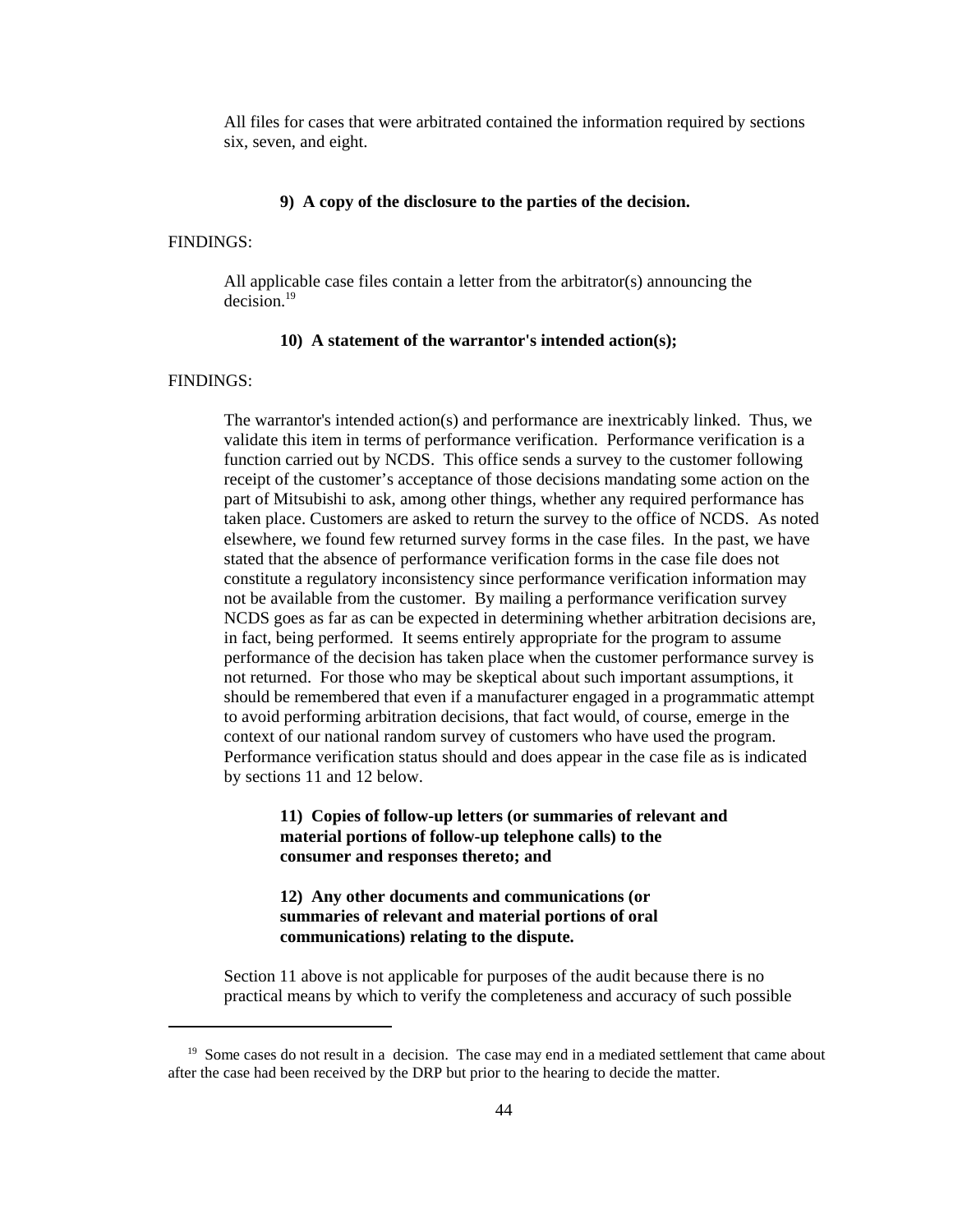additions to the files. Section 12 however appears to mandate that a summary form be created whenever the arbitrator receives an oral communication from a party which may have any bearing on the matter in dispute. The files we reviewed contained the appropriate summaries.

# CONCLUSIONS:

The Mitsubishi DRP record keeping policies and procedures are in substantial compliance with the federal Rule 703

C. Case File Records (4 yrs. 1999-2002)

§ 703.6 (f)

# **(f) The Mechanism shall retain all records specified in paragraphs (a) through (e) of this section for at least 4 years after final disposition of the dispute**.

A random sample of case numbers for the three years prior to the audit year 2002 is typically drawn from NCDS' universe of all a given manufacturer's files. In our field inspection, we, of course could not check files for 1999 and 2000 for the Mitsubishi program since the NCDS program is so new. We did check sample case files at the NCDS national office in Dallas, for the other manufacturer's to verify that they were being maintained per requirement § 703.6(f). In addition, a visual inspection was made of the entire four-year accumulation of case files where that is possible to determine if they are being maintained as required by the same section.

The closed files for the other NCDS programs for the years 1999 through 2002 are stored in a separate file room in the NCDS office. The files we viewed appeared intact and were readily available for inspection. The random sample inspection of case files drawn from all cases available in the four-year universe of cases validated the program's maintenance of these records as required. The Mitsubishi files are to be maintained consistent with the manner in which the other files are maintained.

- D. Program Records
	- i. Case file folders

Most information that is required to be maintained is found on a series of forms found in the case files maintained at the NCDS headquarters in Dallas, Texas.

ii. Arbitrator Biographies

Arbitrator resumes are maintained at the headquarters office of NCDS in Dallas, Texas. The resumes are complete and current. The list of arbitrators also indicates the dates of their appointments.

E. Hearing Process (i.e., Meeting)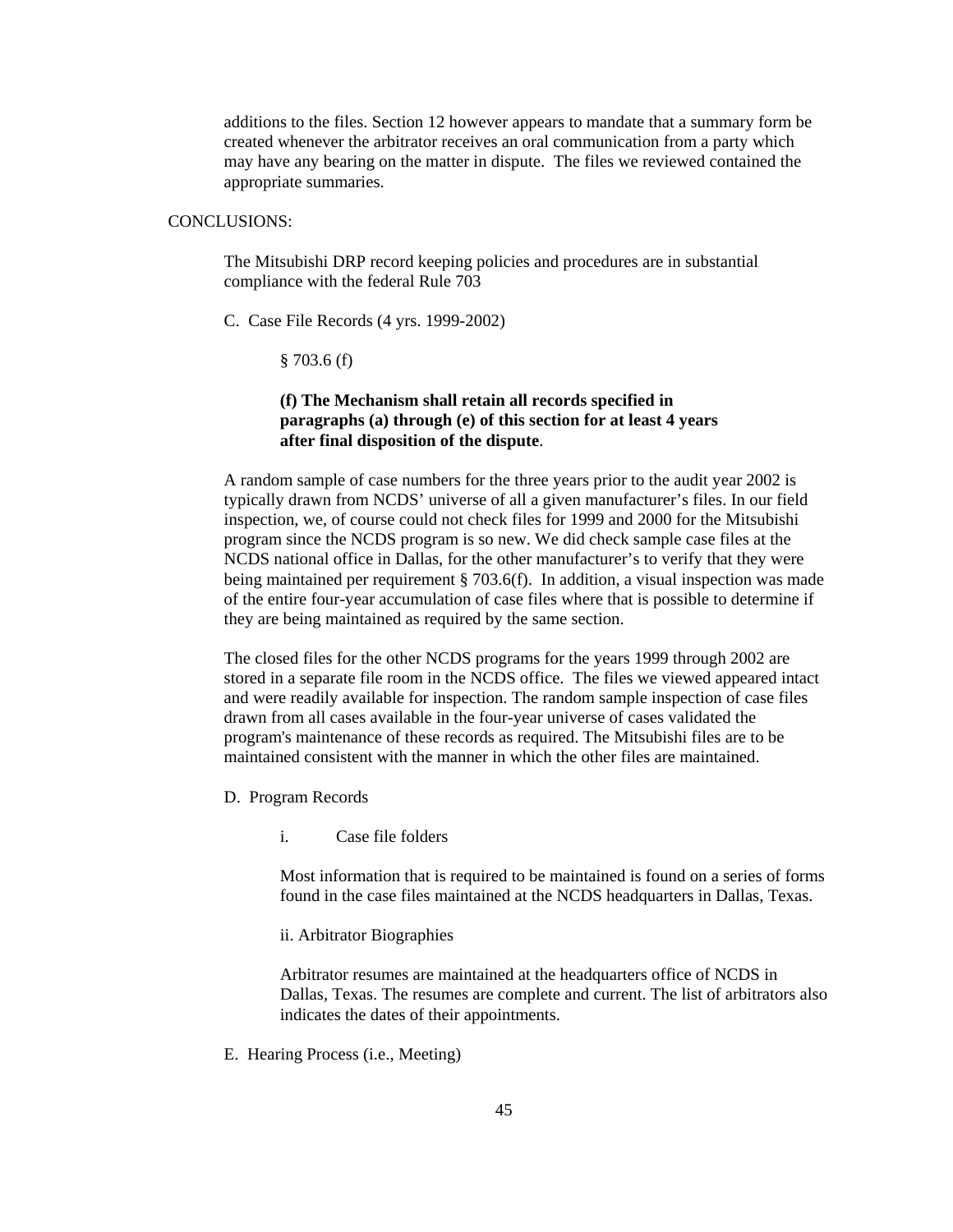#### i. Physical Description of Hearing

We monitored a hearing held at a Roby Mitsubishi dealer in Dublin, Ohio. The hearing was held on April 4, 2003 at 10:00 am. The hearing room very spacious and able to accommodate the number of people present and could easily accommodate observers as well.

## ii. Openness of Meeting

We interviewed the arbitrator to determine if all observers are allowed to attend the hearing. He assured us that observers are allowed pursuant to NCDS policies and procedures.

#### iii. Efficiency of Hearing

The arbitrator contacted both of the parties to schedule the meeting without discussing any of the case particulars. The arbitrator is deemed professional and conducted the hearing consistent with his responsibilities. He apparently did not discuss with the dealer the need to have a room for the hearing free of interruptions by public address speakers. The PA system was activated several times during the hearing and was noticeably irritating to parties during their oral presentations.

#### iv. Hearing Process

Attending the hearing in person were the customer, a Mitsubishi representative, a dealer service representative, the arbitrator, and the auditor.

The hearing was not professionally conducted. The arbitrator, in explaining the two possible resolution forms including a settlement agreement, and decision form, inappropriately communicated his preference for resolving the matter by mediation. Later, during the hearing, he allowed the parties to raise any questions they had, but the customer was allowed to use this opportunity to virtually attack the manufacturer representative by asking inappropriate crossexamination type questions that cast aspersions on his character. Her behavior was allowed to continue and created an atmosphere of gross hostility that was as unnecessary as it was inappropriate.

The arbitrator, at the inception of the hearing, gave a thorough and accurate explanation of the arbitration process, and provided all parties a relatively unfettered opportunity to present their cases. One additional exception was when one of the parties cell phone began ringing during the hearing because the arbitrator neglected to ask all parties to turn off their cell phones/beepers etc. as part of his opening remarks.

We conclude that the hearing, while within regulatory minimum requirements, was, at times, unprofessionally managed.

v. Board/Arbitrator Decisions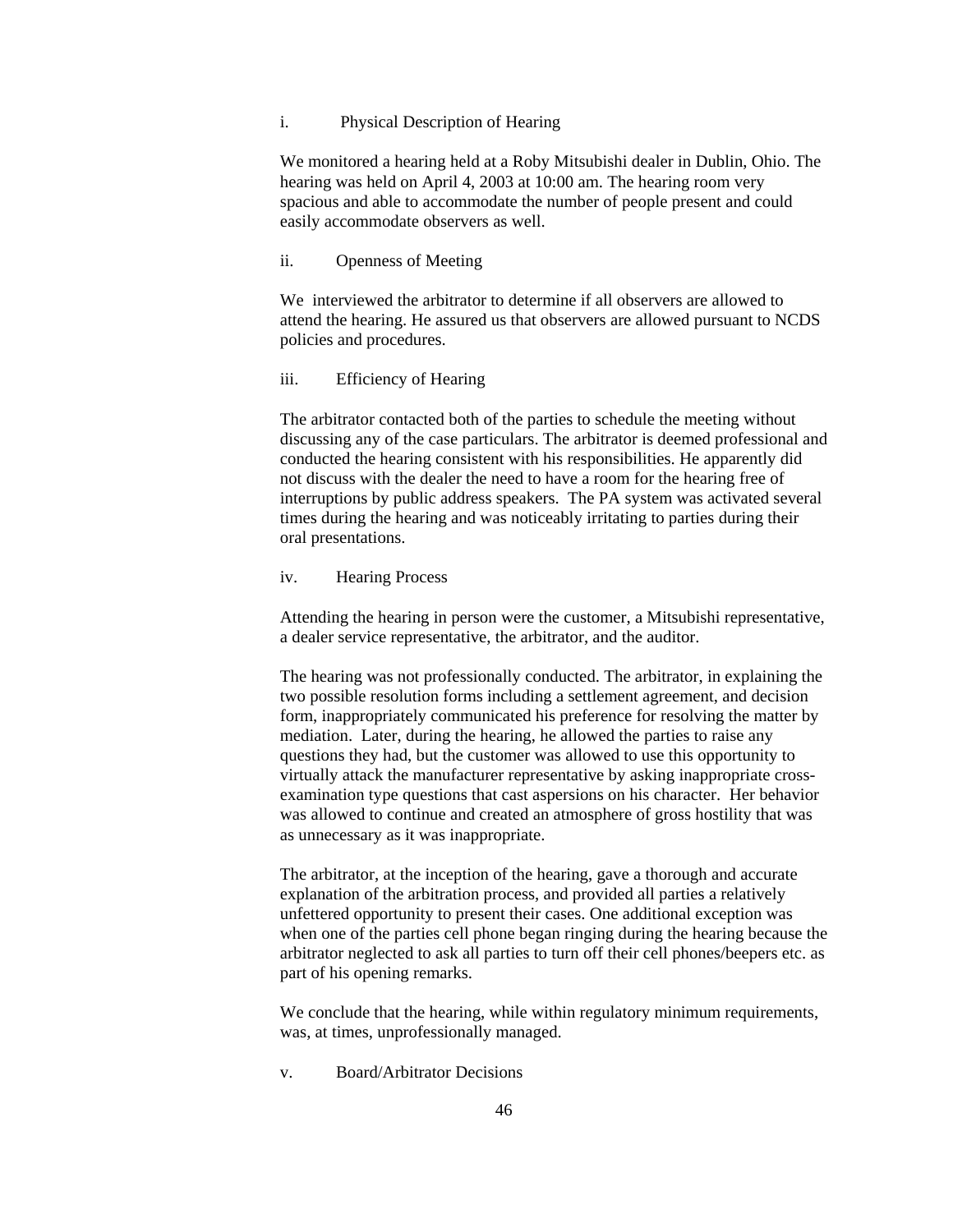We reviewed this case's decision and a sample of other decisions for the region while conducting our on-site visit to the Dallas, Texas, headquarters of NCDS. In the compliance summary (Section I of this report,) we discussed problems with some boilerplate language which while important need not be repeated here. The decision in this case was thorough, albeit brief, and consistent with the regulatory requirements.

#### CONCLUSION:

The DRP, as it operates in this region, is efficient, thorough, and within all applicable federal guidelines. The administrative facet of the program affords its customers an opportunity for fair and expeditious resolution of warranty disputes. They also have responsibility for selecting and training arbitrators. It is abundantly clear to us that the DRP arbitrators generally, are well motivated, well meaning individuals committed to a fair process.

In summary, the DRP as it operates in the North Central Region, is, in our view, in substantial compliance with the requirements of Rule 703.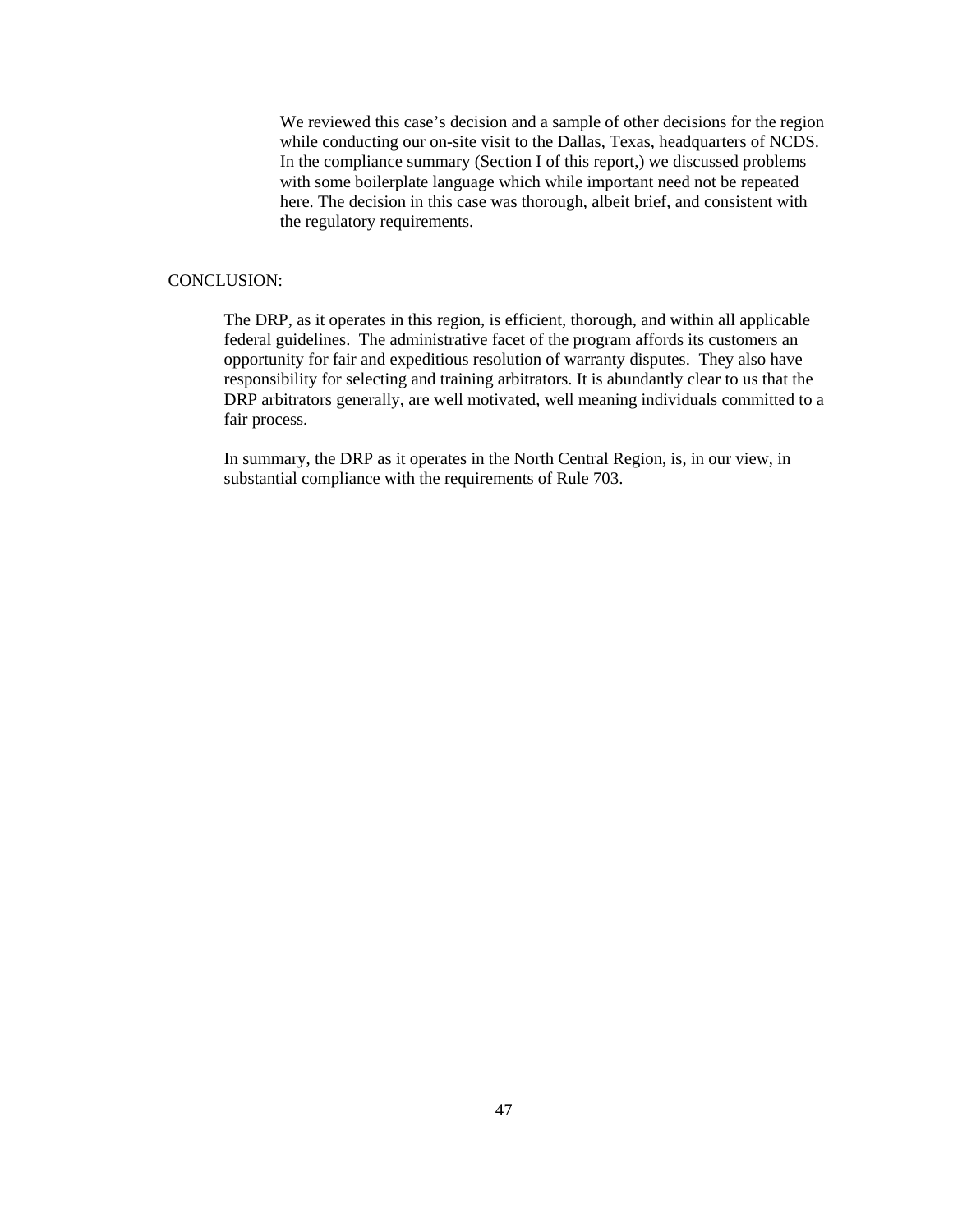### *SECTION IV*

# *Arbitration Training*

There is no specific language in Rule 703 requiring the training of arbitrators. There are, however, several general requirements for ensuring that the program do whatever is necessary to provide customers with an opportunity for fair and expeditious resolution of warranty disputes.

Arbitration training is currently seen by many as a fundamental to ensuring that a program is fair to all sides, and some recent state regulations require arbitrator training. Consequently, programs have initiated the training process even in states that do not specifically require it. Because such training has become a basic part of the DSP, it is incorporated into this report as part of the program's efforts to provide for fair and expeditious resolution of disputes.

#### FINDINGS:

The arbitration training session we monitored was conducted at the DFW Lakes Hilton in Grapevine, Texas, June 20 - 22, 2003. As noted in the introduction, certain facets of the audit are conducted in the year following the audit period; otherwise, there would sometimes be no means available for review.

This national training was conducted by NCDS staff. One presenter dealt primarily with legal matters, another with hearing process issues, and an NCDS staff person addressed program procedural issues. These presentations were augmented by the trainees' being given several opportunities to engage in role playing exercises.

Training has begun to stress that in scheduling hearing sites the program typically takes advantage of applicable dealerships for holding hearings with the important caveat that using the dealership is not required if either of the parties objects. Moreover, it is emphasized that, where necessary, the program will pay for alternate space.

The importance of reviewing the basic facts of the case at the beginning of deliberations was discussed, including each dimension of the customer's complaint as well as the degree to which the parties are in disagreement on central facts. Presenters also discussed the importance of addressing each dimension of the customer's concerns when writing the decision.

Trainees engaged, at various intervals, in practical problem solving centering around scenarios that are likely to arise within the DSP program. Role-playing material was appropriately interspersed among lecture material with emphasis on conducting the arbitration hearing. Indeed, there was more time allotted for practical application than was true in the past.

There was a detailed discussion concerning common problems associated with repurchases and replacements of automobiles, including the issue of applying mileage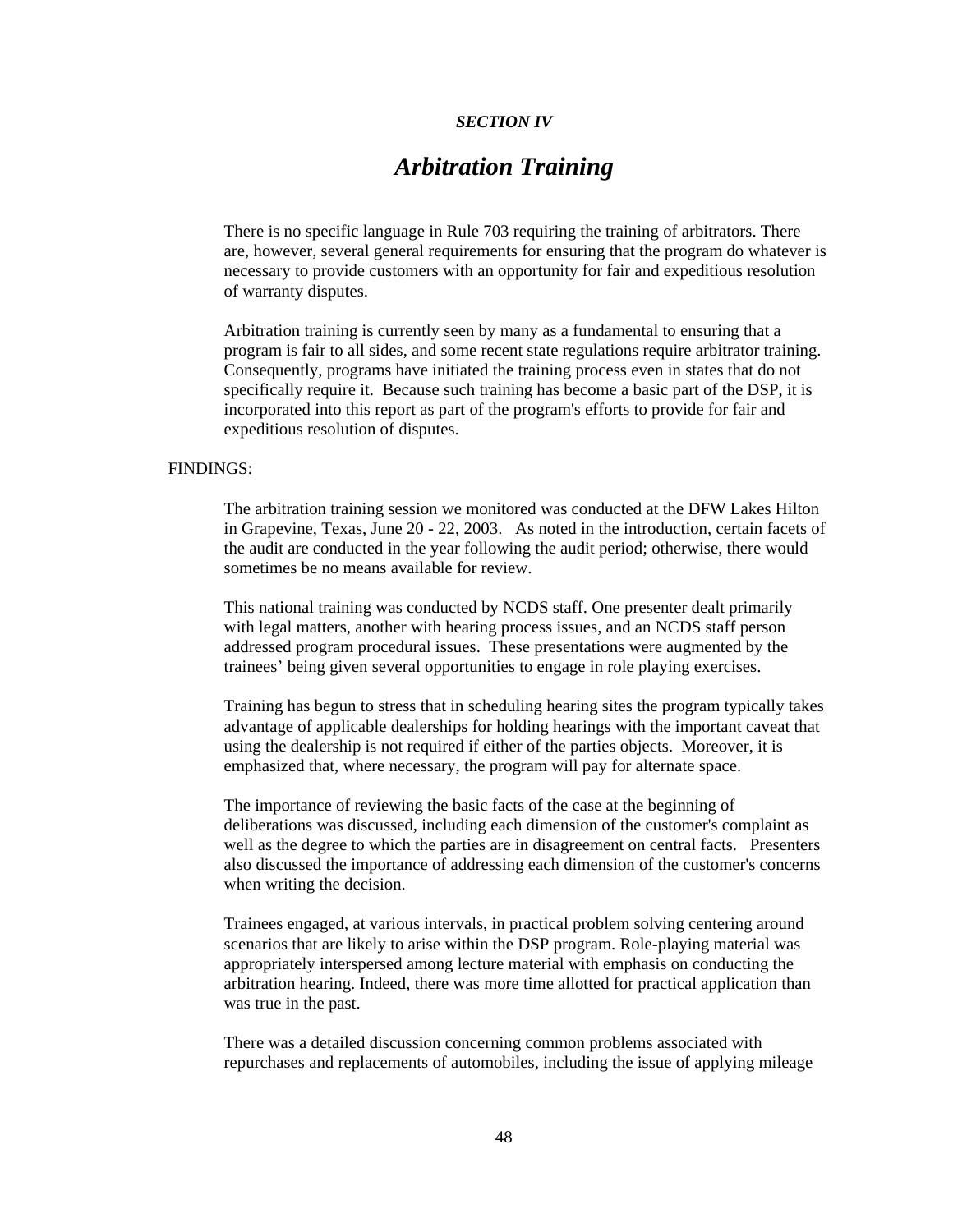offsets and how to handle demonstration vehicles with more than a few miles registered on the odometer at time of purchase.

The presentation of the legal issues was professional and accurate. Particular emphasis was given to this critical subject area this year, and the result appeared to be very positive as regards trainees' understanding of their role. An additional feature this year focused on the importance of arbitrators' neutrality and the related issue of making appropriate disclosures. Emphasis was given to disclosures that may be important but are not necessarily disqualifying.

Overall, the training appears to have left trainees with an opportunity to develop a good grasp of their responsibilities as arbitrators. As was true at last year's training, trainees were presented with information that makes it clear that customers who purchase a vehicle with a substantial non-conformity that the manufacturer fails to cure in a reasonable number of attempts should probably receive the relief they are entitled to under the terms of the Magnuson-Moss Warranty act or the appropriate state automobile warranty statute.

The invaluable role-playing demonstrations have become a standard feature of NCDS training. Some of the trainees simply observe while a major component of training involves trainees themselves in role play exercises.

An important and thorough presentation centered around the Federal Magnuson-Moss Warranty  $Act^{20}$  and its relationship to the Uniform Commercial Code. Our field experience suggests that some greater emphasis on the arbitrators' scope of authority and the related available remedies under federal law would also be beneficial.

An appropriate degree of emphasis was given to writing decisions and providing adequate underlying rationales for those decisions. This included a careful presentation on leased vehicles and the sometimes complicated differences between providing relief to these cases as opposed to providing relief in cases in which vehicles are purchased outright.

Also discussed was the appropriate use of independent technical inspections and their limitations. Emphasis was given to the arbitrator's duty to not accede his or her authority in relation to the independent inspection but to simply accept the independent inspection report as yet another piece of evidence.

There was a useful discussion of Mitsubishi's warranty parameters and how they fit into the process. This discussion was sufficiently detailed to give arbitrators enough information without overwhelming them with minutiae.

Finally, the training session provided a clear discussion of issues surrounding jurisdiction of the program to hear and decide cases. In this program, the NCDS staff makes a preliminary determination, but where customers disagree with the initial determination, the matter is presented to the program's three-member panel for their review and final determination.

 $20$  Also addressed was the Act's related administrative rules commonly known as Rule 703.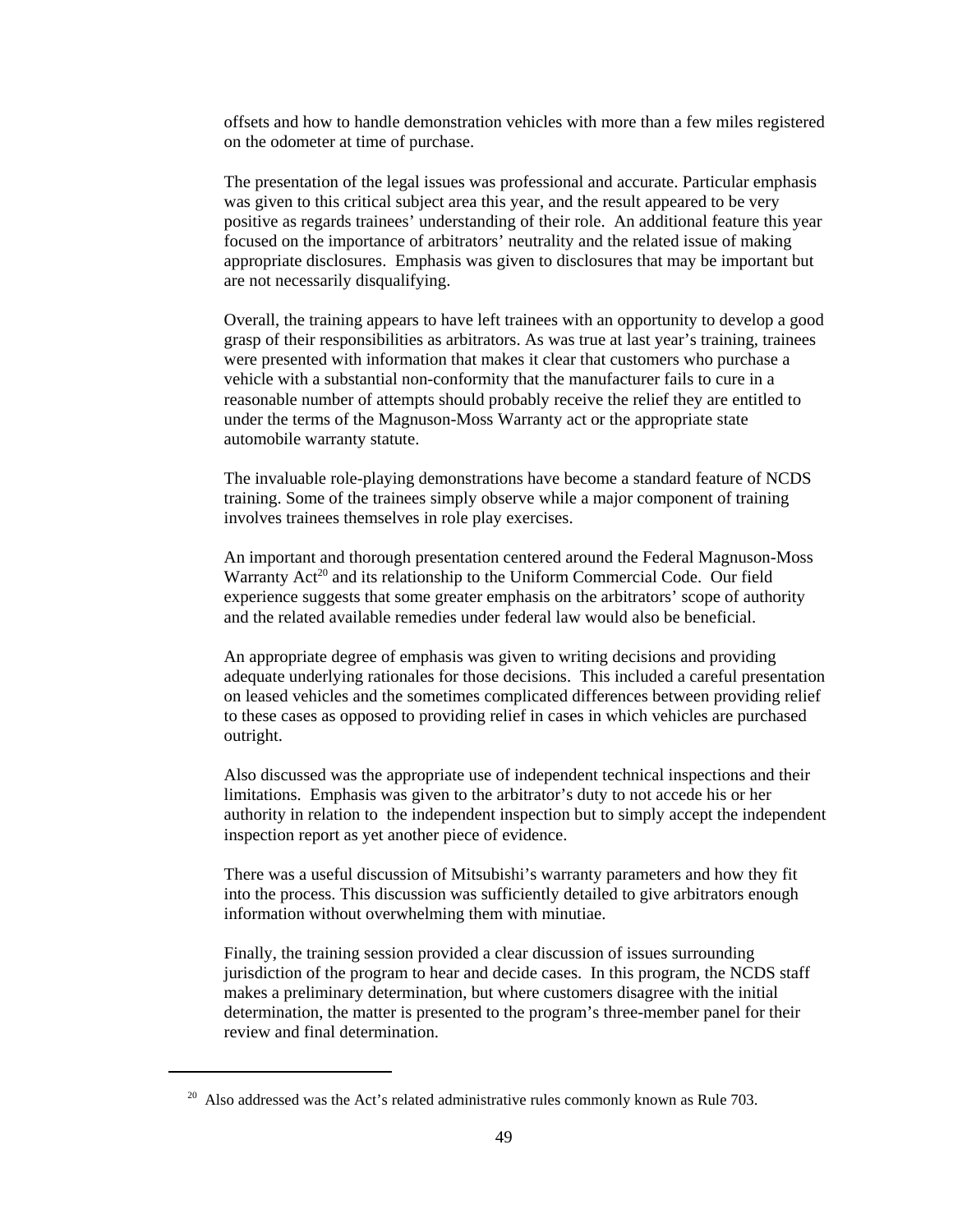# CONCLUSION:

The NCDS arbitrator training program for the Mitsubishi DRP continues to be a good one that operates in substantial compliance with Magnuson-Moss and Rule 703. There were several important additions to the training program in 2002, and these were carried over into this year's program. The entire program clearly demonstrates a commitment to high quality training.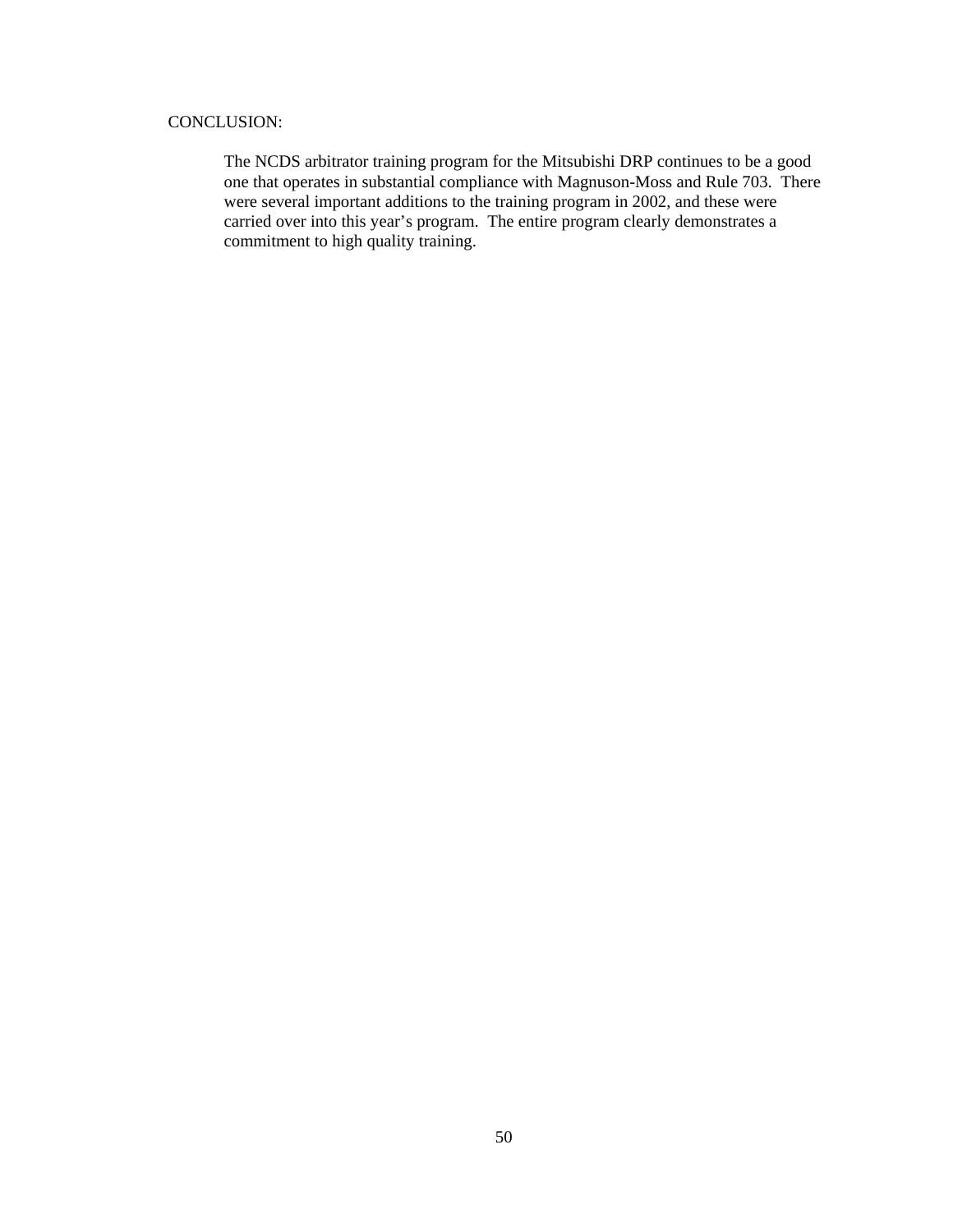# **ARBITRATION TRAINING RATING SYSTEM**

|    | 1) Adequacy of training materials                                     | VERY GOOD        |
|----|-----------------------------------------------------------------------|------------------|
| 2) | Accuracy of informational materials                                   | <b>VERY GOOD</b> |
| 3) | Thoroughness of material                                              | <b>VERY GOOD</b> |
| 4) | Quality of presentation                                               | <b>VERY GOOD</b> |
| 5) | Apparent understanding and<br>likely comprehension of the information | GOOD             |
|    | 6) Utility of materials for later referencing                         | <b>EXCELLENT</b> |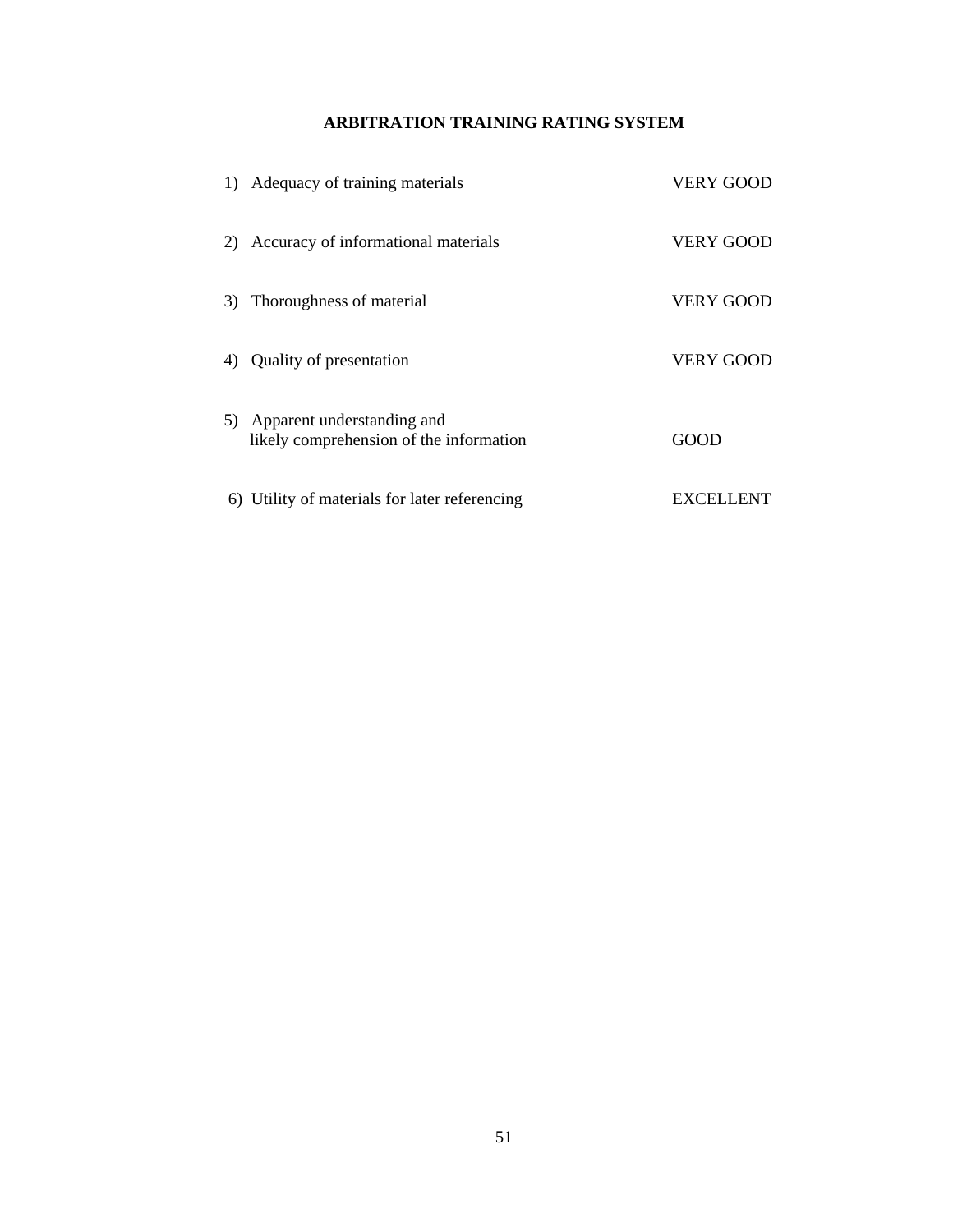# *SECTION V*

# *Survey and Statistical Index Comparative Analyses*

# **MITSUBISHI MOTOR SALES DISPUTE RESOLUTION PROGRAM INDICES**

The Federal Trade Commission (FTC) regulates informal dispute resolution programs such as those operated by the Mitsubishi Motor Sales under FTC Rule 703.6(e). FTC Rule 703.6(e) mandates disclosure of statistics concerning the outcomes of warranty disputes and warrantor compliance with settlements and awards. The major purpose of this section of this audit is to verify the statistics provided by the company for the year 2002.

To have a dispute arbitrated by Mitsubishi's Dispute Resolution Process (DRP),a consumer must meet program specific criteria. He or she must be the owner of a vehicle that does not exceed mileage and age requirements, and he or she must agree to forego legal action while the case is open. If these requirements are not met, the dispute is said to be "out of jurisdiction," and therefore ineligible for the program.

Complaints regarding warranty coverage can be resolved at two levels. If a consumer who has filed a complaint comes to an agreement with Mitsubishi without an arbitration hearing, the dispute is said to have been "mediated." If the consumer and Mitsubishi Motor Sales cannot agree, the consumer's case is heard before an arbitrator or panel of arbitrators who then issue a decision to which both parties agree to abide. Arbitrated cases can result in a decision requiring Mitsubishi to repair or replace a vehicle, provide a cash reimbursement, or the consumer may receive no relief.

The FTC stipulates that arbitration decisions be rendered within 40 days. Warrantors are required to comply with both mediated settlements and arbitrated decisions within 30 days. Consumers dissatisfied with a jurisdiction decision of the program have the right to request reconsideration by the board, although the board is not obligated to hear the request.

FTC 703.6 (e) precisely defines statistics (also called indices) in 13 areas that are to be reported by warrantors. These indices include: the proportion of mediated and arbitrated warranty disputes in which a warrantor complied with a settlement or an award; the proportion in which the warrantor did not comply; the proportion of decisions adverse to the consumer; the proportion of out-of-jurisdiction disputes; and the proportion of cases delayed beyond 40 days. The audit also serves to evaluate the overall program and process.

To verify the DRP's warranty dispute statistics, the Survey Research Division of the Institute for Public Policy and Social Research (IPPSR) of Michigan State University, in cooperation with Claverhouse Associates, surveyed customers of Mitsubishi Motor Sales who filed disputes with the DRP. The main purpose of this survey is to determine whether the consumers' recollections of what occurred during the warranty disputes were similar to what was contained in the DRP's records. The intent is not to determine whether individual consumers' recollections were the same as Mitsubishi's records of their cases but to determine whether the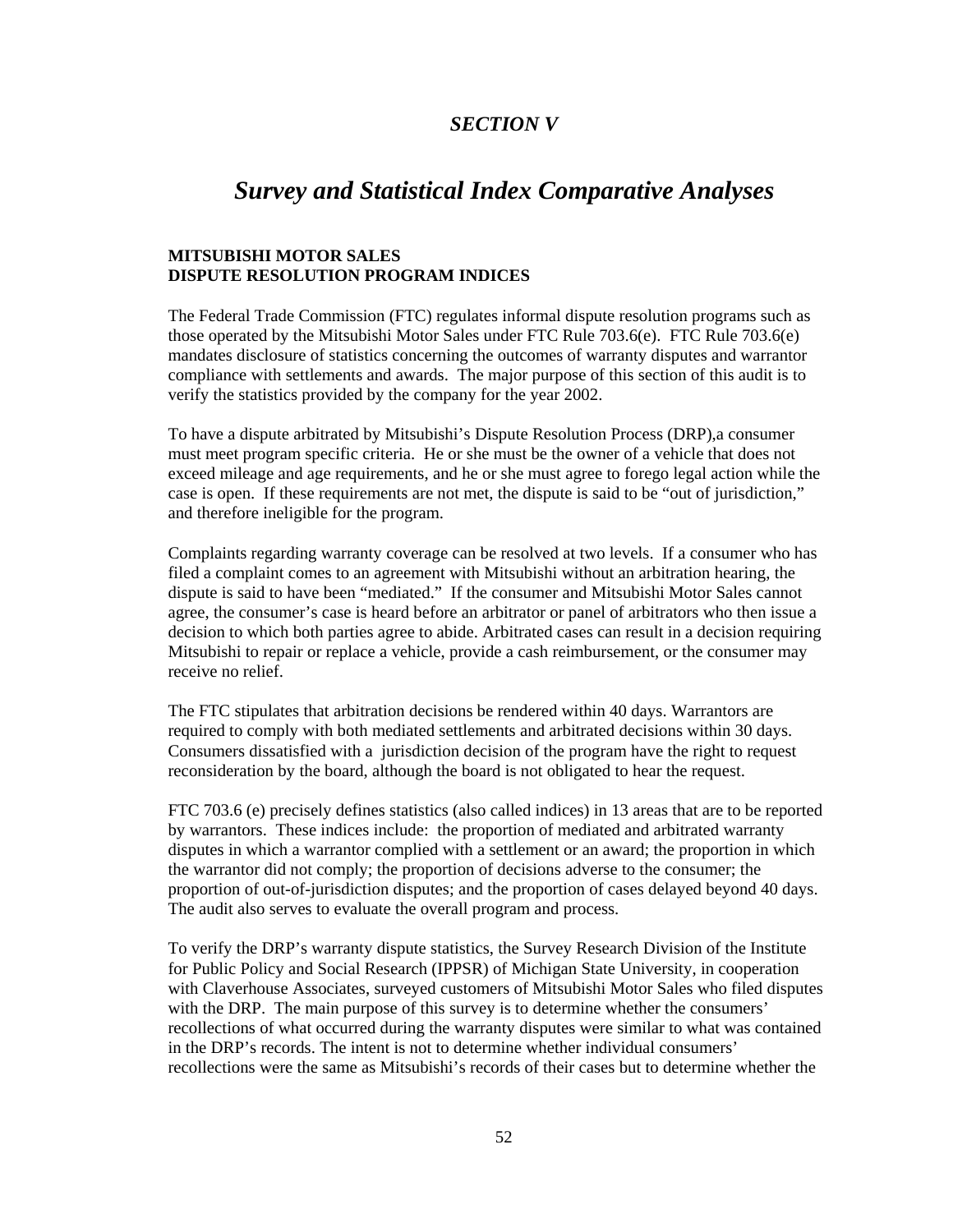aggregate proportion of disputes reported by Claverhouse survey respondents is equivalent to the proportion of disputes with the same outcomes according to the DRP's records. **ABOUT THE STUDY**

This study was based on 47 surveys completed from the total of 147 cases provided by the DRP. Because the number of cases supplied by Mitsubishi was so small, we included all cases in our survey. If a customer had more than one warranty case, only the most recent case was used.

Data collection for this study was by a self-administered questionnaire. IPPSR used the methodology designed by Professor Donald Dilman of the University of Washington, a nationally renowned expert in the field of self-administered questionnaires. An initial mailing of the survey, cover letter, and postage paid envelope was made to the 147 potential respondents on March 12, 2002. One week later (March 19, 2002) a "thank-you/reminder" postcard was sent to the entire sample. Because each respondent was assigned a unique number for tracking purposes, the status of each person's survey could be determined. Through this process, the staff at IPPSR was able to record which respondents returned their completed questionnaires and eliminate from the sample those sent back due to invalid addresses. Approximately three weeks after the initial mailing (April 9, 2002), a second mailing was sent to those who had not yet returned their questionnaires. Two weeks after that date, a phone call was placed to those who had still not responded asking them to return their completed questionnaires. Of the 147 questionnaires initially sent, 47 were returned completed. The questionnaire responses were then entered, proofed and coded by IPPSR staff. The completion rate for this study is 32.0 percent.

One threat to the validity of any study is non-response bias. This refers to any systematic reason certain consumers selected for participation were unavailable or refused to participate, which could bias the results in one direction or another. For example, if those who did not receive arbitration awards were much more likely to refuse to participate than those who received awards, the survey would systematically underestimate the proportion of decisions averse to consumers. The practice of sending follow-up postcards, second mailings, and reminder postcards is designed to ensure high cooperation among survey participants.

Because the sample of 47 cases is a simple random sample, the sampling error is  $\pm 11.8\%$ <sup>21</sup> This relatively large margin of error is a result of the small sample size. To get a margin of error of, for example,  $\pm 6.0$  percent would have required that 97 of the 147 mailed survey questionnaires (66.0 percent) be returned.

# **RESULTS**

# **Method of Resolution**

 <sup>21</sup> This is the sampling error when the responses divide roughly 50-50 on a given question and when there are 47 cases, and given a 95% confidence interval (i.e., in which there is only a 1-in-20 chance that the actual proportion in the population falls outside the range of  $50<sub>\pm</sub>11.8$  percent). The magnitude of the sampling error in a simple random sample is determined primarily by the sample size but also to some extent by how evenly divided the responses are between alternative answers. The more extreme the distribution of responses, then the smaller the sampling error.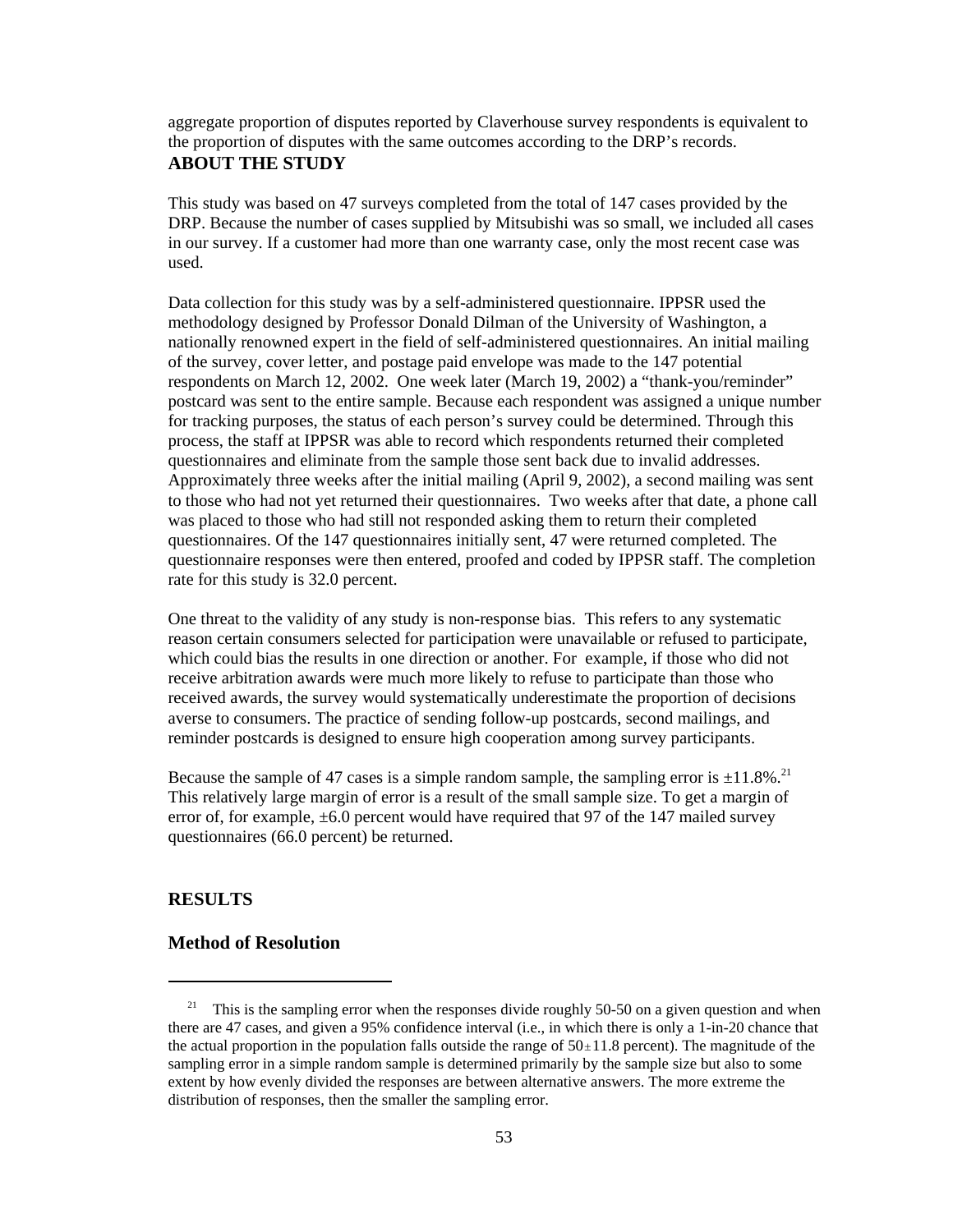Disputes can be resolved by mediation ("prior resolved"), in which the consumer and the company come to a mutually acceptable agreement, or by an arbitration hearing in which the dispute is resolved by a third party ("arbitrator"). As shown in Table 1, the survey respondents report 31.9 percent of disputes resolved by mediation and 68.1 percent by arbitration. Since survey data includes only in-jurisdiction cases, we compare survey percentages with percentages of in-jurisdiction cases in the DRP indices, although the DRP indices also report mediations and arbitrations as percentages of all cases. The DRP indices report 27.3 percent of closed disputes resolved by mediation and 72.7 percent resolved by arbitration. The differences between the survey results and the DRP indices are not statistically significant at the 95 percent confidence interval.

|                                | <b>Claverhouse</b><br><b>Survey</b> |         | <b>DRP</b> Indices |                             |              |  |
|--------------------------------|-------------------------------------|---------|--------------------|-----------------------------|--------------|--|
| Method of<br><b>Resolution</b> | Number                              | Percent | Number             | Percent                     |              |  |
|                                |                                     |         |                    | of cases in<br>jurisdiction | of all cases |  |
| Mediation                      | 15                                  | 31.9%   | 38                 | 27.3%                       | 19.3%        |  |
| Arbitration                    | 32                                  | 68.1%   | 101                | 72.7%                       | 51.3%        |  |
| Out of jurisdiction            |                                     |         | 58                 |                             | 29.4%        |  |
| Total                          | 47                                  | 100.0%  | 197                | 100.0%                      | 100.0%       |  |

**Table 1**<sup>22</sup> **Method of Resolution of Warranty Disputes Comparison Between Claverhouse Survey and DRP Indices**

#### **Mediated Cases**

FTC 703.6(e) parts 1 through 3 requires the disclosure of the proportion of mediated settlements with which warrantors have complied according to their records, the proportion of mediated settlements with which the warrantor has not complied, and the proportion in which the time for compliance has not yet occurred. According to the DRP indices, Mitsubishi was in compliance with 89.5 percent of the mediated settlements (see Table 2). Survey respondents reported compliance with 86.7 percent of mediated cases. The difference is not statistically significant.

In the survey, respondents were asked about manufacturer performance of mediated settlements. Table 2 shows that the vast majority (88.1 percent) of survey respondents whose

 $22$  Because not all respondents answer all survey questions, totals may vary from table to table.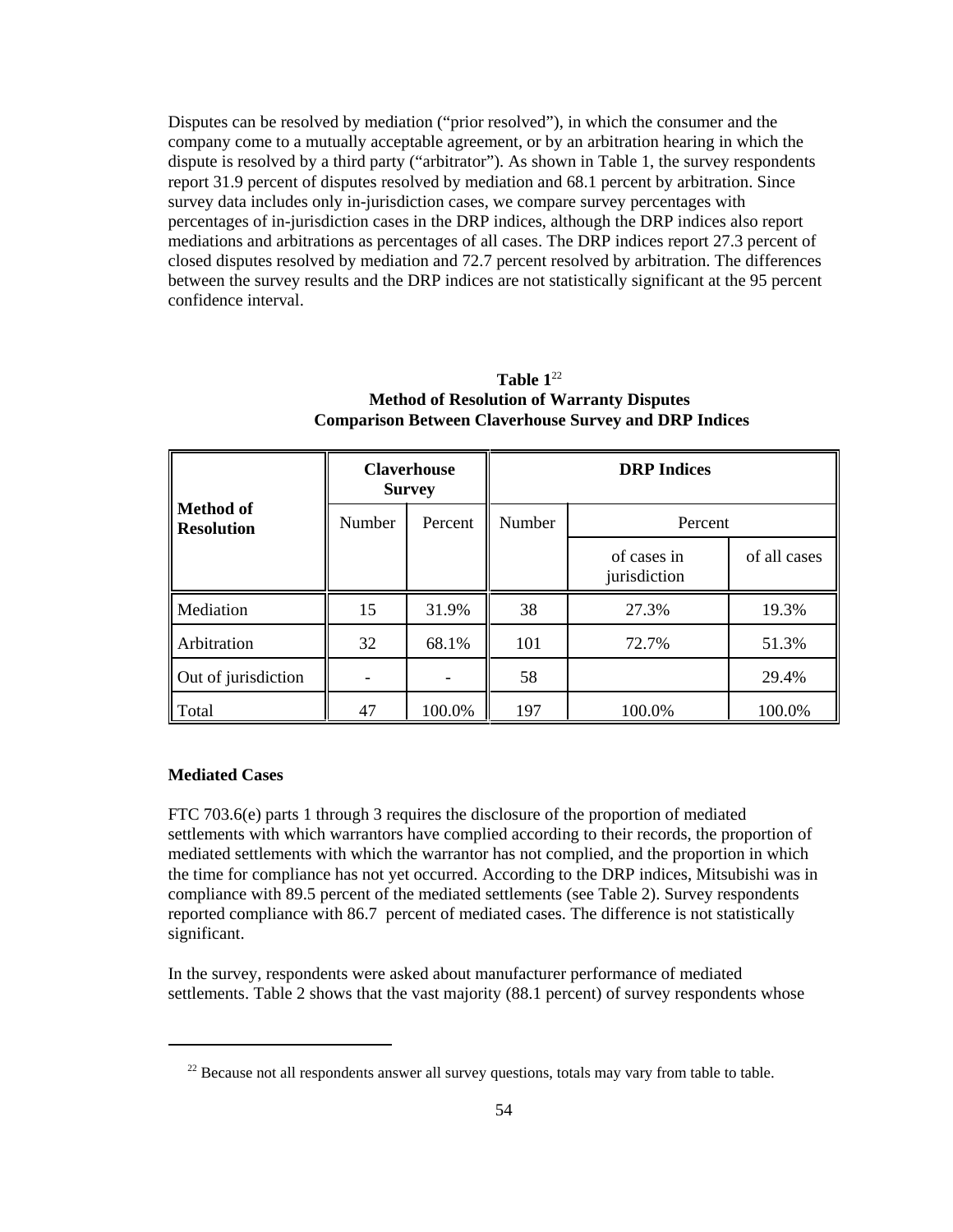cases were mediated reported receiving the settlement. The differences between the survey results and the DRP indices are not statistically significant.

| Table 2                                                         |  |  |  |
|-----------------------------------------------------------------|--|--|--|
| <b>Outcome of Mediated Settlements</b>                          |  |  |  |
| <b>Comparison Between Claverhouse Estimates and DRP Indices</b> |  |  |  |

|                                         | <b>Claverhouse Survey</b> | <b>DRP</b> Indices  |  |
|-----------------------------------------|---------------------------|---------------------|--|
| ll Mediation Settlements                | Percent<br>(Number)       | Percent<br>(Number) |  |
| Resolved, manufacturer has complied     | 86.7%<br>(13)             | 89.5%<br>(34)       |  |
| Resolved, manufacturer has not complied | 13.3%<br>(2)              | $0.0\%$<br>(0)      |  |
| Time for compliance not yet occurred    | $0.0\%$<br>(0)            | 10.5%<br>(4)        |  |
| Total                                   | 100.0%<br>(15)            | 100.0%<br>(38)      |  |

Table 3 shows the specific settlement the consumer reached with the dealer or manufacturer.

**Table 3 Specific Outcomes of Mediated Settlements Claverhouse Survey**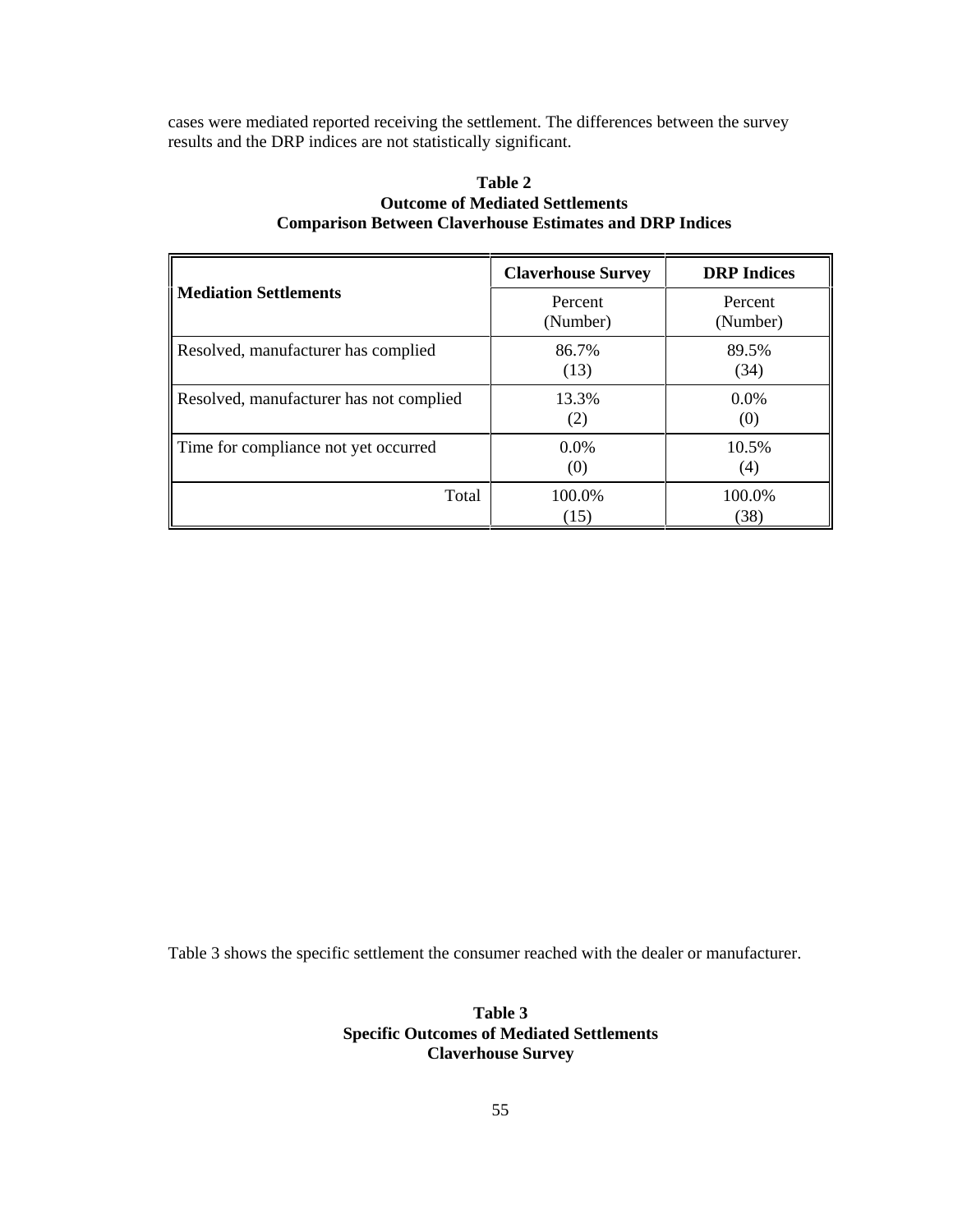| Outcome          | <b>Percent</b><br>(Number) |
|------------------|----------------------------|
| Cash settlement  | 37.5%<br>(5)               |
| New vehicle      | 28.6%<br>(4)               |
| Paid for repairs | 14.3%<br>(2)               |
| Voucher          | 7.1%<br>(1)                |
| Other            | 14.3%<br>(2)               |
| Total            | 100.0%<br>(14)             |

Other evidence in the survey also suggests that compliance with mediated settlements is not a problem. Of those whose disputes were mediated, all of the respondents reported they were ultimately pleased with their settlements, and only one reported pursuing the case further.

We asked survey respondents whether they talked to the DRP staff or returned a postcard to the staff about how they felt about the handling of their cases. Three respondents had talked with the staff; six had returned a postcard; four did neither; and, two did not answer the question.

Overall, the survey results confirm the DRP statistics in the area of mediated cases. Furthermore, those with mediated cases seem generally pleased with the program.

# **Arbitrated Cases**

Before being asked about the outcomes of their cases, respondents who said that their cases went to arbitration were asked a series of questions about the procedures leading up to the hearing of their cases. They were first asked if they recalled receiving the forms in which their claims were set forth. Of the respondents whose cases were arbitrated, 81.8 percent said that they remembered receiving the forms. Of those, 44.4 percent said that the forms stated their claims very accurately, and 55.6 percent said somewhat accurately; none said not at all accurately. For those who said that their claim was very accurately stated, 75.0 percent reported they had received some type of award as did 60.0 percent of those who said their claims were stated somewhat accurately (see Figure 1).

Respondents were also asked whether they were notified of the time, place, and date of the hearing and whether they had attended the hearing. Most of the respondents (90.9 percent)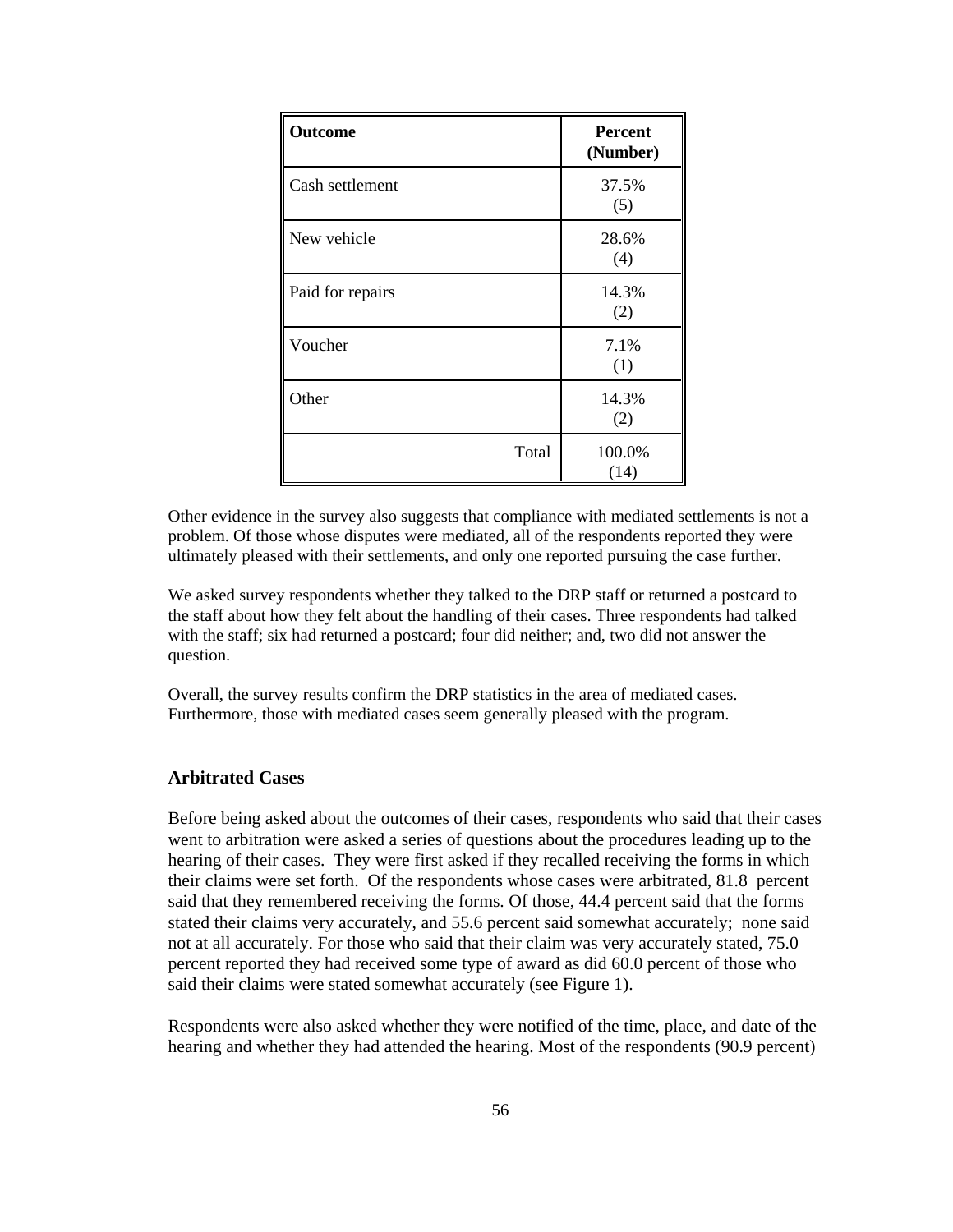said that they received notification of the hearing; 46.9 percent said that they had attended the hearings at which their cases were decided.

Under FTC 703.6 (e) (4-7), warrantors must report the proportion of arbitration decisions with which they believe they have complied, the proportion of arbitration decisions with which they have not complied, the proportion of arbitration decisions in which the time for compliance has not occurred, and the proportion of arbitration decisions adverse to consumers.

Table 4 presents information about the outcomes of arbitrated cases. In the survey, 35.5 percent of those respondents who answered the relevant questions had been granted an award (25.8 percent had been granted and accepted an award and 9.7 percent had been granted but rejected an award), as compared with the 14.9 percent reported in the DRP indices. DRP indices do not, however, report the number of awards rejected by consumers. The difference is statistically significant, but again we must remember that we are working with *very* small numbers.

A second statistically significant difference, as shown in Table 4, is that the proportion of respondents in the sample with arbitrated cases who said their decisions were adverse (i.e., no award) to them (64.5 percent) is smaller than the proportion of cases reported to be adverse in the DRP indices (85.2 percent). Both this difference and the one noted in the previous paragraph could be due to non-response bias if those with adverse decisions were more likely to chose not to participate in the survey. The difference in proportion of adverse decisions could also be the result of the two sources (i.e., customers and Mitsubishi) not sharing the same operational definition of the term, "adverse," or,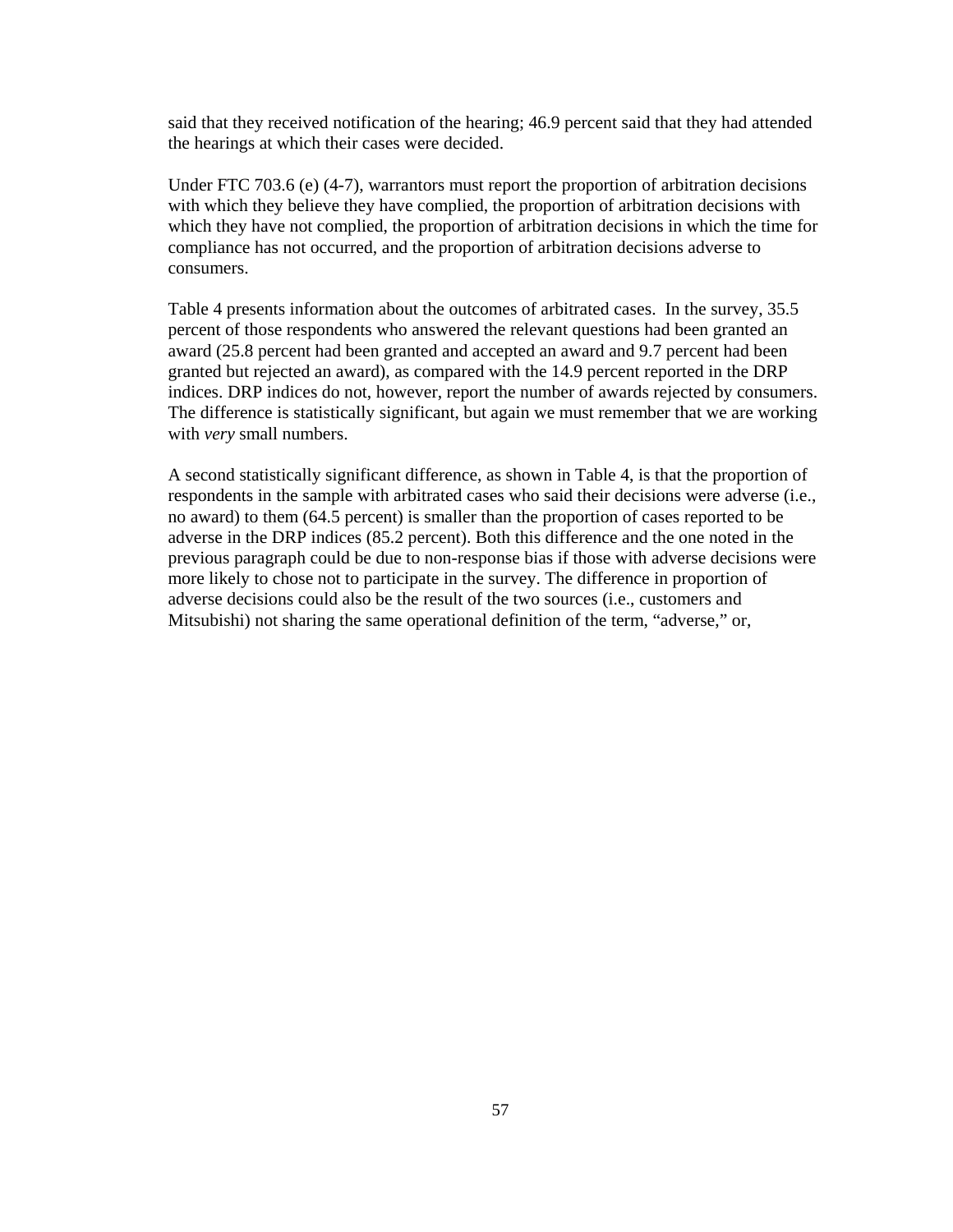**INSERT FIGURE 1**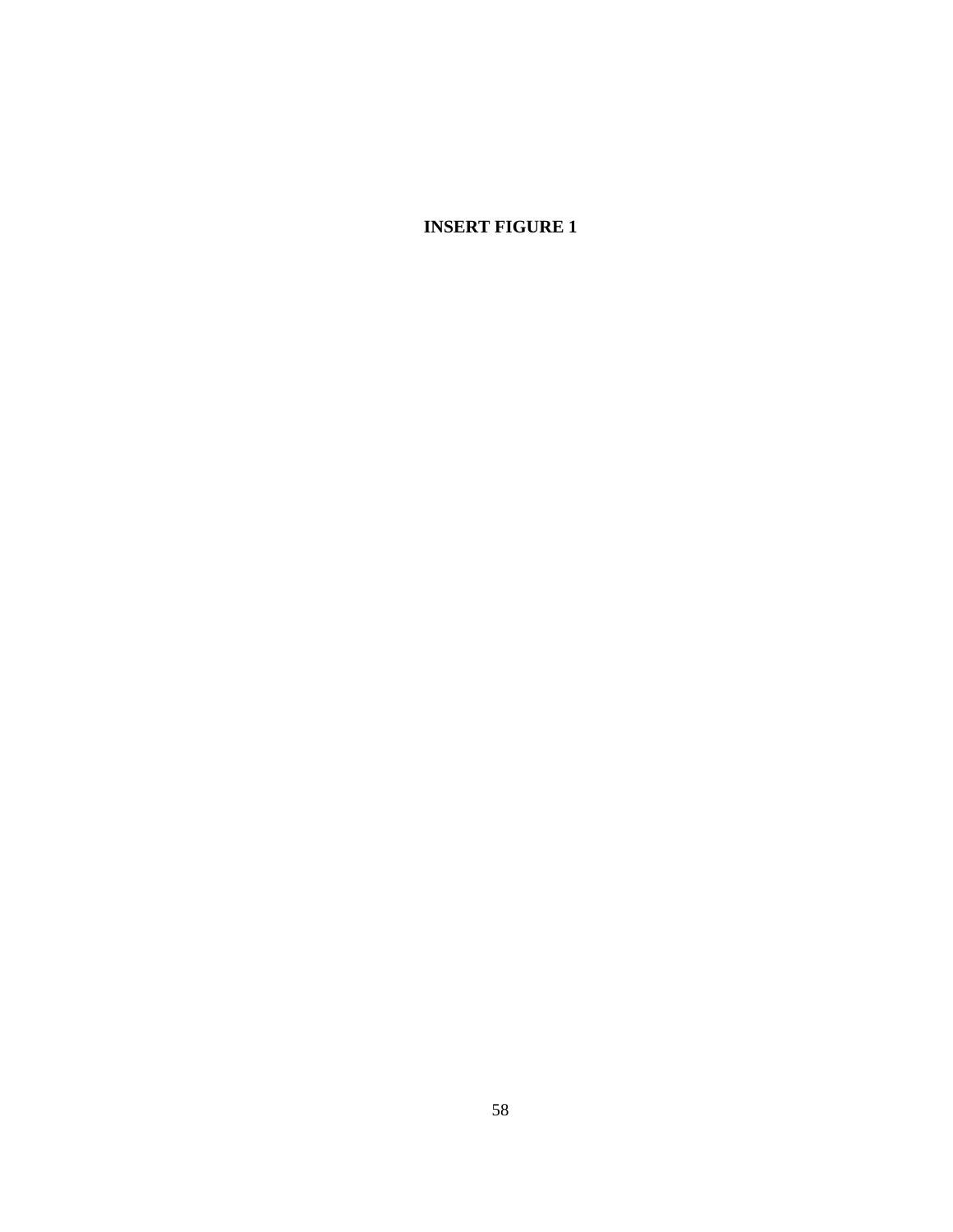alternatively, the customer received some favorable outcome after DRP involvement that affected the his/her perception of the process and his/her response to the question about dispute outcome. In any case, the differences are not ones that would cast Mitsubishi in a more favorable light so the DRP would have no incentive to inflate these numbers. The differences, although they are statistically significant, are not a matter of concern since they are both in the consumer's favor.

| <b>Table 4</b>                                               |  |
|--------------------------------------------------------------|--|
| <b>Outcomes of Arbitrated Warranty Disputes</b>              |  |
| <b>Comparison between Claverhouse Survey and DRP Indices</b> |  |

|                                                        | <b>Claverhouse</b>                            | <b>DRP</b>                             |
|--------------------------------------------------------|-----------------------------------------------|----------------------------------------|
| Award Granted and Accepted<br>FTC 703.6(e)             | Percent of<br><b>Arbitrations</b><br>(Number) | Percent of<br>Arbitrations<br>(Number) |
| (4) Decided by board and warrantor has<br>complied     | 22.6%<br>(7)                                  | 14.9%<br>(15)                          |
| (5) Decided by board and warrantor has<br>not complied | 3.2%<br>(1)                                   | 0.0%<br>(0)                            |
| (6) Time for compliance not yet reached                | 0.0%<br>(0)                                   | 0.0%<br>$(0)^a$                        |
| Total decided and award granted and<br>accepted        | 25.8%<br>(8)                                  | 14.9%<br>(15)                          |
| Award granted & not accepted by<br>consumer            | 9.7%<br>(3)                                   | 0.0%<br>(0) <sup>b</sup>               |
| (7) Arbitrated adverse to consumer                     | 64.5%<br>(20)                                 | 85.2%<br>(86)                          |
| Total number of arbitrated decisions                   | 100.0%<br>(31)                                | 100%<br>(101)                          |

a. This number is not included in calculations because the survey includes only closed cases, and there is, thus, no comparable category in the survey responses.

b. DRP indices do not provide this information.

Of the survey respondents who were granted and accepted awards, only one respondent (12.5 percent) reported that Mitsubishi had not complied with the arbitration decision; DRP indices also reported that Mitsubishi had complied with all decisions.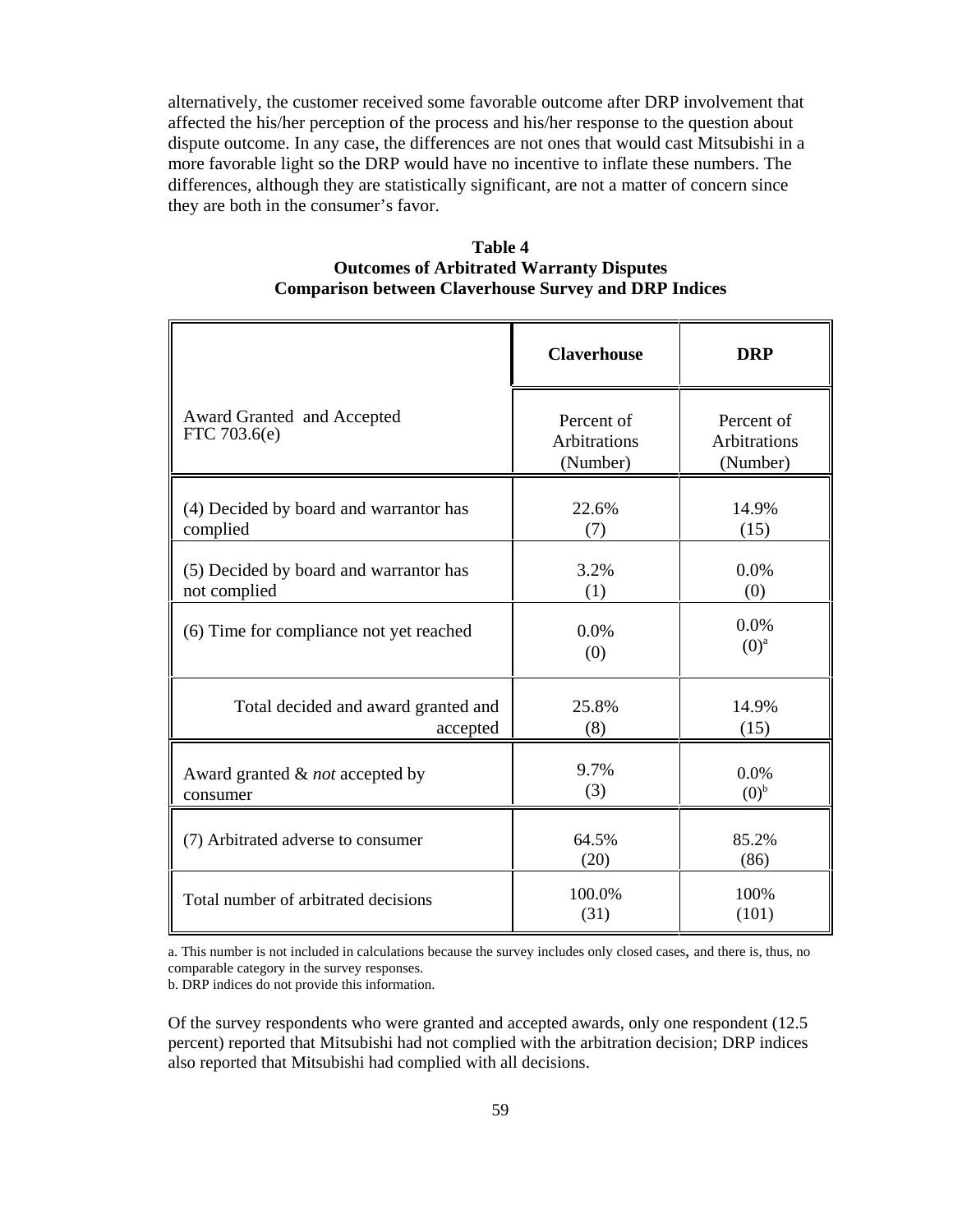Survey respondents whose cases were arbitrated were asked whether or not they had pursued their cases further after the arbitration decision. Nine respondents (32.1 percent) said that they had done so. Of these, five contacted an attorney; one worked out a solution with the dealer or manufacturer; five contacted a state government agency; and, two re-contacted the DRP. The total is greater than nine because some respondents pursued their cases by more than one means.

#### **Delays to Decisions**

Under FTC 703, warrantors must report the proportion of cases in which decisions were delayed over the 40 days allotted. Warrantors must provide the reasons for delays, based on the following categories: consumer making no attempt at redress; consumer failing to submit required information in a timely manner; and, for any other reason.

The survey results do not support the DRP indices with respect to the proportion of delayed arbitration decisions. Overall, 14.3 percent of the survey respondents reported that their cases took more than 40 days. DRP indices report no cases delayed beyond 40 days (see Figure 2). This difference is statistically significant but can be partially attributed to two factors. First, the DRP considers a case to be opened when the forms are received in the office and processed. Consumers often think of their cases as being opened either when they first had problems with the car or when they mailed the forms. In addition, consumers who received no award at all and those who are still experiencing problems with their vehicles may not consider their cases "closed" although the DRP does. Second, there is the issue of recall. In the data collection process, survey respondents are asked to recall the dates of events that happened, in many cases, over a year ago. This factor alone can result in error on the part of consumers since many have not kept complete records of these events.

To examine the recall issue, we examined the dates supplied by the survey respondents. Only 21.3 percent of respondents attempted to give complete dates for the openings of their cases, and, of course, we do not know whether these dates matched those recorded in the program's records. Another 25.5 percent supplied no date at all, and 46.8 percent gave a month and year only. Likewise, only 31.9 percent attempted to provide a complete date on which their cases were settled or decided. Another 31.9 percent supplied no date at all, 27.7 percent gave only a month and year, and another 8.5 percent gave a year only. Thus, given the issue of possible lack of correspondence between consumers' definitions of when cases are "opened" and "closed" and the issue of recall of dates, it is no surprise that our survey results do not support the DRP indices.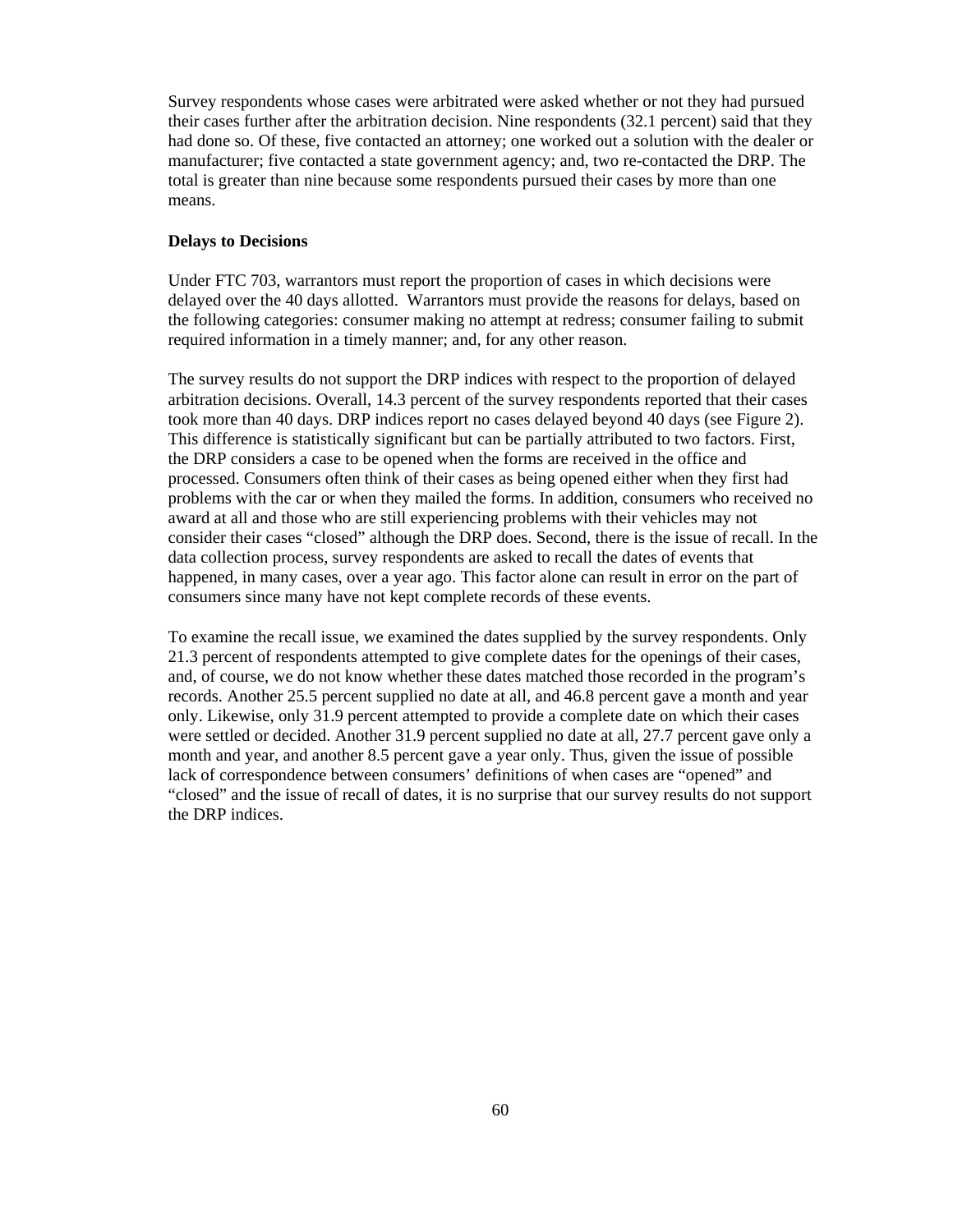# **INSERT FIGURE 2**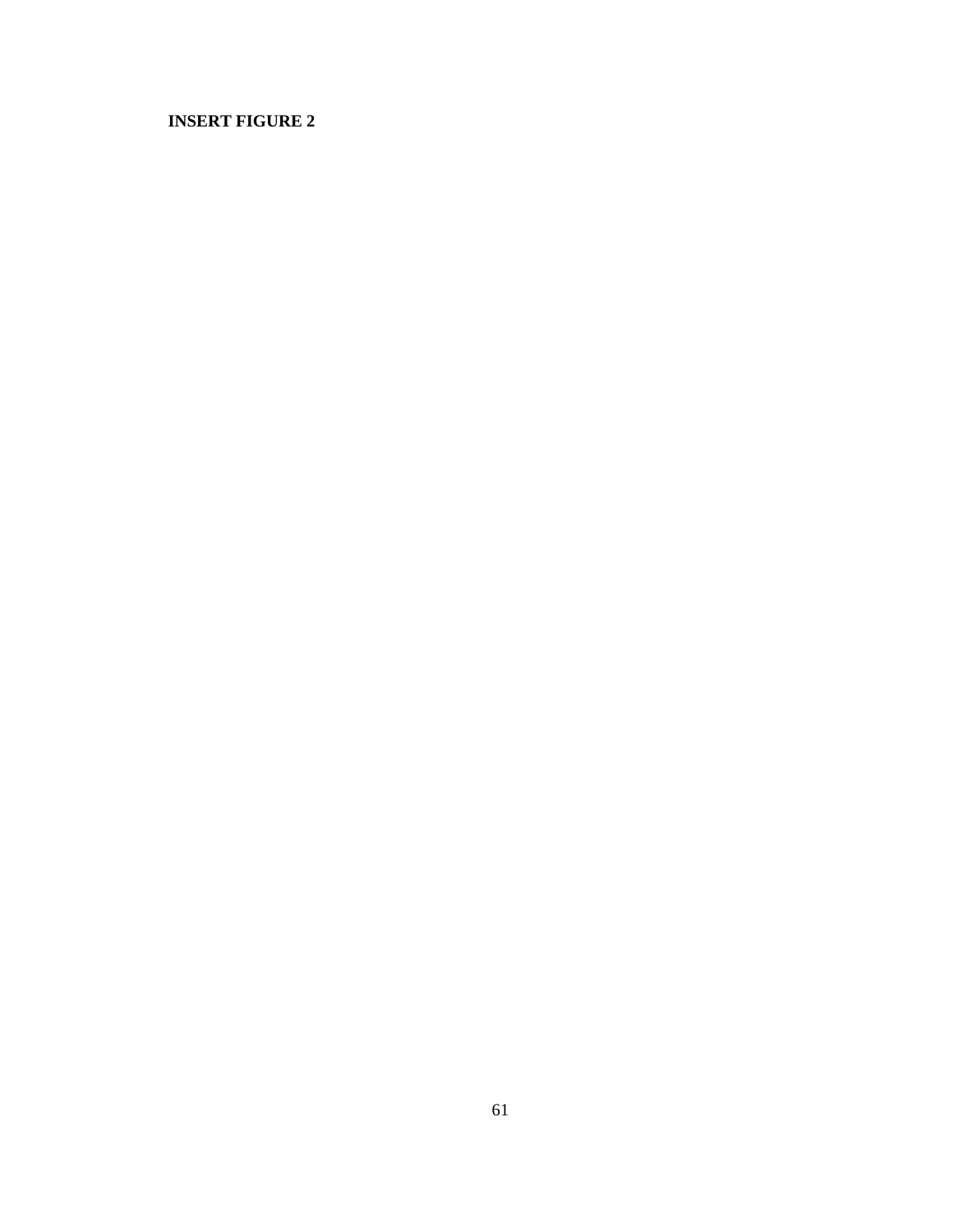Table 5 reports the reasons for delays given in the DRP indices and by survey respondents.<sup>23</sup> According to DRP indices, no cases were delayed. Of the six survey respondents who said their cases were delayed, three reported their cases delayed because "arbitrators requested information such as independent inspections" and three used the "all other reasons" category. Because the manufacturer does not use the former category for reporting reasons for delays, we have subsumed these responses into the "all other reasons" category.

| Table 5                                                      |
|--------------------------------------------------------------|
| <b>Reasons for Delays to Decisions</b>                       |
| <b>Comparison Between Claverhouse Survey and DRP Indices</b> |

|                                                                      | <b>Claverhouse</b>                             | <b>DRP</b>                                     |
|----------------------------------------------------------------------|------------------------------------------------|------------------------------------------------|
| Reasons for Delays to Decisions<br>FTC 703.6(e)                      | Percent of<br>Delayed<br>Decisions<br>(Number) | Percent of<br>Delayed<br>Decisions<br>(Number) |
| Consumer failed to submit required<br>information in a timely manner | $0.0\%$<br>(0)                                 | $0.0\%$<br>(0)                                 |
| Consumer made no attempt to seek redress<br>from the manufacturer    | $0.0\%$<br>(0)                                 | 100.0%<br>(0)                                  |
| All other reasons                                                    | 100.0%<br>(6)                                  | $0.0\%$<br>(0)                                 |
| Total arbitrated cases reported delayed                              | 100.0%<br>(6)                                  | 100%<br>(0)                                    |

The differences between the Claverhouse survey results and the DRP indices shown in Table 5 are technically significant, but the numbers are so small that the issue of significance is essentially meaningless.

# **Consumer Attitudes Toward the DRP's Informal Dispute Settlement Procedures**

 <sup>23</sup>

Under FTC 703.6(e)(13), warrantors must report cases still pending. The DRP indices report no cases pending at the end of 2002, but we cannot make a comparison with survey results since the survey should not have included any open cases.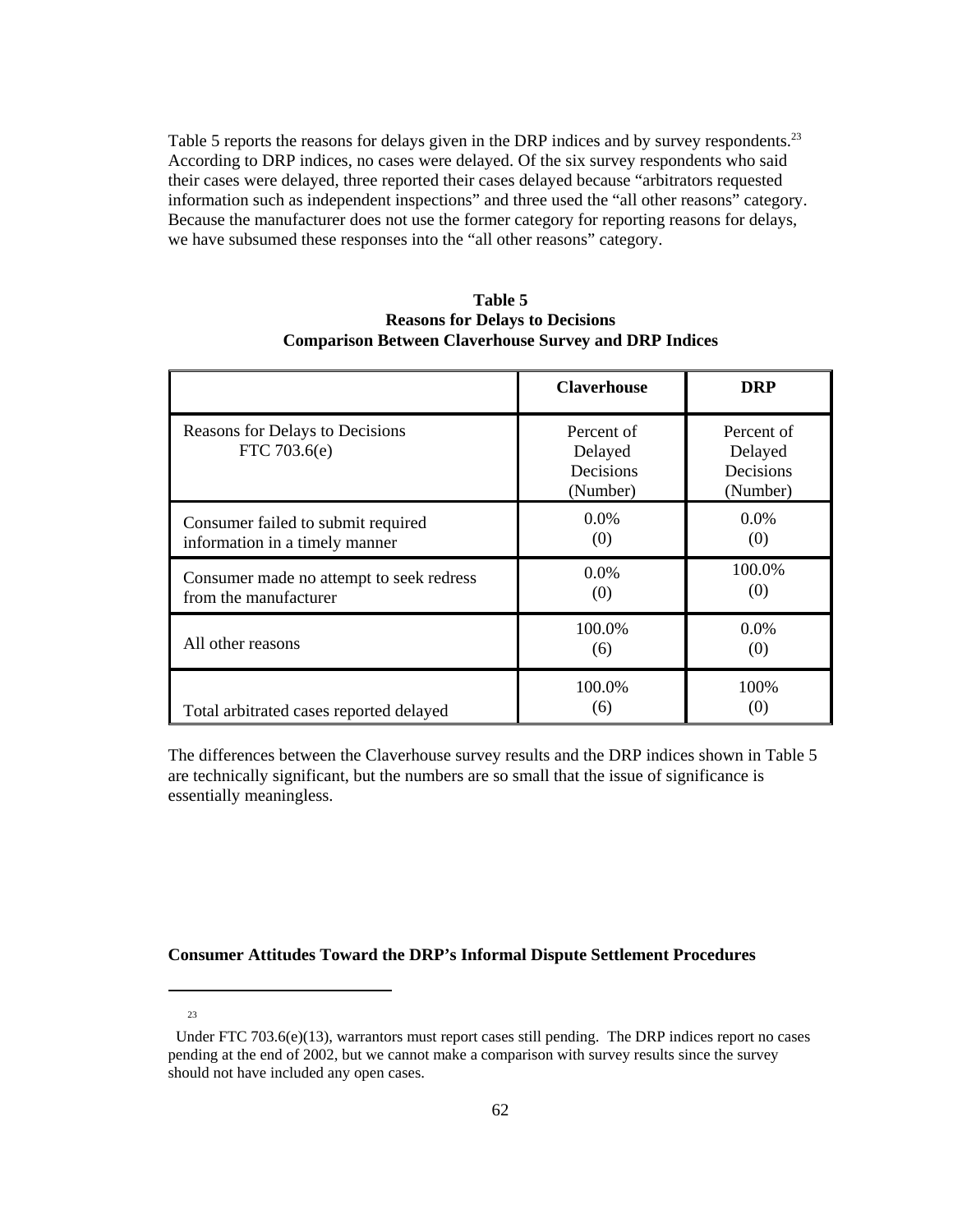At the beginning of the survey, respondents were asked how they had learned about the availability of the Customer Arbitration Process. The responses of the 41 respondents who answered this questions are summarized in Table 6. An unusual finding in this survey is that the largest number of respondents learned about the DRP from their owner's manuals and warranty materials. We are accustomed to finding the consumer toll-free assistance number cited by a large percentage of respondents, but in this case only 7.3 percent of respondents cited the toll-free number. Of the 5 respondents (12.2 percent) who reported that they had learned about the DRP through their dealerships, all said the dealer had talked with them about the program, and three said the dealership additionally gave them something to read. None reported having seen a poster about the DRP displayed at the dealership.

| <b>Source of Information</b>                         | <b>Number</b> | <b>Percent</b> |
|------------------------------------------------------|---------------|----------------|
| Owner's manual/warranty information                  | 14            | 34.1%          |
| Dealership                                           | 5             | 12.2%          |
| Family and friends                                   | 5             | 12.2%          |
| Brochures/other literature                           | 4             | 9.8%           |
| Previous knowledge of program                        | 4             | 9.8%           |
| Attorney                                             | 4             | 9.8%           |
| Toll-free customer assistance phone number           | 3             | 7.3%           |
| Media (Television, Radio, Newspapers)                |               | 2.4%           |
| Other (Better Business Bureau, Web, Auto show, etc.) | 1             | 2.4%           |
| Total responses                                      | 41            | 100.0%         |

| Table 6                                          |
|--------------------------------------------------|
| <b>How Consumers Learned of DRP Availability</b> |
| <b>Claverhouse Survey</b>                        |

Survey respondents were also asked if they recalled receiving materials from the DRP explaining the process and procedures and application forms. The 97.6 % who said that they had received this material were also asked how easy it was to use the procedures, forms, and brochures provided. Fifty-six percent said that they were clear and easy to understand; 32.6 percent said that they were a little difficult but still fairly easy to understand; and 10.6 percent said they were hard or difficult to understand; one respondent did not answer the question.

The ease of understanding the information and forms plays an important role in the satisfaction of the consumer. We asked survey respondents to give the DRP an overall grade (A through E). Consumers were considered generally satisfied with the program if they gave it a grade of "A" or "B". General dissatisfaction was assumed of those who gave a grade of "D" or "E". Those who reported no difficulty with understanding the forms were generally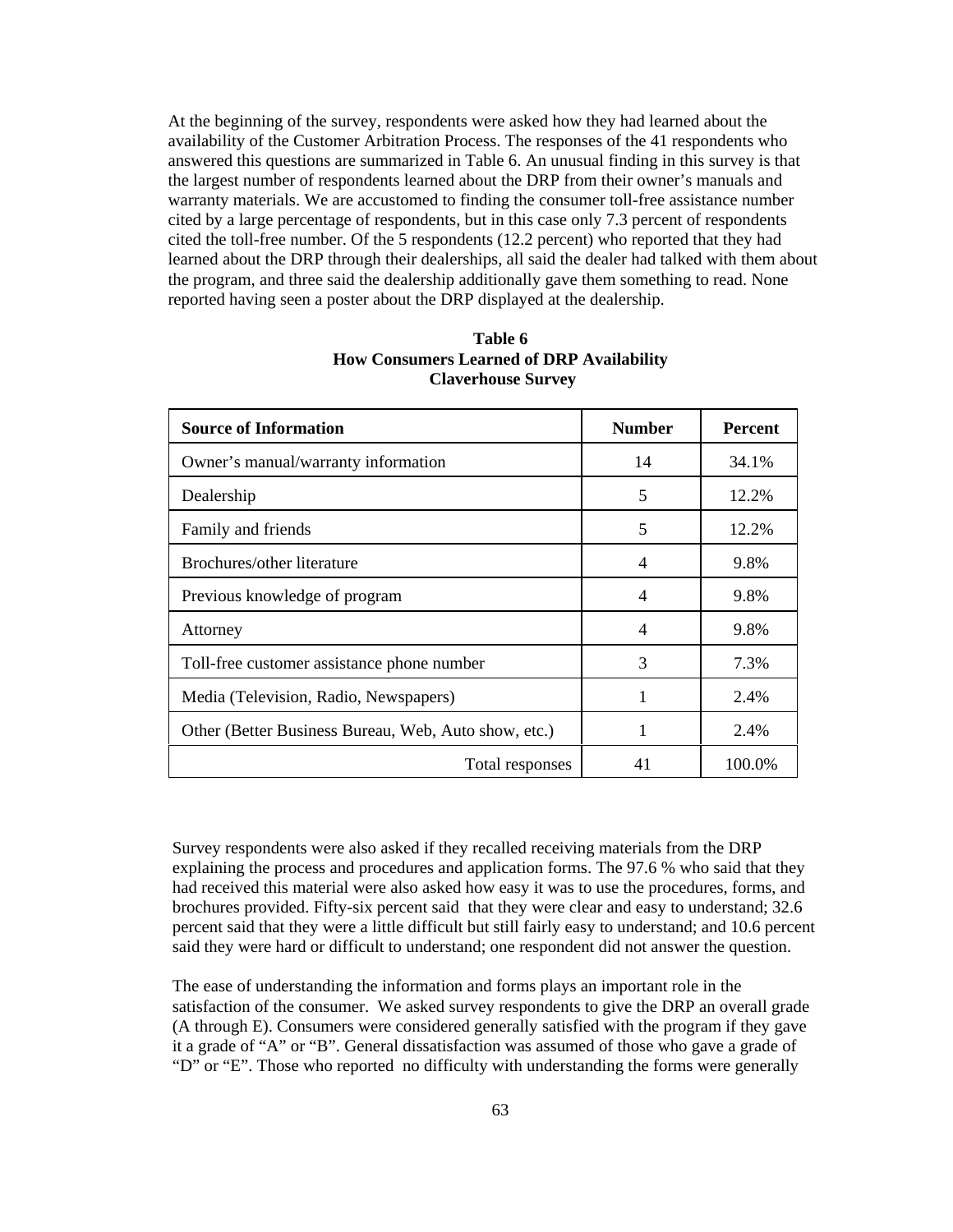satisfied. Those who had great difficulty understanding the forms and materials were clearly not satisfied with the program (see Figure 3).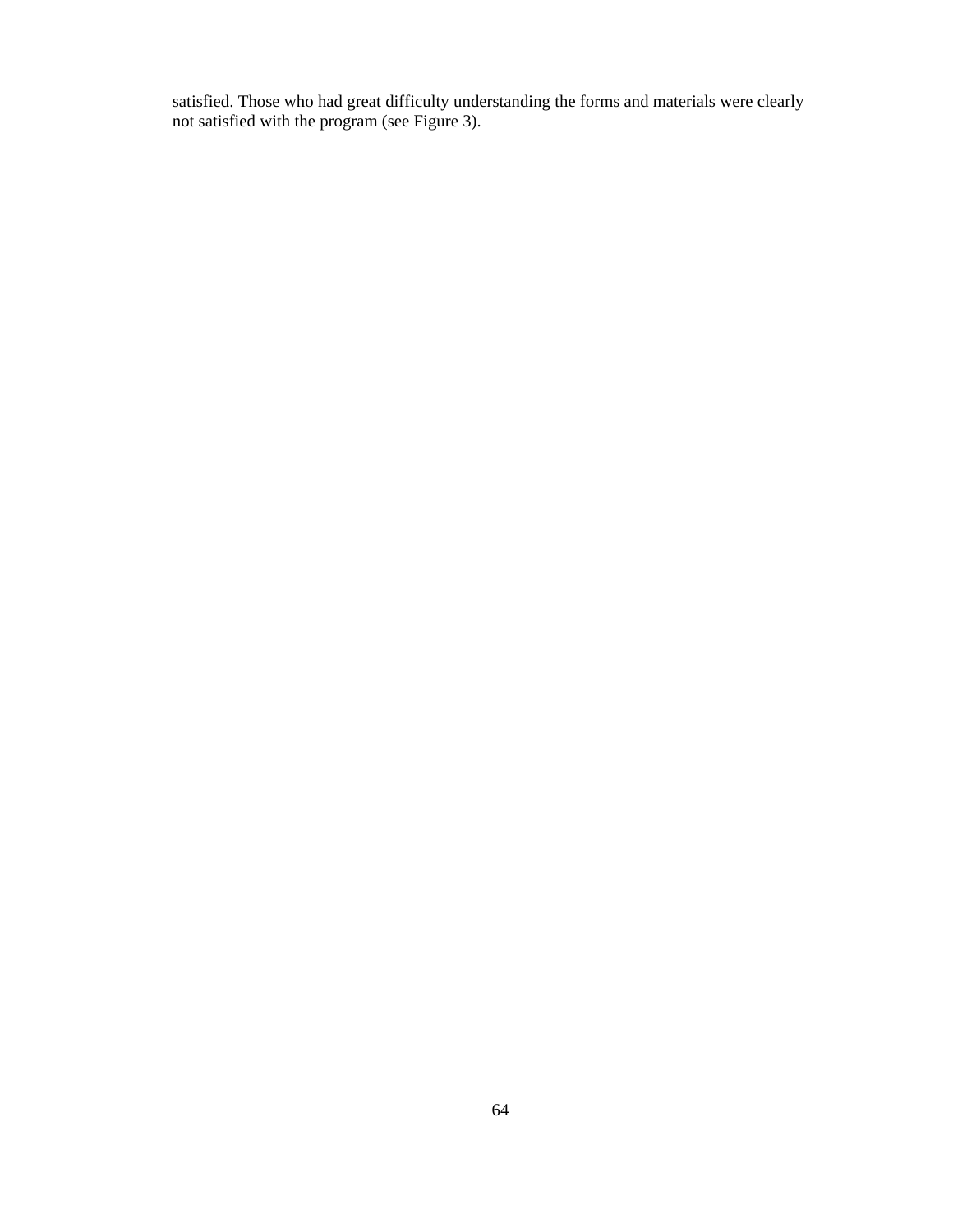**INSERT FIGURE 3**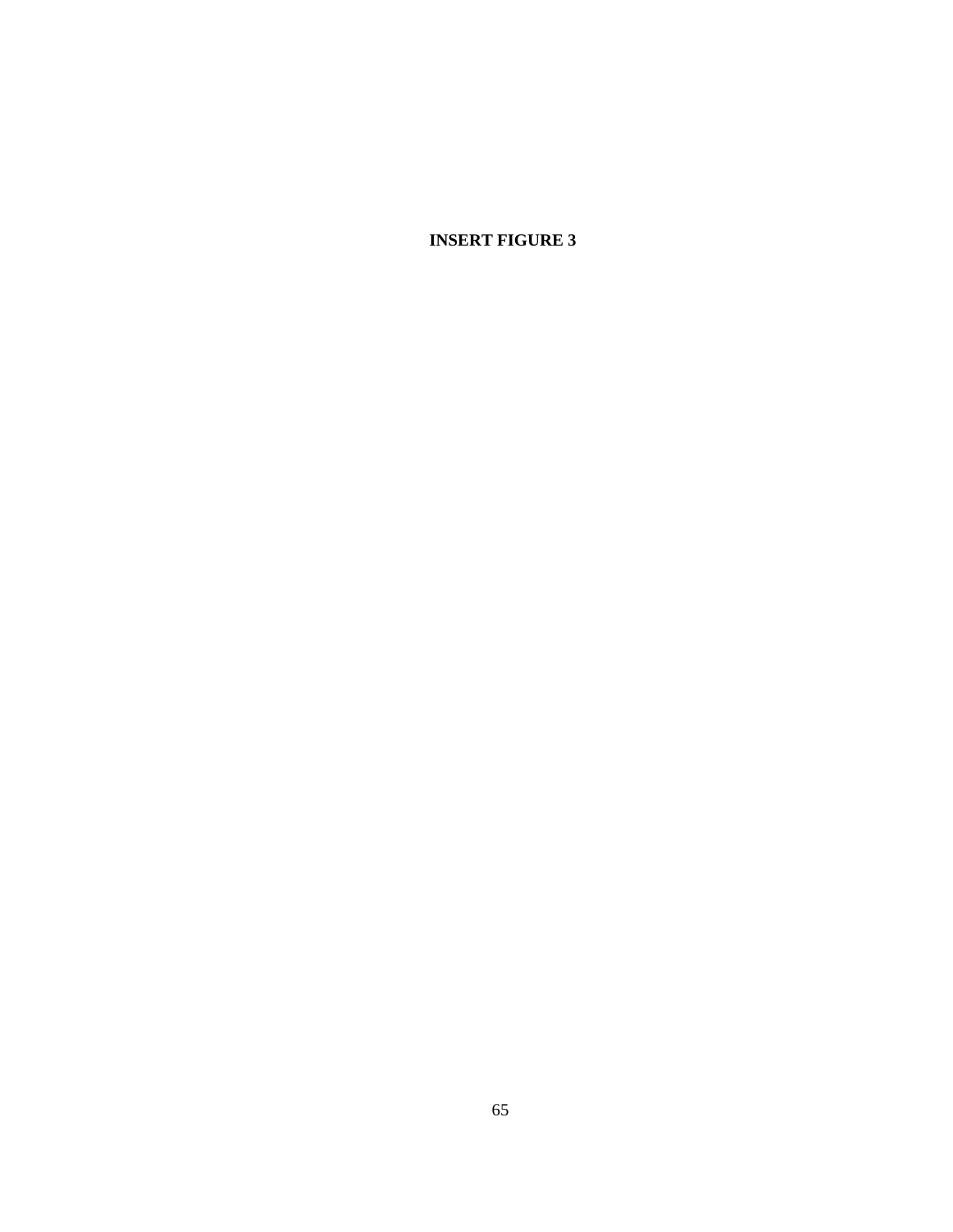As a way to evaluate the DRP, respondents were asked to "grade" several aspects of the program, regardless of their individual outcomes, using the scale A to E. Table 7 shows the results of these questions.

# **Table 7 How Consumers Grade DRP Staff Claverhouse Survey**

|                                                             | A     | B     | $\mathbf C$ | D     | E      |
|-------------------------------------------------------------|-------|-------|-------------|-------|--------|
| Objectivity and fairness                                    | 31.1% | 4.5%  | 11.4%       | 11.4% | 38.6%  |
| Promptness in handling your<br>complaint during the process | 47.7% | 20.5% | 15.9%       | 6.8%  | 9.1%   |
| Efforts to assist in resolving<br>your complaint            | 31.8% | 6.8%  | 15.9%       | 11.4% | 34.14% |

The aspect of the DRP to receive the highest grades was "promptness", in which the majority of respondents (68.2 percent) gave the program an A or B. This correlates with the response of respondents that only 14.5 percent of cases were delayed over 40 days.

Respondents were then asked to give the dispute resolution process an overall grade. Table 8 summarizes their responses.

# **Table 8 Consumers' Overall Rating of DRP Claverhouse Survey**

| $\overline{A}$ |      |      |       |       |
|----------------|------|------|-------|-------|
| 37.8%          | 4.4% | 6.7% | 11.1% | 40.0% |

Using our "generally satisfied" or "generally dissatisfied" categories, 42.4 percent were generally satisfied with the program, and 51.1 percent were generally dissatisfied. If we break the total numbers into outcome categories, however, the percentages are quite different (see Figure 4). For example, of those whose cases were mediated, 85.7 percent were generally satisfied, as were 54.4 percent of those whose cases were arbitrated and who received an award. On the other hand, of those whose cases were arbitrated and received no award, 84.2 percent were generally dissatisfied. These correlations indicate that consumers find it difficult to separate their evaluations of the program itself from their individual outcomes.

As another way to gauge satisfaction with the DRP, respondents were asked whether they would recommend the DRP to a family member or friend who had warranty problems.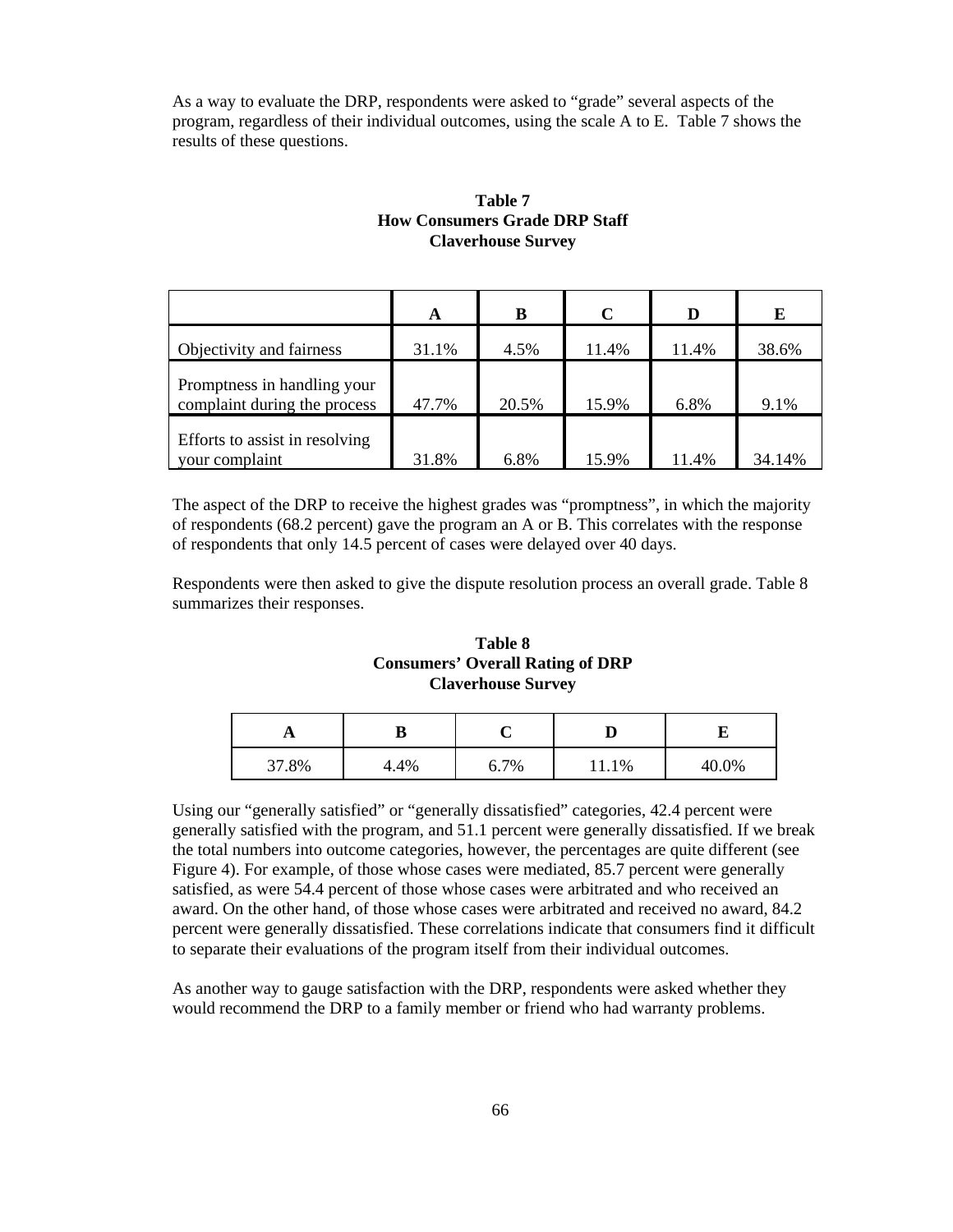Insert fig 4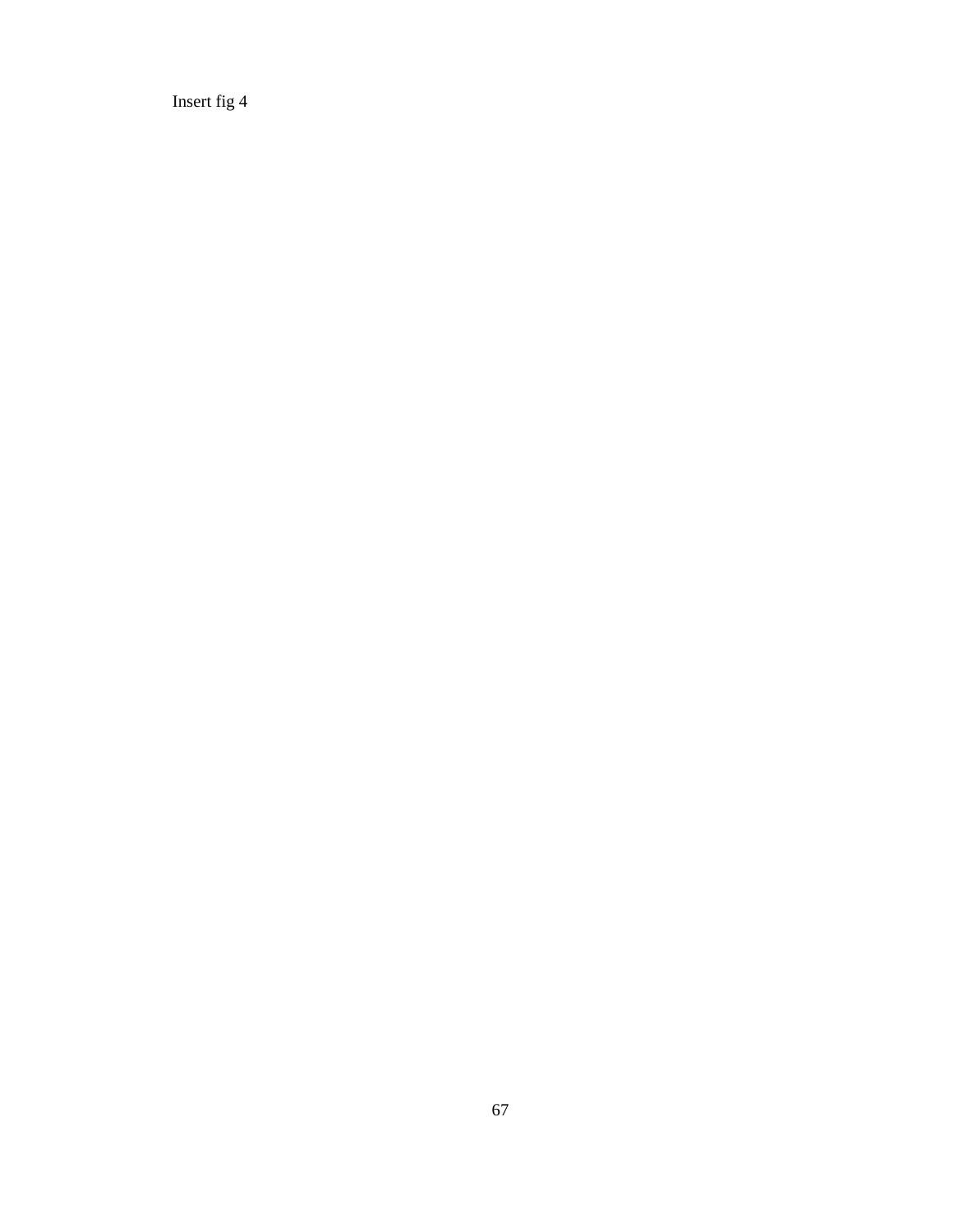Overall, 37.8 percent said that they would recommend the program; 35.6 percent said they would not recommend the program; and, 26.7 percent said it would depend on the circumstances. Once again, however, survey respondents' willingness to recommend the program correlates strongly with the outcomes of their cases (see Figure 5). Those most likely to say they would recommend the program were those whose cases were mediated; of those, 78.6 percent said they would recommend the program and another 14.3 percent said it would depend on the circumstances. Of those whose cases were arbitrated and who received awards, 50.0 percent said they would recommend the program and another 25.0 percent said it would depend on the circumstances. In contrast, there were no respondents who did not receive an award who said they would not recommend the program.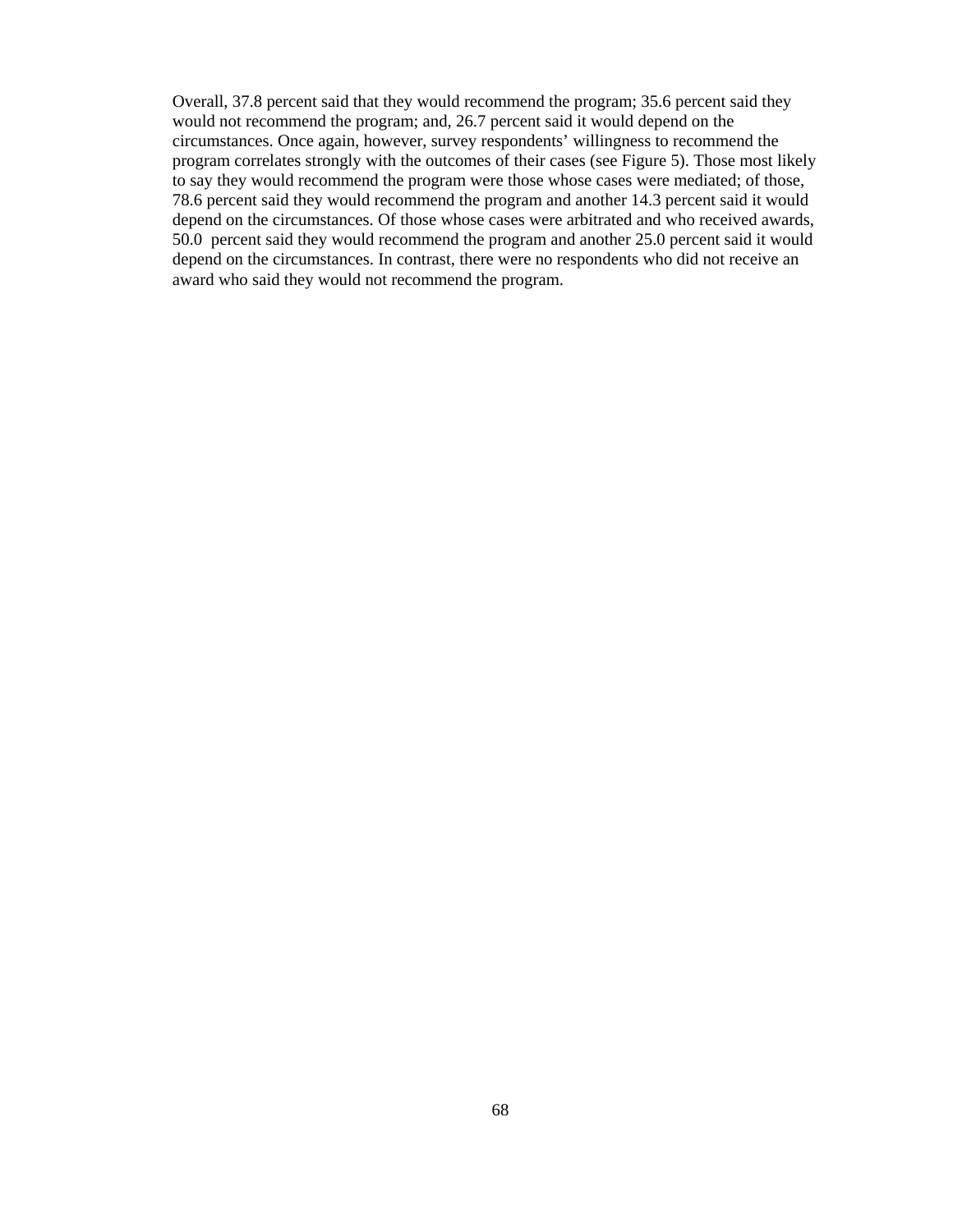Insert fig 5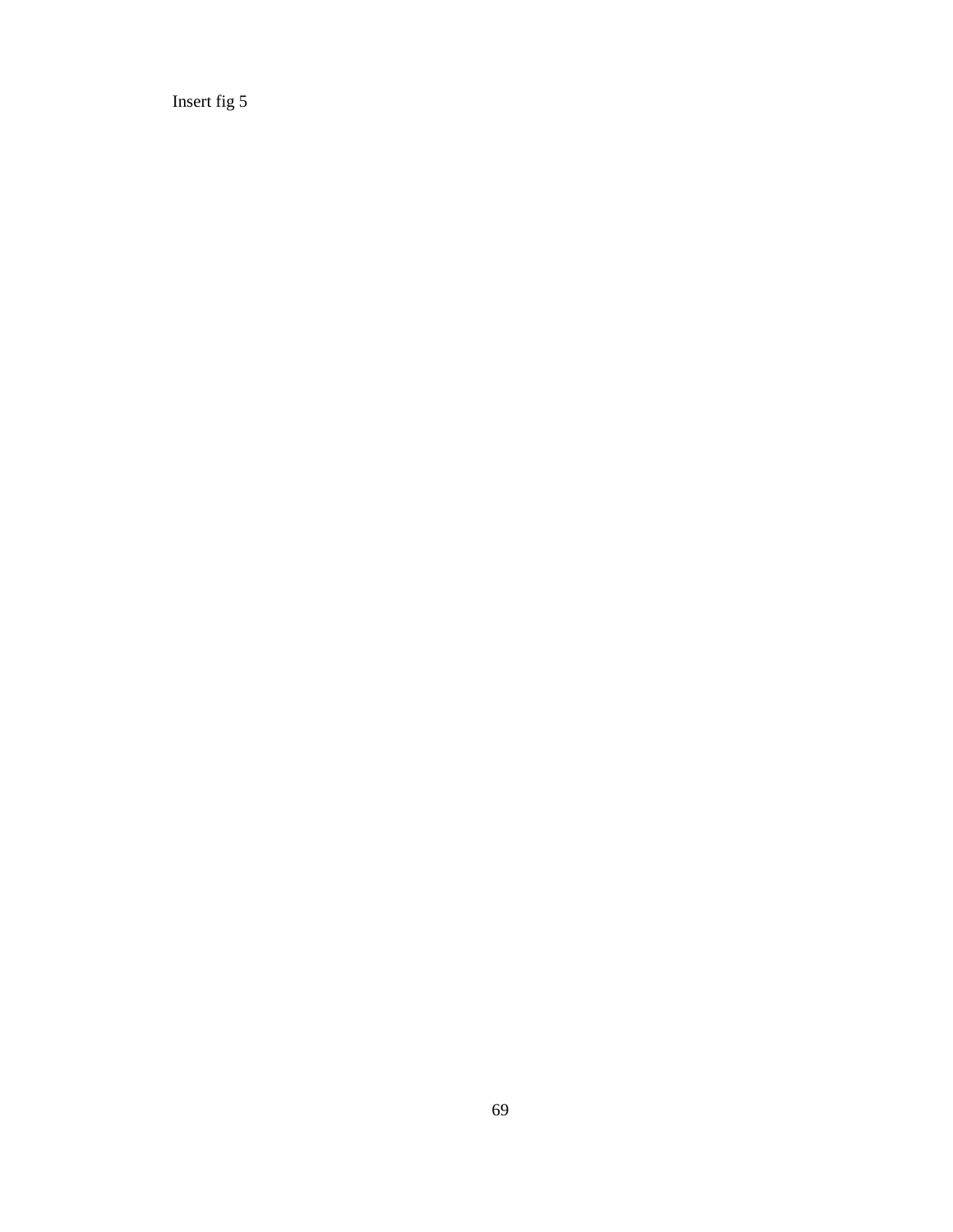At the end of the survey questionnaire, respondents were given an opportunity to make comments and suggestions about the DRP program; 31 of the 47 respondents commented. The results are shown in Table 9.

| <b>Comment/Suggestion</b>                                                             | <b>Number</b>               | <b>Percent</b> |
|---------------------------------------------------------------------------------------|-----------------------------|----------------|
| Arbitrators should be more consumer oriented, not<br>biased towards the manufacturer  | 13                          | 41.9%          |
| Did a good job, no complaints                                                         |                             | 22.6%          |
| Make DRP program better known, more advertising                                       | 3                           | 9.7%           |
| Need better initial review of cases by staff and<br>arbitrators                       | 3                           | 9.7%           |
| Need better/more representation at hearings                                           | $\mathcal{D}_{\mathcal{L}}$ | 6.5%           |
| Awards and settlements and their dollar amounts<br>need to be more fair               | $\mathcal{D}_{\mathcal{A}}$ | 6.5%           |
| Dealers/manufacturer should be more responsive to<br>consumers/more consumer oriented |                             | 3.2%           |
| Total                                                                                 | 31                          | 100.0%         |

# **Table 9 Comments and Suggestions on the DRP Claverhouse Survey**

Among these comments and suggestions, it is noteworthy that half involved a perception on the part of consumers that arbitrators, dealers, and the manufacturer lacked a "consumer orientation." It should be noted that over 45.0 percent of the respondents to this question perceived bias against the consumer and in favor of the manufacturer. This may reflect, in part, the large proportion of consumers with arbitrated cases who received no relief (62.5 percent); as we have noted, consumer's evaluations of the DRP are strongly related to the outcomes of their cases.

# **CONCLUSIONS**

The comparisons of the consumer survey responses and the Dispute Resolution Program national statistics provided to IPPSR indicate that the indices fairly represent several important components of the warranty dispute resolution program. There is agreement between the survey sample and the DRP indices on the comparison of the cases arbitrated and mediated. They also agree on the basic rates of compliance with mediated settlements and arbitration decisions. The percentage of cases that were granted arbitration awards was also in agreement. As noted previously, the disagreements that exist could be due to response bias. The percentages of arbitration cases that ended with adverse decisions reported by the survey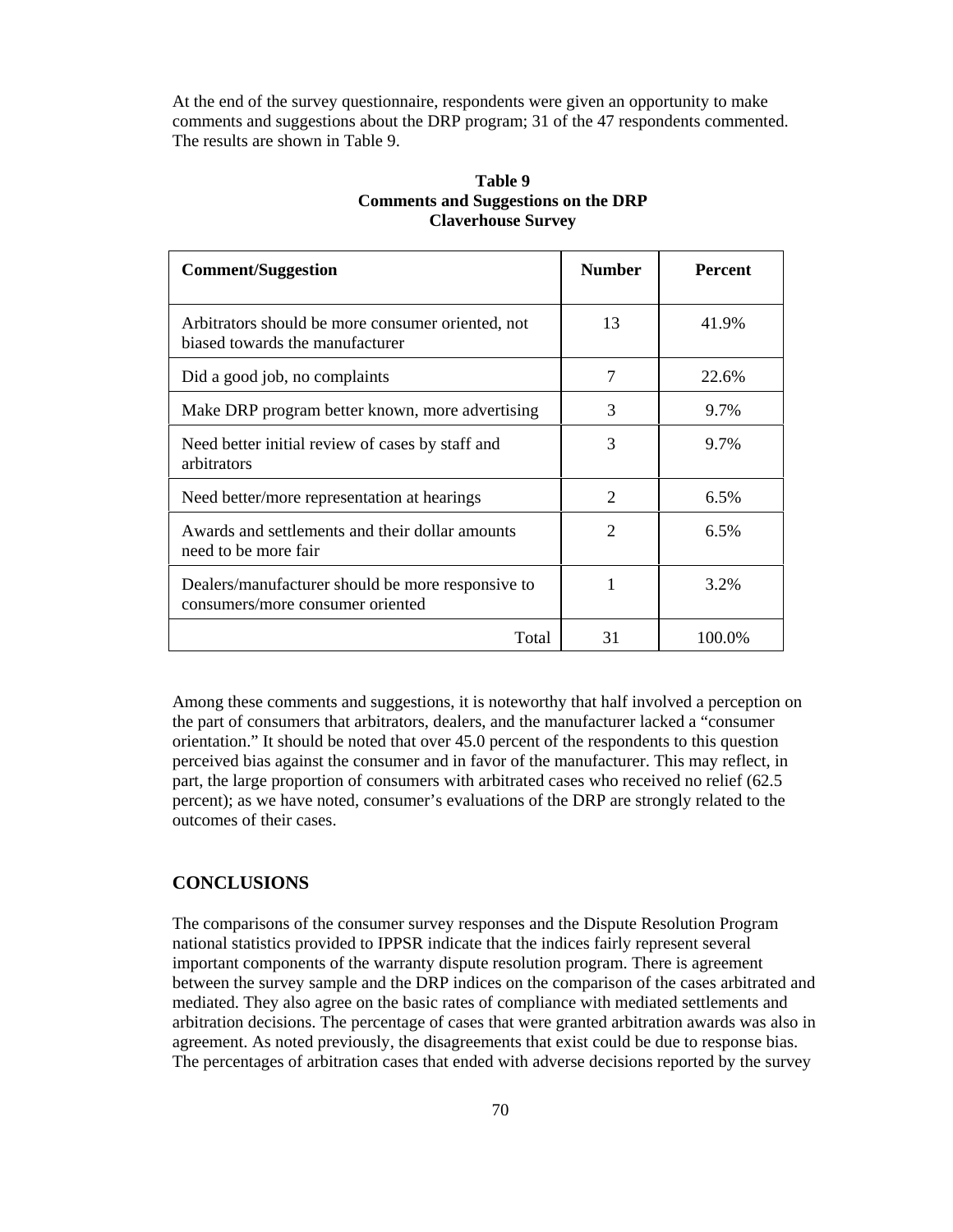respondents does not agree with the DRP indices. The DRP reported more cases ending with an adverse decision that did the survey respondents. Consumers with adverse decisions may be less willing to participate in the study. Whatever the reason for this disparity, it does not raise concern about the reliability of figures submitted by Mitsubishi.

As is often the case, the percentages of cases that were delayed beyond 40 days also do not agree. A significantly higher percentage of survey respondents claimed that their cases were delayed than was reported by the DRP. We believe this difference is explained by two factors: 1) the inability of the majority of the respondents to recall the opening and closing dates of their cases; and 2) the likely lack of agreement between the consumer's definition of when a case is "opened" and "closed" and the DRP's definition.

Overall grades given the program by survey respondents concentrated at the extremes of the scale. Of the 45 who replied to this question, 37.8 percent gave the program As, 4.4 percent gave Bs, 6.7 percent gave Cs, 11.1 percent gave Ds, and 40.0 percent gave Es. Using our convention that those who gave the program As or Bs were generally satisfied and those who gave Ds or Es were generally dissatisfied with the program, 42.2 percent of the respondents were generally satisfied, and 51.1 percent were generally dissatisfied. As we have come to expect, the level of satisfaction appears to be strongly correlated with whether the case was handled through mediation or arbitration and whether or not an award was granted. Likewise, survey respondents' answers to the question of whether they would recommend to DRP to others correlates strongly with the outcomes of their particular cases.

We must keep in mind that the universe of cases was small  $(147)$  and, therefore, our survey sample was small. With that in mind, the differences that were found between the survey responses and the DRP indices are not of concern. None of the discrepancies could be construed to favor the interests of Mitsubishi, and they are very likely to be the result of response bias or recall error. Therefore, we conclude that the DRP indices are in overall agreement with the survey responses.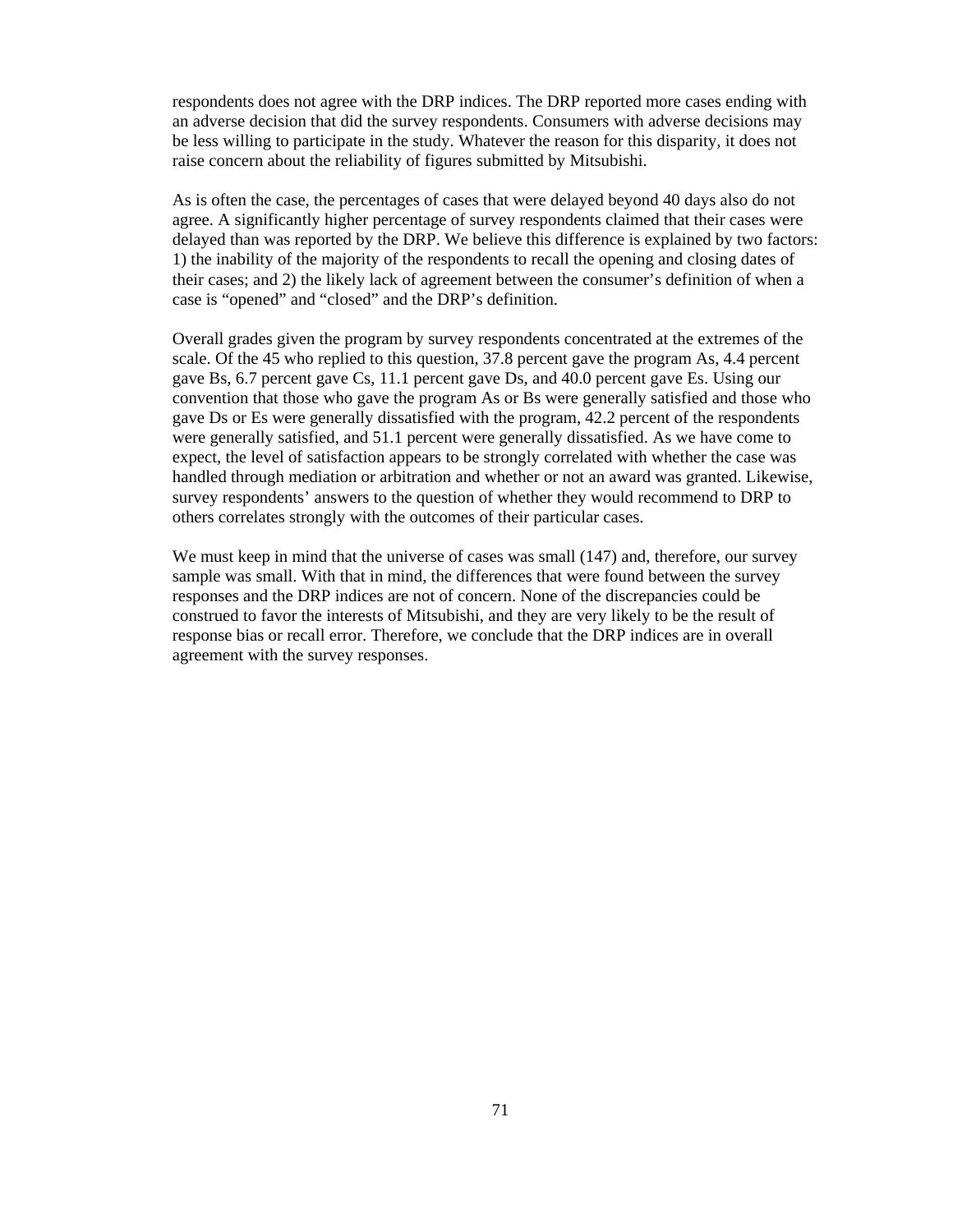# *SECTION VI*

# *Audit Related Regulatory Requirements*

REQUIREMENT: § 703.7 (c)(3)(I)

**A report of each audit under this section shall be submitted to the Federal Trade Commission, and shall be made available to any person at reasonable cost. The Mechanism may direct its auditor to delete names of parties to disputes, and identity of products involved, from the audit report.**

A copy has been supplied to the Federal Trade Commission consistent with this requirement.

REQUIREMENT: § 703.7 (d)

**Auditors shall be selected by the Mechanism. No auditor may be involved with the Mechanism as a warrantor, sponsor or member, or employee or agent thereof, other than for purposes of the audit.**

The audit was conducted consistent with this requirement.